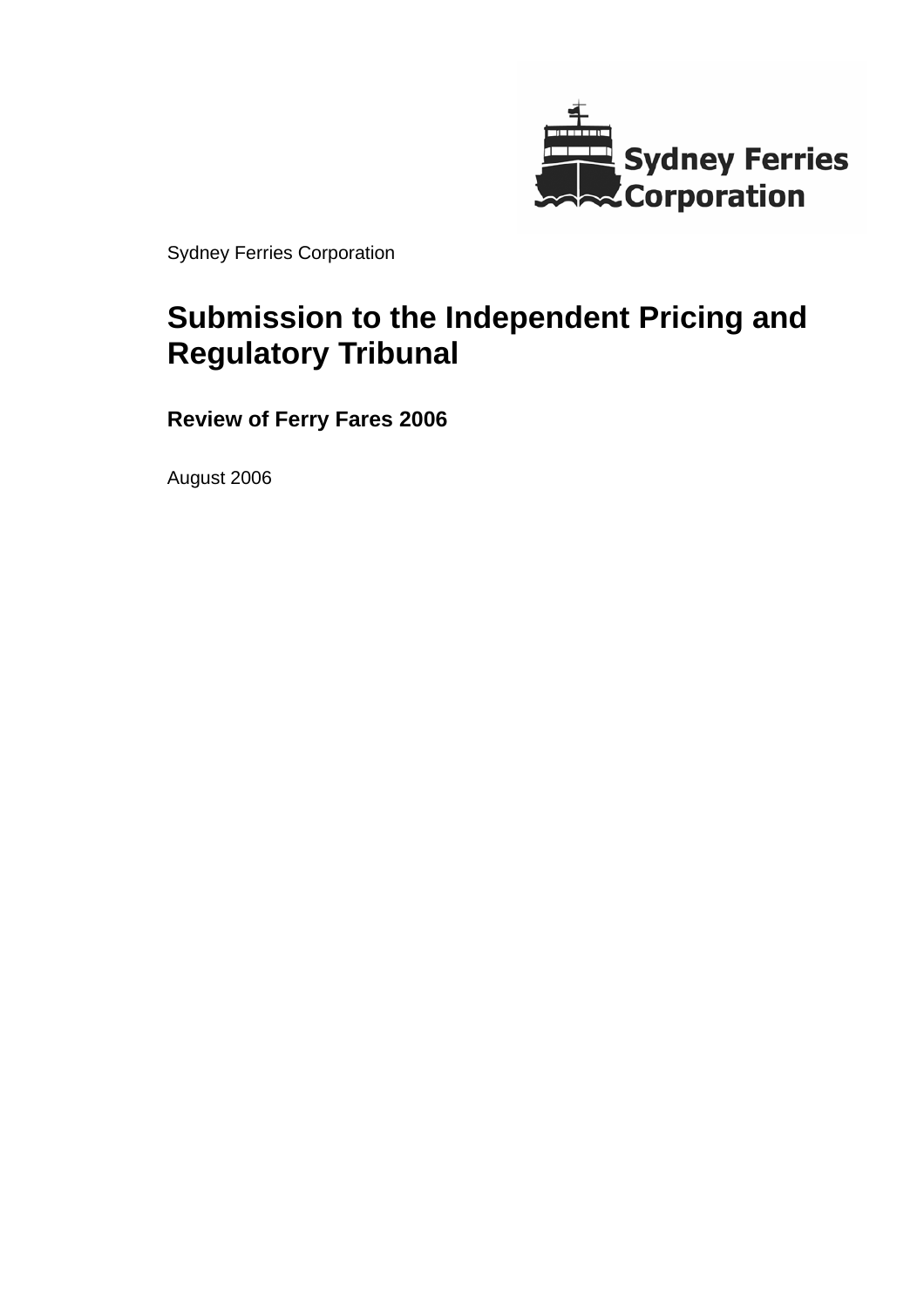

# **Contents**

|              | <b>Executive Summary</b>                      | $\mathbf{2}$ |
|--------------|-----------------------------------------------|--------------|
| 1            | <b>Introduction</b>                           | 10           |
| $\mathbf{2}$ | <b>Sydney Ferries' strategic objectives</b>   | 13           |
| 3            | <b>Sydney Ferries' regulatory environment</b> | 18           |
| 4            | <b>Sydney Ferries' cost of service</b>        | 21           |
| 5            | <b>Sydney Ferries' service quality</b>        | 31           |
| 6            | <b>Sydney Ferries' funding</b>                | 40           |
| 7            | <b>Sydney Ferries' fare claim</b>             | 43           |
| 8            | <b>Conclusions</b>                            | 48           |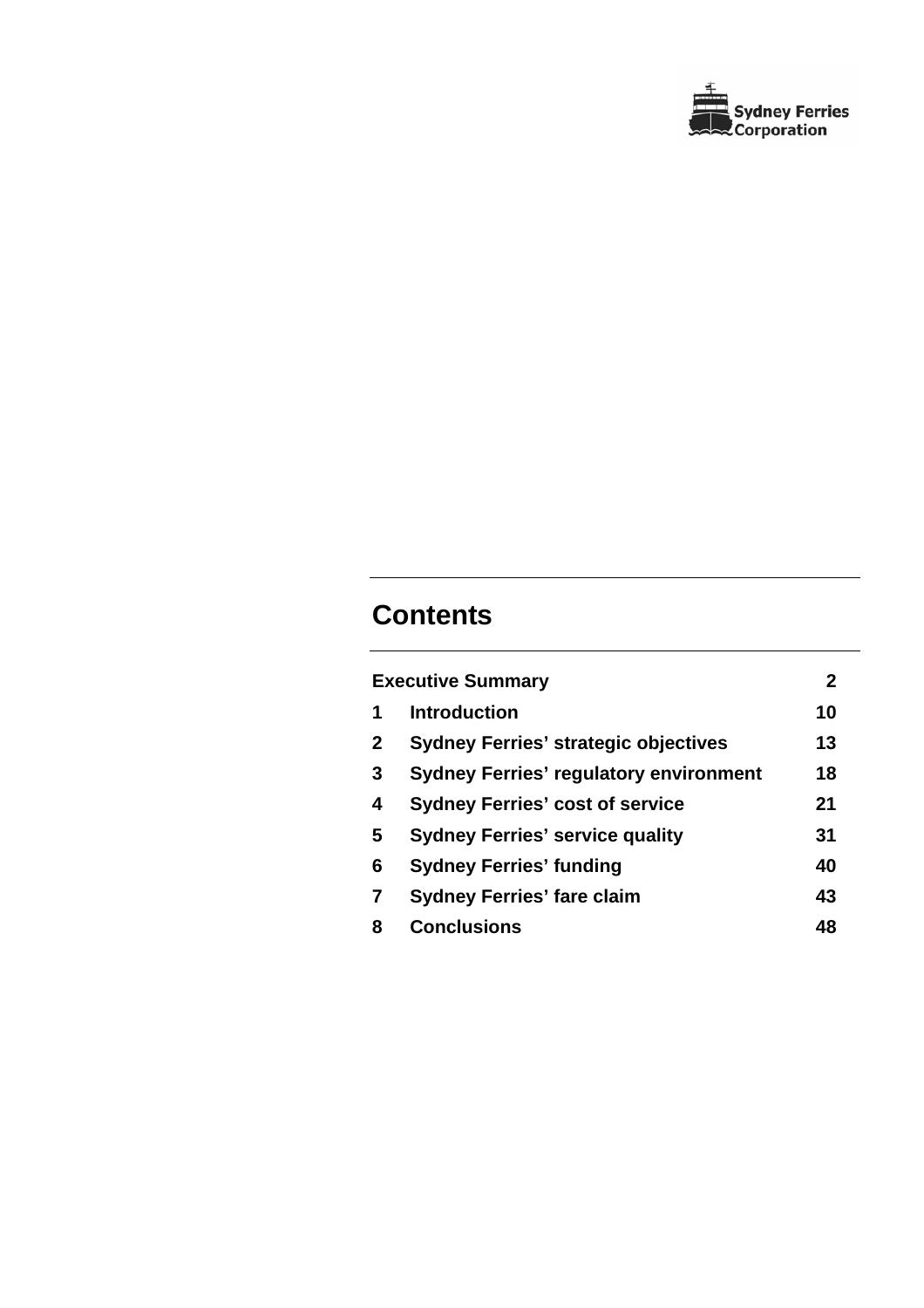

# **Executive Summary**

The role of the Independent Pricing & Regulatory Tribunal (IPART) as the New South Wales economic regulator is to set maximum prices where a service is a monopoly and in doing so to consider price levels which replicate the outcomes which would otherwise occur from a competitive market. Sydney Ferries Corporation (SFC) is pleased to present this Submission which outlines the case for a fare increase on a single year price path basis, commencing 1 January 2007.

The operating environment for SFC in 2005/06 was challenging, characterised by:

- significant growth in fixed operating costs, particularly associated with labour costs, including the resources required to implement a range of safety improvement initiatives;
- continued significant growth in diesel fuel prices;
- continued significant expenditure on service improvements and efficiency program; and
- a marginal fall in (IPART's measure of)<sup>1</sup> revenue after three years of continued growth.

SFC's total operating costs in 2005/06 (which accounted for around 82 per cent of total expenses<sup>2</sup>) increased by around 7 per cent. This increase was largely attributable to a 37 per cent increase in fuel cost and a 13 per cent increase in labour costs.

The growth in labour costs was accounted for by impacts including:

- extra resources required to implement the 12-hour rosters to improve safety and efficiency;
- extra resources required to cover shifts for crew which are undergoing Crew Resources Management (CRM) Training to improve safety and efficiency;
- a wage increase of 4 per cent for each of the operational Awards and associated restatement of labour on-costs to higher pay scales; and

 1 'Relevant' revenue includes the revenues SFC collects from passengers (farebox plus free and concessional revenue), or is reimbursed by Government for carrying certain passengers at less than full fare, or earns from other business activities (such as advertising revenue). It does not include CSO funding or general subsidies from Government that simply fund a gap when costs exceed revenues.

 $^2$ Operating expenses and total expenses exclude the cost of asset disposals and asset revaluation decrement.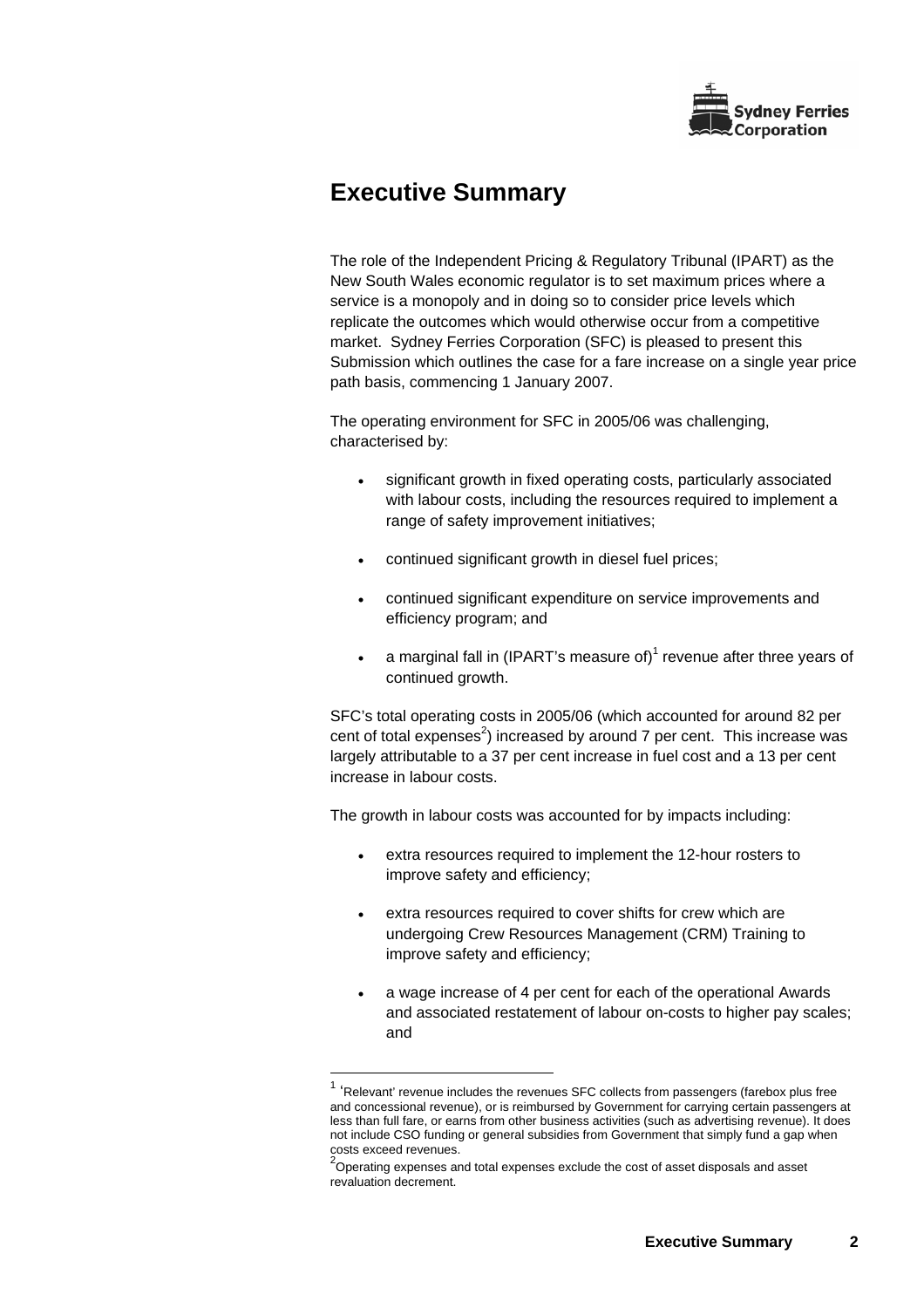

additional personnel required to fill a range of vacant positions within SFC to strengthen the structure to ensure delivery of organisational objectives.

In terms of fuel, the price of diesel was in the range of \$0.81-\$1.01/litre in 2004/05, rising to a maximum price of \$1.25 in 2005/06. This translates into a monthly (compound average) growth rate of 2 per cent during both 2004/05 and 2005/06. Consequently, the fuel cost per passenger has grown from \$0.31 per passenger journey in 2003/04 to \$0.59 per passenger journey in 2005/2006. Furthermore, the proportion of total expenditure accounted for by fuel increased from 4.5 per cent in 2004/05 to 7.8 per cent in 2005/06.

Total capital cost in 2005/06 was \$8.3 million. This total includes \$5.7 million in major vessel maintenance. The 2006/07 budgeted capital expenditure is around \$20 million (including major vessel maintenance).

In order to address rising costs, SFC has implemented, or is in the process of implementing, a range of cost efficiency initiatives. Some of these initiatives are summarised below in **Table ES 1**.

| Initiatives commenced in 2005/06                                                                                                                                                                                                                                                                                                                                                                            | Initiatives planned for 2006/07-2008/09                                                                                                                                                                                                                                                                                                                                          |
|-------------------------------------------------------------------------------------------------------------------------------------------------------------------------------------------------------------------------------------------------------------------------------------------------------------------------------------------------------------------------------------------------------------|----------------------------------------------------------------------------------------------------------------------------------------------------------------------------------------------------------------------------------------------------------------------------------------------------------------------------------------------------------------------------------|
| <b>Balmain Shipyard Improvement</b><br>Program aimed to increase<br>vessel availability and<br>maintenance efficiency<br>Strategies designed to increase<br>workforce utilisation, improve<br>workforce capability and<br>improve absence control<br>management<br>Re-engining of First Fleet and<br>RiverCat vessels to generate<br>fuel and maintenance cost<br>savings and improve vessel<br>reliability | Development of a Total Asset<br>Management Plan to determine<br>future vessel requirements<br>Adjusting the timetable to<br>provide services which better<br>meet customer needs and<br>obtain higher load factors<br>Divesting ownership and<br>maintenance accountability for<br>wharves<br>Full implementation of the<br>$\bullet$<br>Balmain Shipyard Improvement<br>Program |
| Enhanced revenue protection<br>$\bullet$<br>measures, including more<br>effective allocation of resources<br>to high-risk revenue leakage<br>routes                                                                                                                                                                                                                                                         |                                                                                                                                                                                                                                                                                                                                                                                  |
| Wharf refurbishment to improve<br>productivity at Balmain Shipyard                                                                                                                                                                                                                                                                                                                                          |                                                                                                                                                                                                                                                                                                                                                                                  |

### **Table ES 1: Cost efficiency programs**

**Source**: Sydney Ferries Corporation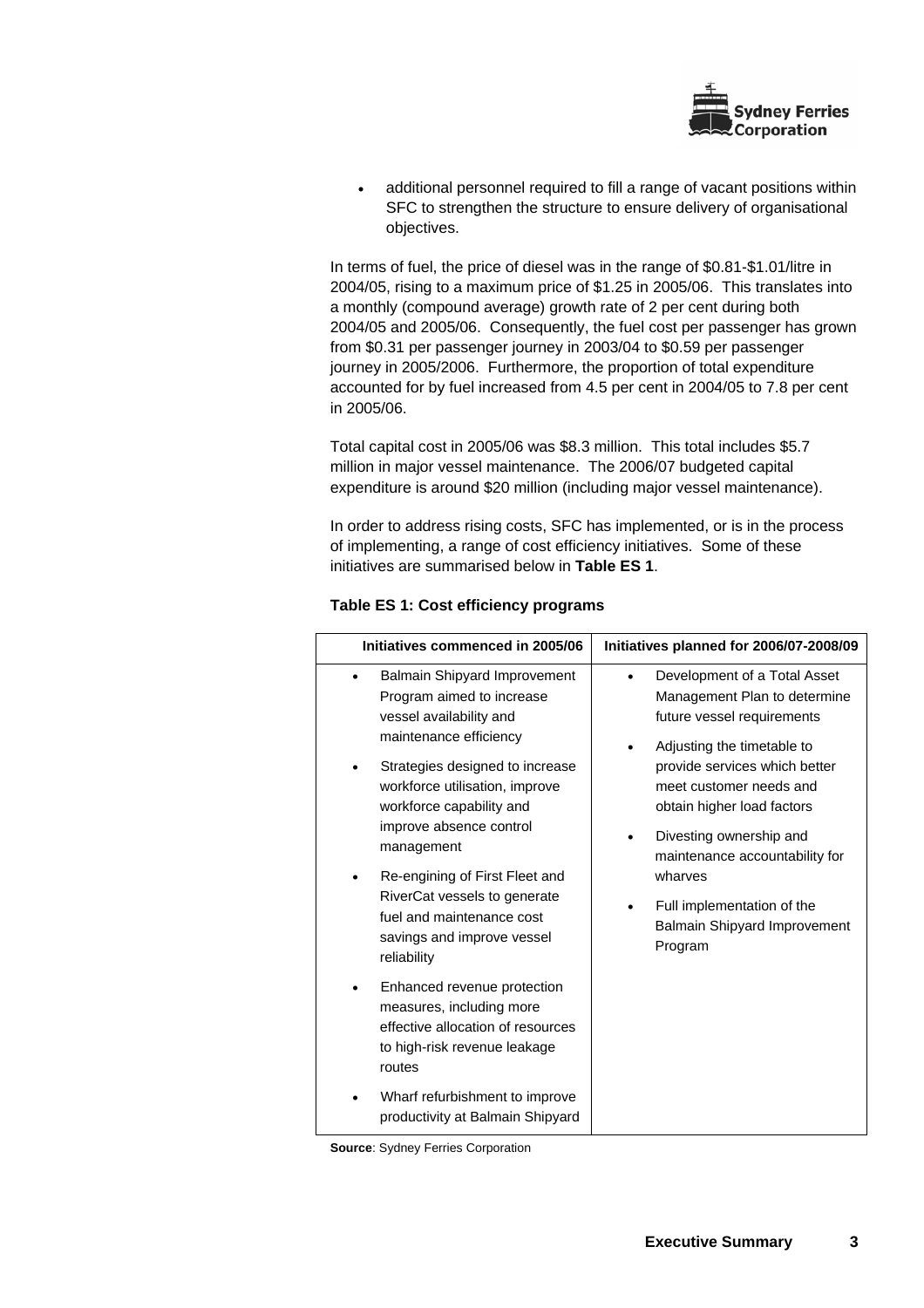

SFC has closely monitored the recent IPART implementation of productivity (or X-factor) adjustments for some transport determinations (that is, taxis and buses). However, SFC has also observed that an X-factor adjustment was not applied to the June 2006 CityRail Determination. SFC argues that applying an X-factor given the current levels of SFC cost recovery may negatively impact on the pursuit of other Section 15 IPART Act Determination objectives such as safety.

Regardless of the merit or otherwise of forward-looking X-factor adjustments, SFC remains committed to pursuing strategies to reduce its existing cost base to reach efficient costs. However, SFC emphasises that the costs of the efficiency initiatives are being incurred now, while a large proportion of expected savings will not be realised until the medium to long term.

On the demand side, patronage in 2005/06 remained largely unchanged compared with 2004/05. In 2005/06, SFC carried 14 million passengers, compared with 14.1 million in 2004/05. The key outcome in 2005/06 was a significant increase in Travel Pass patronage (12 per cent) while patronage accounted for by Daily Singles and Sydney Pass was significantly lower (-5.2 per cent and -8.4 per cent, respectively). This clearly indicates a shift in patronage to products with lower average trip prices.

SFC patronage can be segmented into two markets. Forty-six per cent of SFC journeys are for leisure/tourism $3$  and are irregular/discretionary in nature. These trips are less price elastic than commuter travel<sup>4</sup>. While Daily ticket patronage accounted for almost 30 per cent of total patronage in 2005/06, the Ferry Ten and Travel Pass patrons provided SFC with a significant commuter patronage base at just over 40 per cent. Users of multi- trip tickets comprise approximately 25,000 – 30,000 regular users which undertake around 70 per cent of annual passenger journeys. Conversely, there is a large group of leisure or irregular travellers  $(0.6 - 0.8)$ million) which undertake between 2 and 8 journeys per year.

Total farebox revenue increased by 0.6 per cent in 2005/06 (including volume growth) while IPART's preferred measure of revenue<sup>5</sup> fell by 2.2 per cent. This fall is due primarily to reductions in non-regulated fares and other income compared with that in 2004/05.

l

<sup>3</sup> Sydney Ferries, *2006 Customer Satisfaction Index Validation and Survey*, May 2006, p. 12.

<sup>&</sup>lt;sup>4</sup> The most recent data on fare elasticities for ferries indicates a direct price elasticity for ferry singles of -0.183 and -0.042 for commuters and non-commuters, respectively. These data are reported in IPART, *Estimation of Public Transport Fare Elasticities in the Sydney Region*, 1996.<br><sup>5</sup> 'Relevant' revenue includes the revenues SFC collects from passengers (farebox plus free

and concessional revenue), or is reimbursed by Government for carrying certain passengers at less than full fare, or earns from other business activities (such as advertising revenue). It does not include CSO funding or general subsidies from Government that simply fund a gap when costs exceed revenues.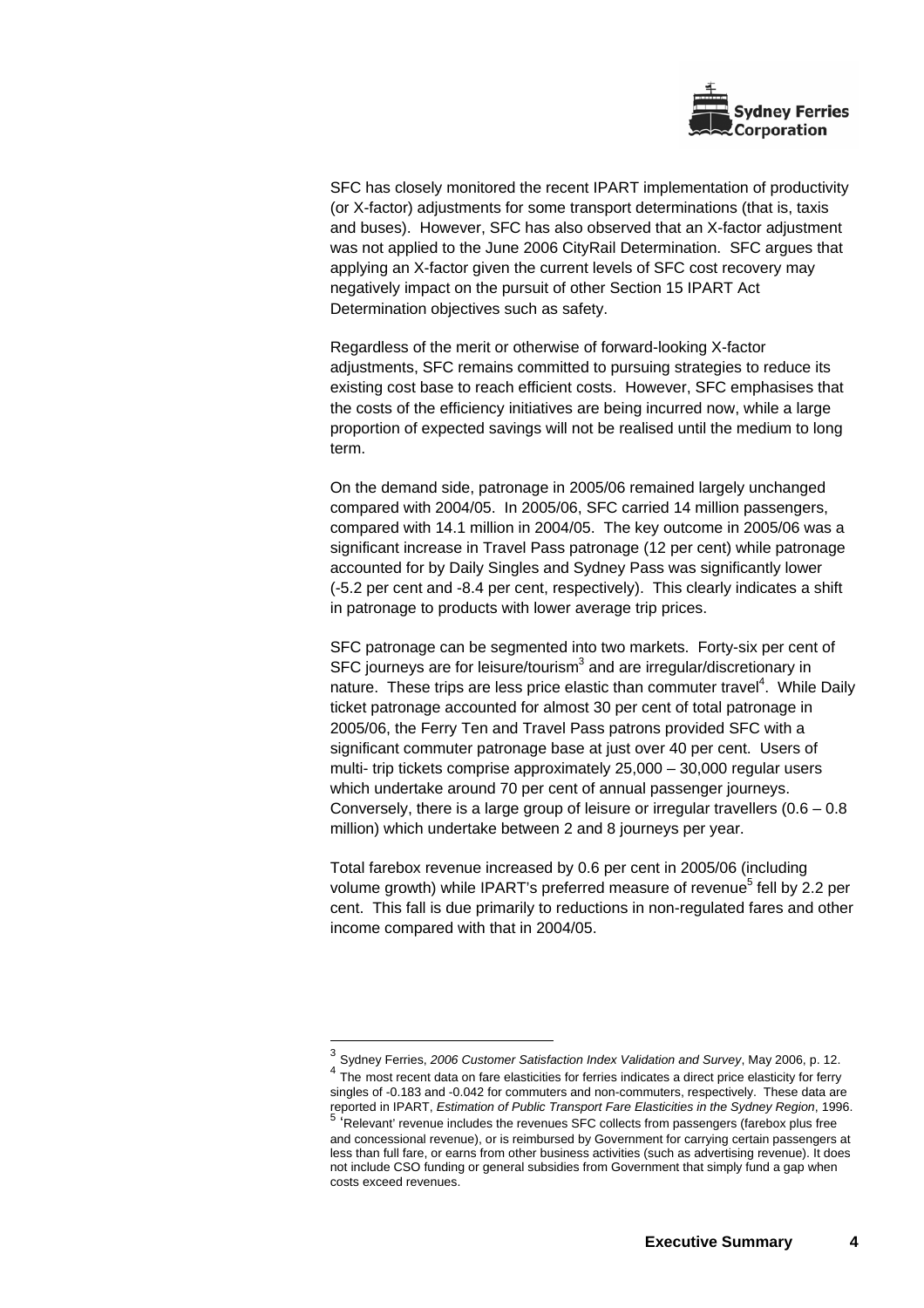

The outcome of significant growth in costs and a stable revenue base resulted in a fall in IPART's measure of cost recovery to 52.9 per cent compared with 58.3 per cent in 2004/05. IPART measures cost recovery by dividing relevant revenue by relevant costs $^6$ .

In addition to the cost efficiency initiatives described above, SFC is pursuing improvements in revenue and hence, cost recovery though service improvements. SFC's overall reliability remains high, within 0.7 per cent of the relevant key performance indicators.

SFC also continues to pursue opportunities to better match services to existing and potential passenger demand. Accordingly, SFC has introduced a number of new and revised services in 2005/06. These include:

- additional peak hour services to Cabarita on the Parramatta River to better service the new Breakfast Point development;
- daily services to Garden Island; and
- additional services to Rose Bay and Watsons Bay on weekends, reducing waiting times and doubling service frequency.

More specifically, SFC also invested in a range of service improvement programs which are summarised in **Table ES 2**. Many of these programs are focussed on improving customer and employee safety.

|  |  |  | Table ES 2: Service improvement programs |  |
|--|--|--|------------------------------------------|--|
|--|--|--|------------------------------------------|--|

l

| Initiatives commenced in 2005/06                                                                                                                                                                                                                                                                                                                                                                                                                 | Initiatives planned for 2006/07 -<br>2008/09                                                                                                                                                                                                                                                                                                                                                                                          |
|--------------------------------------------------------------------------------------------------------------------------------------------------------------------------------------------------------------------------------------------------------------------------------------------------------------------------------------------------------------------------------------------------------------------------------------------------|---------------------------------------------------------------------------------------------------------------------------------------------------------------------------------------------------------------------------------------------------------------------------------------------------------------------------------------------------------------------------------------------------------------------------------------|
| Development of a<br>comprehensive Safety Plan<br>including a new safety<br>management system<br>Introduction of crew shifts to a<br>$\bullet$<br>maximum of 12 hours to<br>improve fatigue management<br>Organisational structure<br>changes to increase focus on<br>operations and engineering<br>Development and<br>implementation of a plan to<br>improve vessel availability in<br>second half of 2005/06<br>A range of training initiatives | A range of on-going training<br>initiatives focusing on<br>operational procedures<br>Installation of Vessel Data<br>Recorders across the fleet to<br>enable informed investigation<br>and improve safety<br>Upgrade of the Collaroy<br>control system to improve<br>service safety and reliability<br>Upgrade and expansion of the<br>CCTV network and associated<br>infrastructure to improve<br>passenger safety and<br>information |
|                                                                                                                                                                                                                                                                                                                                                                                                                                                  |                                                                                                                                                                                                                                                                                                                                                                                                                                       |

 $6$  'Relevant costs' include the costs the service provider incurs in operating its passenger services – usually its cash operating costs plus depreciation and interest less the cost of asset disposals.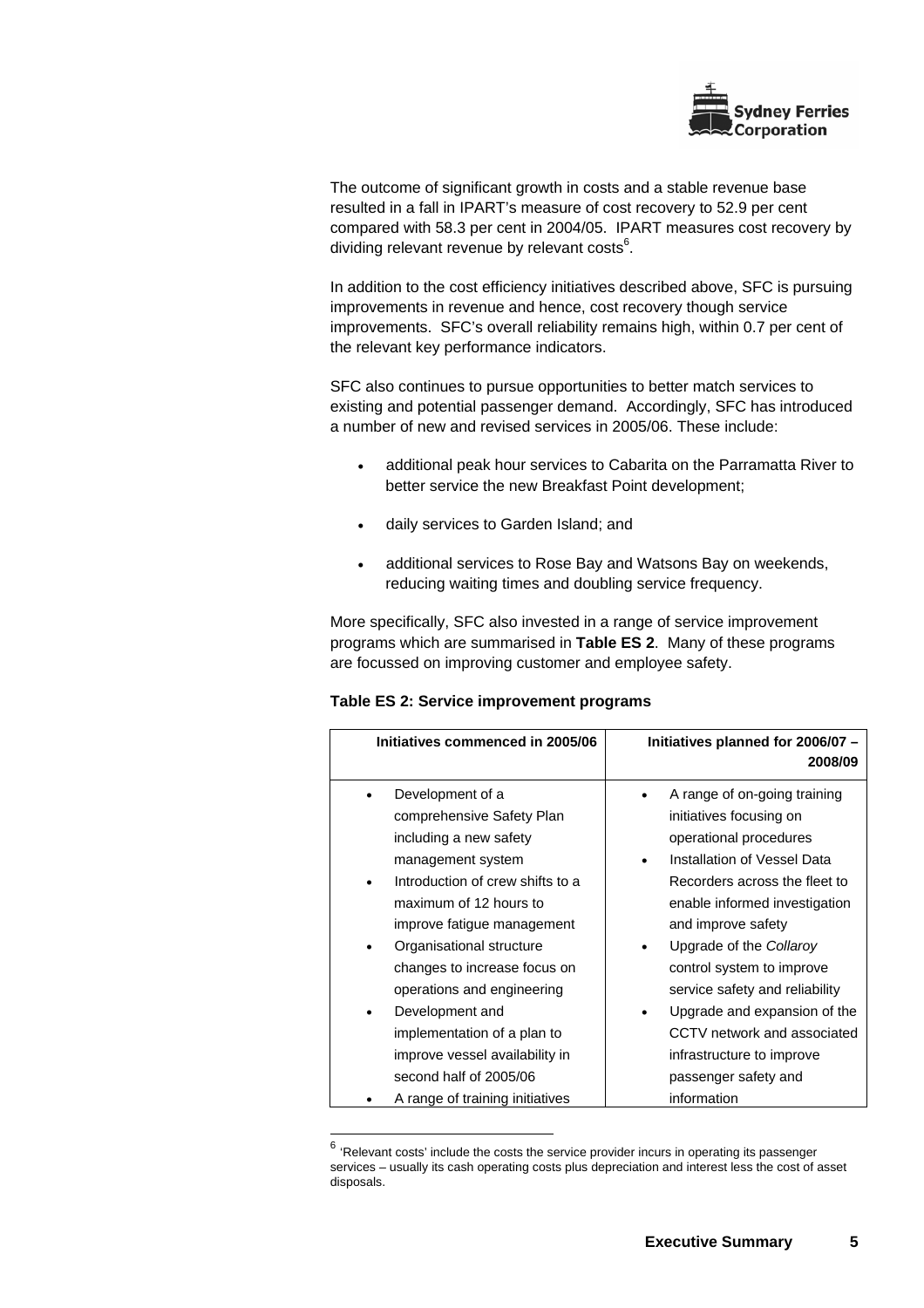

| Initiatives commenced in 2005/06                                                                                                                            | Initiatives planned for 2006/07 -<br>2008/09                                                                                               |
|-------------------------------------------------------------------------------------------------------------------------------------------------------------|--------------------------------------------------------------------------------------------------------------------------------------------|
| including roll-out of Crew<br>Resource Management (CRM)<br>training for crews to provide<br>basis of standard operating<br>procedures and a drills package. | Implementation of an<br>Integrated Management<br>System to support core<br>business functions and<br>enhance decision-making<br>capability |

**Source: Sydney Ferries Corporation** 

l

SFC wishes to highlight the following key bases for this year's fare claim.

On the supply side, in 2005/06, SFC experienced a 7.7 per cent increase in total expenditure (excluding asset revaluation decrements). This increase is significant when compared to the percentage change in the Consumer Price Index (CPI) for Sydney of 3.8 per cent between June quarter 2005 and June quarter 2006<sup>7</sup>. This growth is partly accounted for by:

- an increase in labour costs associated with recent service improvement strategies, particularly in relation to safety initiatives, such as the introduction of 12-hour rosters, CRM Training and wage and salary increases of 4 per cent resulting from recent EBA outcomes. These outcomes will have a significant impact on the SFC cost base given that labour accounts for over 50 per cent of total expenses in 2005/06; and
- SFC also incurred substantial rises in the cost of diesel fuel. Consequently, the fuel cost per passenger has grown from \$0.31 per passenger journey in 2003/04 to \$0.59 per passenger journey in 2005/2006. Furthermore, the proportion of total expenses accounted for by fuel increased from 4.5 per cent in 2004/05 to 7.8 per cent in 2005/06.
	- o the impact of rising diesel fuel prices is particularly pronounced for the high speed JetCat service which has a relatively higher rate of fuel consumption (320 litres/hour) compared with the Freshwater class (250 litres per hour) and a relatively lower passenger capacity of 280 compared with 1,100 for the Freshwater class. The impact of rising fuel prices on cost recovery is exacerbated given that JetCat fares did not rise as part of the 2005 Determination.

<sup>7</sup> Australian Bureau of Statistics 2006, *Consumer Price Index, Australia, Jun 2006*, Cat. No. 6401.0, Canberra.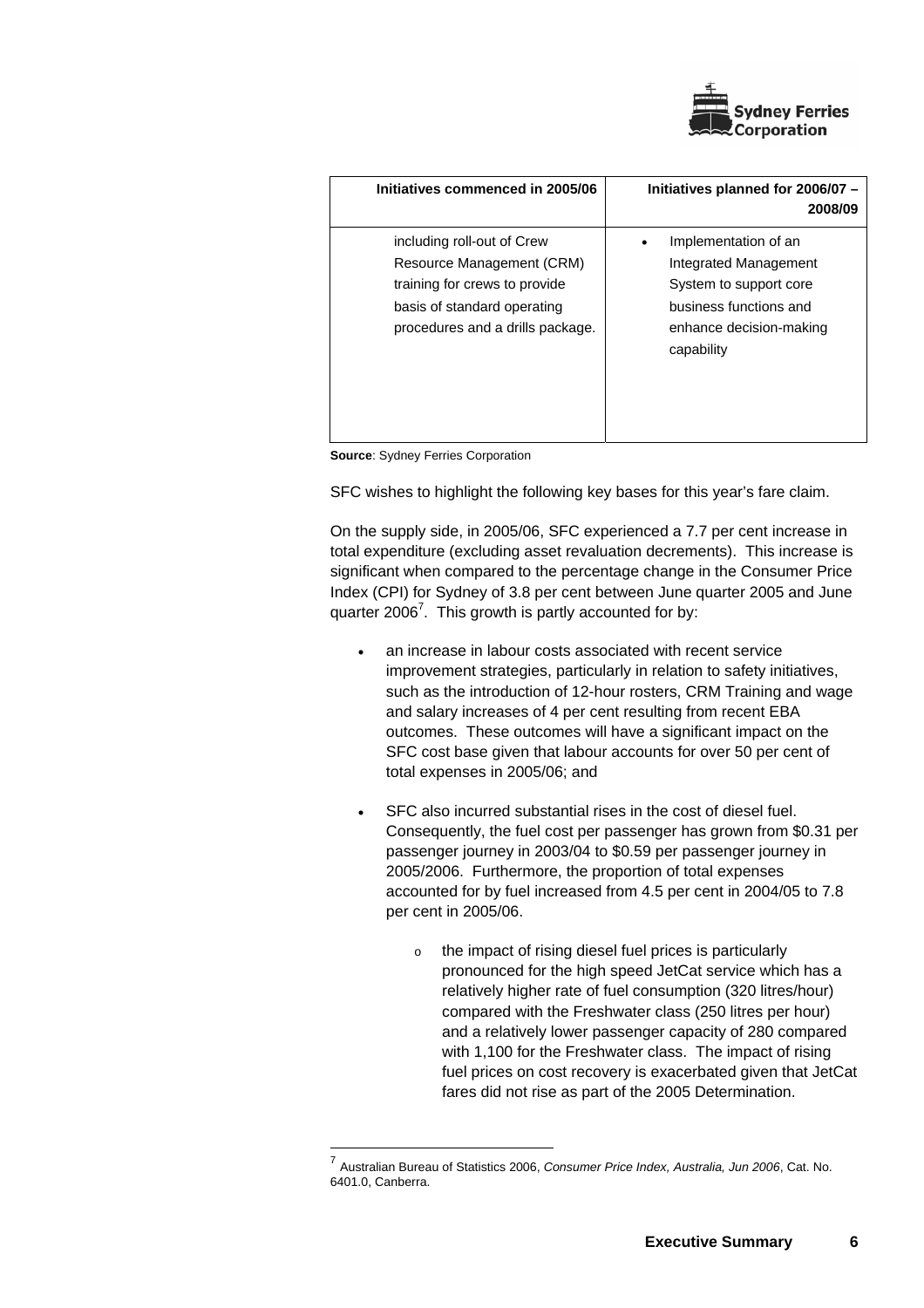

Following consideration of the above issues, SFC seeks a fare claim (prior to rounding where applicable) which is comprised of:

- a 4.7 per cent increase for Daily Singles and Ferry Tens (except JetCat);
- a 6.3 per cent increase for the JetCat Daily Single;
- a 5.9 per cent increase for the JetCat Ferry Ten (this reflects no increase for JetCat fares since January 2005 and the rising fuel prices); and
- a 3.8 per cent increase for Travel Passes (this is consistent with the proposal from the Ministry of Transport for buses).

The outcome of these fare rises are summarised below in **Table ES 3, Table ES 4** and **Table ES 5**.

| <b>Ferry Fares</b>   |                     |                      | Adult (\$)       |
|----------------------|---------------------|----------------------|------------------|
|                      | <b>Current Fare</b> | <b>Proposed Fare</b> | <b>Fare rise</b> |
| Single               |                     |                      |                  |
| Inner Harbour Zone 1 | 5.00                | 5.20                 | 0.20             |
| Inner Harbour Zone 2 | 5.30                | 5.50                 | 0.20             |
| Manly / Rydalmere    | 6.20                | 6.50                 | 0.30             |
| Parramatta           | 7.50                | 7.90                 | 0.40             |
| Manly JetCat         | 7.90                | 8.40                 | 0.50             |

### **Table ES 3: Existing versus proposed fare structure – Daily Singles**

#### **Table ES 4: Existing versus proposed fare structure – Ferry Tens**

| <b>Ferry Fares</b>   | Adult (\$)          |                      | <b>Fare rise</b> |
|----------------------|---------------------|----------------------|------------------|
|                      | <b>Current Fare</b> | <b>Proposed Fare</b> |                  |
| <b>FerryTen</b>      |                     |                      |                  |
| Inner Harbour Zone 1 | 32.50               | 34.00                | 1.50             |
| Inner Harbour Zone 2 | 34.50               | 36.10                | 1.60             |
| Manly / Rydalmere    | 46.60               | 48.80                | 2.20             |
| Parramatta           | 52.60               | 55.10                | 2.50             |
| Manly JetCat         | 65.70               | 69.60                | 3.90             |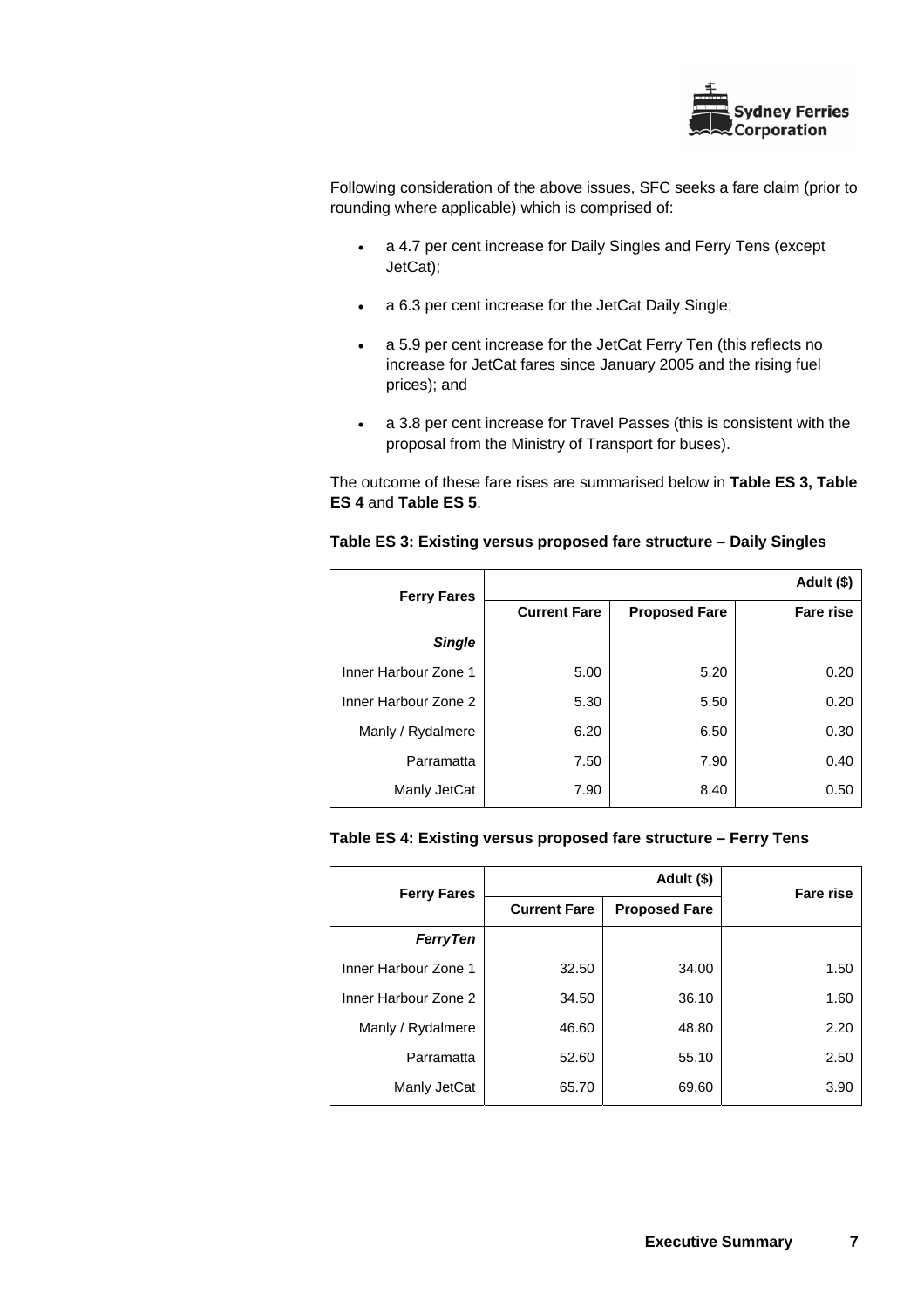

|                      |                     |                      | Adult (\$)     |
|----------------------|---------------------|----------------------|----------------|
| <b>TravelPass</b>    | <b>Current Fare</b> | <b>Proposed Fare</b> | Fare rise (\$) |
| <b>Bus&amp;Ferry</b> |                     |                      |                |
| <b>Blue</b>          | 30.00               | 31.00                | 1.00           |
| Orange               | 37.00               | 38.00                | 1.00           |
| Pittwater            | 51.00               | 53.00                | 2.00           |

## **Table ES 5: Existing versus proposed fare structure – Bus/Ferry Travel Pass**

DayTripper tickets and TravelPasses available for unlimited travel on the Sydney Ferries network as well as the CityRail and State Transit Services bus networks are subject to a separate Determination. The recent Determination for multi-modal tickets involving rail provided a Travel Pass increase of \$1.00 per week and \$0.40 for the (adult) DayTripper from 2 July 2006 for these ticket types $^8$ .

Adoption of the fare claim described above would yield the following (forecast) funding profile for 2006/07 compared with 2005/06 (**Table ES 6**). This profile assumes an average 1 per cent growth in patronage in 2006/07 for regulated fares.

l

<sup>8</sup> Independent Pricing and Regulatory Tribunal 2006, *Review of Fares for CityRail in NSW 2006,* IPART, NSW.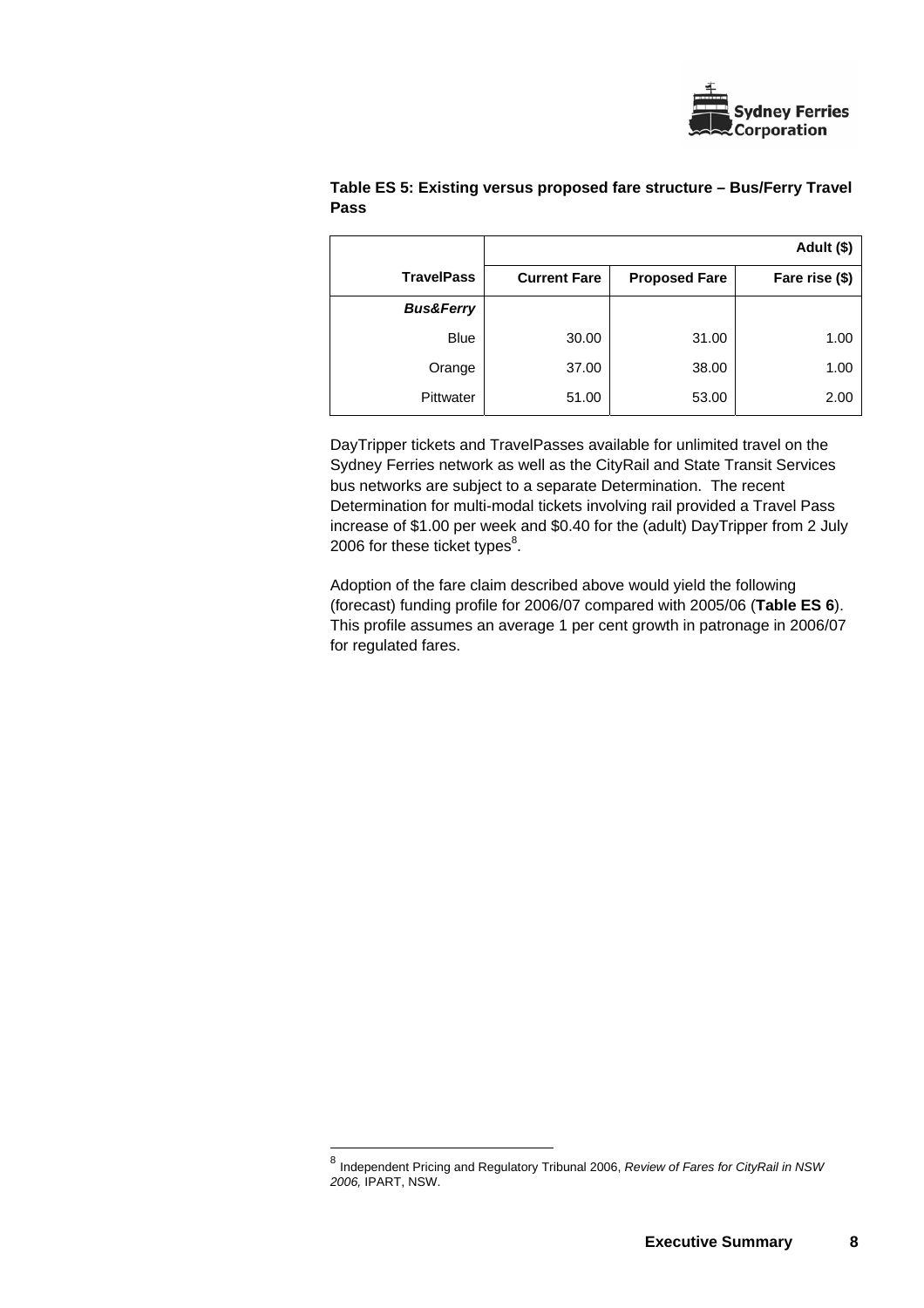

| <b>Revenues</b>              | 2005/06 | 2006/07 <sup>f</sup><br>\$000s<br>(with fare<br>rises) | % change |
|------------------------------|---------|--------------------------------------------------------|----------|
| Regulated fares <sup>9</sup> | 40,812  | 42,759                                                 | 4.8      |
| Non-regulated fares          | 4,517   | $4,333^{10}$                                           | (4.1)    |
| <b>SSTS</b>                  | 318     | 402                                                    | 26.4     |
| Concession                   | 9,521   | 9,847                                                  | 3.4      |
| Other revenue                | 1,254   | 2,118                                                  | 68.9     |
| CSO <sub>s</sub>             | 33,082  | 34,021                                                 | 2.8      |
| Capital grants               | 4,830   | ٠                                                      | (100)    |
| <b>Total</b>                 | 89,503  | 92,861                                                 | 3.8      |

## Table ES 6: SFC baseline funding projections (2006/07<sup>f</sup>)

**Source:** Sydney Ferries Corporation

#### **Note:**

l

<sup>1/</sup>The IPART measure of total revenue excludes capital grants. Totals may not add due to rounding. Interim unaudited results. Excludes year end financial adjustments.

**Table ES 7** combines the 'relevant' IPART cost and revenue forecasts by SFC to produce the baseline forecast cost recovery for 2006/07.

| Table ES 7: SFC's baseline forecast cost recovery ratios |  |  |
|----------------------------------------------------------|--|--|
|----------------------------------------------------------|--|--|

|                       | 2005/06 | 2006/07               |
|-----------------------|---------|-----------------------|
| <b>Financial year</b> |         | (with fare)<br>rises) |
| Cost recovery (%)     | 52.9    | 51.0                  |

**Source**: Sydney Ferries Corporation

**Table ES 7** shows that with the proposed fare claim, cost recovery is expected to fall by 1.9 percentage points to 51 per cent in 2006/07. Given that expenses for 2006/07 are forecast at \$115 million, the implied funding gap is around \$56 million.

<sup>&</sup>lt;sup>9</sup>This baseline scenario assumes 1 per cent patronage growth over the next year for regulated fares and government funding as per the funding agreement of March 2006. This estimate for regulated fares is based on forecast ticket sales and the proposed fare increases, and has been adjusted for the differences in revenue recognition for intermediate ticket sales through non-SFC outlets. The unadjusted estimate of regulated revenue for 2006/07 is \$42.6 million.<br><sup>10</sup> Reduction due to declining patronage and suspension of ferry cruises from 31<sup>st</sup> March 2007.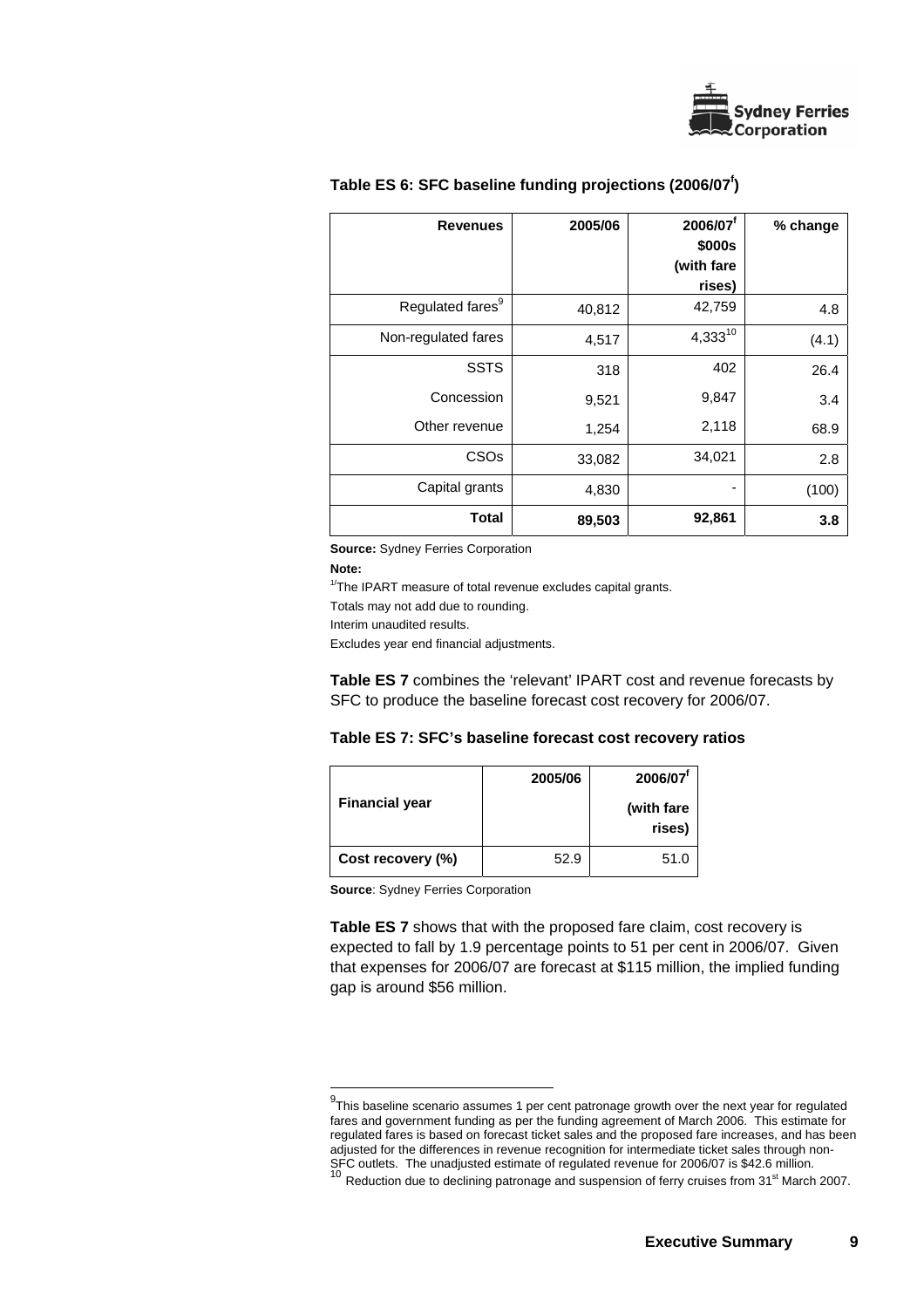

# **1 Introduction**

# **1.1 Background to IPART's fare setting process**

The determination of ferry fares for Sydney Ferries Corporation (SFC) is the responsibility of the Independent Pricing and Regulatory Tribunal (IPART). IPART acts in accordance with Section 11(1) of the *Independent Pricing and Regulatory Tribunal Act 1992* (The IPART Act) and explicitly considers all relevant information under section 15 of this Act. The matters outlined in this section are:

- **consumer protection** protecting consumers from abuses of monopoly power, standards of quality, reliability and safety of the services concerned, social impact of decisions and effect on inflation;
- **economic efficiency** greater efficiency in the supply of services, the need to promote competition, and the effect of functions being carried out by other bodies;
- **financial viability** rate of return on public sector assets including dividend requirements, and impact on pricing of borrowing, capital and dividend requirements of agencies; and
- **environmental protection** promotion of ecologically sustainable development via appropriate pricing policies, and consideration of demand management and least-cost planning.

The Tribunal also considers the following issues:

- 1. making determinations based on multiple year price paths (where possible and appropriate);
- 2. providing fare increases that reflect the rise in the Consumer Price Index (CPI) where the agency involved has made efficiency gains; and
- 3. providing fare increases above the CPI if agencies can demonstrate improvements in service quality that were linked to specific initiatives.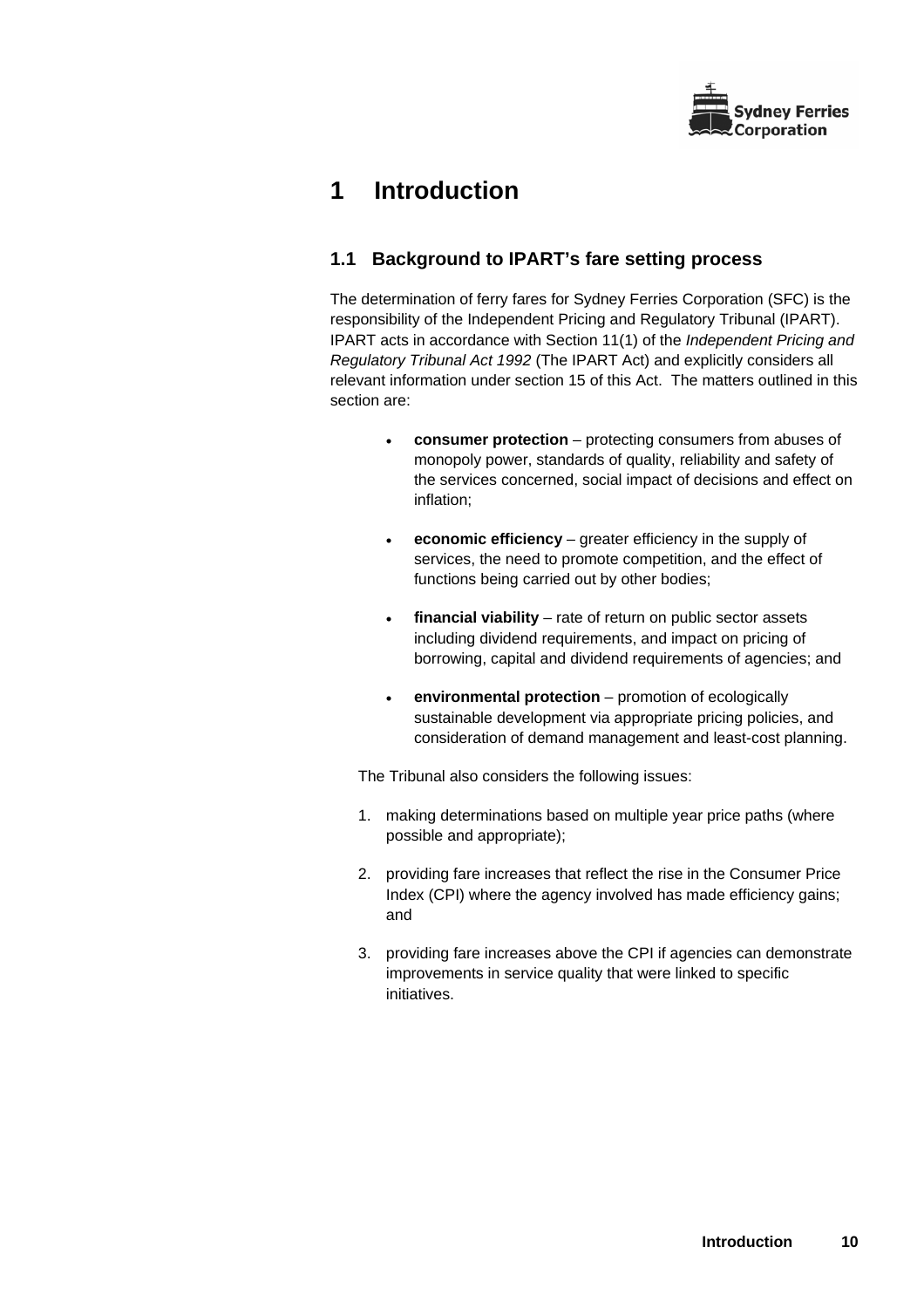

# **1.2 Outcome of the 2005 Determination**

In its 2005 Determination of Ferry Fares $11$ , IPART:

- applied no increase in JetCat fares;
- increased most tickets, with the average rise being broadly in line with the general rate of inflation;
- marginally reduced discounts on Inner Harbour FerryTens;
- rounded the fares for all adult single and FerryTen tickets to the nearest 10 cents and all TravelPass weekly adult tickets to the nearest dollar; and
- rounded all concession tickets so that they are not more than half the corresponding full adult fare.

The allowed increase in maximum fares charged by SFC was:

- between zero and 20 cents for adult single tickets;
- between zero and \$2.20 for Ferry Tens; and
- between zero and \$2.00 for TravelPasses.

No changes were made to the rail-bus-ferry TravelPass prices or DayTripper prices. IPART considered this decision to be an interim measure while it undertakes an investigation into a multi-year price path $^{12}$ .

# **1.3 Background and Objectives of this Submission**

SFC was established as a separate entity on the  $1<sup>st</sup>$  July 2004. Previously under the control of the State Transit Authority (STA), SFC was corporatised to better focus the organisation on providing safe and reliable ferry services and improving customer service, accountability and financial performance.

SFC has since focussed on setting a strategic decision-making framework to ensure that it has the appropriate resources and practices in place to develop and deliver its business strategy over the next decade. Part of this strategy involves the roll-out of a range of service improvement and cost efficiency programs (see **Section 4.5** and **Section 5.4**, respectively).

This Submission focuses on compiling and analysing the necessary information that is required by IPART (under Section 15 of the IPART Act) to undertake the 2006 Determination. The availability and quality of this data

l

<sup>11</sup> Independent Pricing and Regulatory Tribunal 2005, *Report on the Determination of Fares for Sydney Ferries – From 18 December 2005,* IPART, NSW.

<sup>12</sup> IPART (2005, p.1).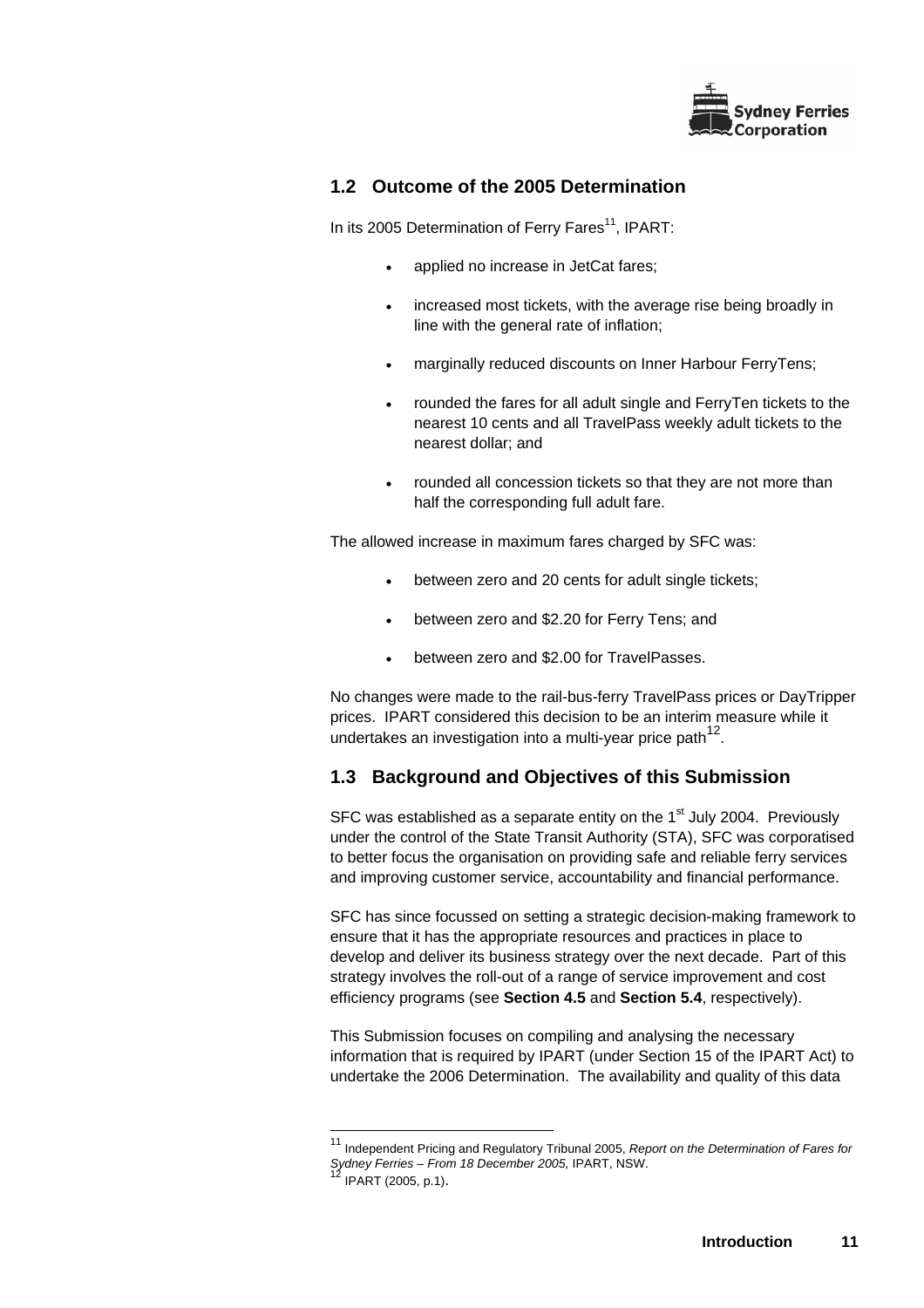

continues to improve as information capture and reporting systems at SFC develop.

The 2005/06 financial year was characterised by:

- significant growth in largely fixed operating expenditures such as labour (particularly in terms of the extra costs imposed by the introduction of '12 hour rosters' to address fatigue issues and the 4 per cent increase in wages and salaries resulting from the recent Enterprise Bargaining Agreements (EBA));
- continued significant growth in diesel fuel prices faced by  $SFC$ fuel prices grew by 2.0 per cent per month (average) between July 2005 and June  $2006^{13}$ ; and
- continued significant expenditure on rolling out service improvement and efficiency programs, the benefits of which are expected in the medium to long-term.

SFC acknowledges that progress on key cost efficiency and service improvement programs has been affected by organisational and operating challenges in 2005/06. Moreover, the systems available to capture and report the outcomes of these programs continue to develop.

Therefore, the objective of this Submission is to outline a case for a fare increase on a single year price path basis, commencing January 2007.

# **1.4 Structure of this Submission**

The remainder of this Submission is structured as follows:

- **Section 2** highlights SFC's strategic objectives;
- **Section 3** describes SFC's regulatory environment;
- **Section 4** presents SFC's cost of service;
- **Section 5** discusses SFC's service quality;
- **Section 6** identifies SFC's funding sources;
- **Section 7** presents the fare claim and its impact on SFC; and
- **Section 8** summarises the conclusions of this Submission.

l

<sup>&</sup>lt;sup>13</sup> Sydney Ferries Corporation.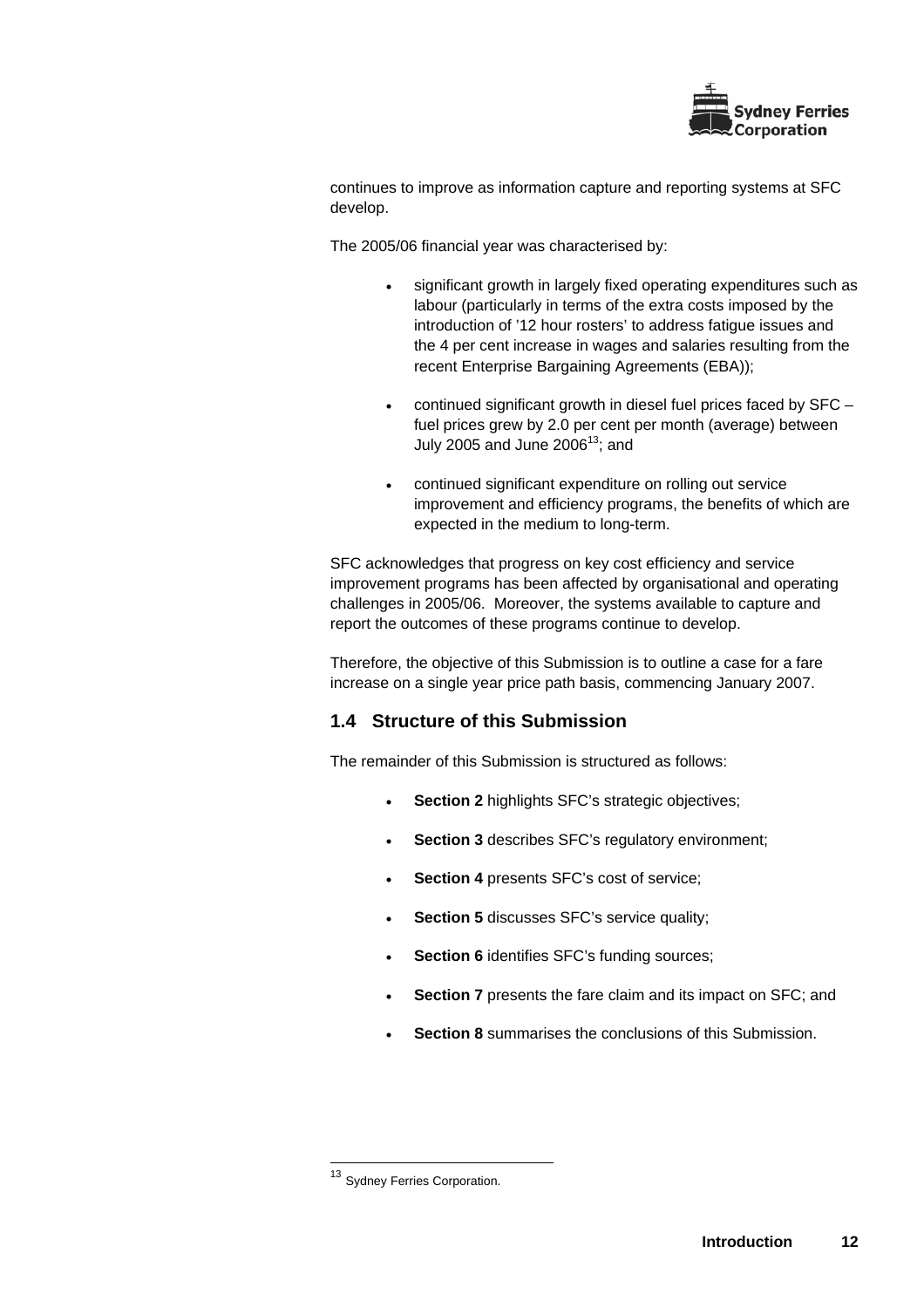

# **2 Sydney Ferries' strategic objectives**

# **2.1 SFC's 'priority areas of focus'**

SFC was established as a State Owned Corporation (SOC) to better focus the organisation on providing safe and reliable ferry services and improving customer service, accountability and financial performance. In order to achieve its principal objective of *deliver[ing] safe and reliable Sydney ferry services in an efficient, effective and financially responsible manner,* SFC has highlighted four 'priority areas of focus':

- safety;
- vessel availability;
- service reliability and quality customer service; and
- viability and sustainability of the Corporation.

SFC's key outcomes to be achieved are summarised below in **Table 1**.

**Table 1: SFC Strategic Outcomes** 

|                                                                               | <b>Outcomes</b>                                                                                                                                                                                                                                                                                                     |
|-------------------------------------------------------------------------------|---------------------------------------------------------------------------------------------------------------------------------------------------------------------------------------------------------------------------------------------------------------------------------------------------------------------|
| <b>Safety</b>                                                                 | continual improvement in safety performance based on the<br>Safety Management System;                                                                                                                                                                                                                               |
|                                                                               | compliance with minimum Commonwealth and State<br>security requirements (or higher as assessed); and                                                                                                                                                                                                                |
|                                                                               | continual improvement in environmental safety<br>performance.                                                                                                                                                                                                                                                       |
| <b>Vessel</b><br>Availability and<br><b>Reliability</b>                       | meet service requirements across all routes                                                                                                                                                                                                                                                                         |
| <b>Service</b><br><b>Reliability and</b><br><b>Customer</b><br><b>Service</b> | continual improvement in service reliability and on-time<br>running in line with timetables<br>continual improvement in customer service quality and<br>satisfaction                                                                                                                                                |
| <b>SFC Viability</b><br>and<br><b>Sustainability</b>                          | align core business systems, processes and procedures<br>with achievement of business outcomes<br>maintain ISO 9001:2000 Quality Management System<br>accreditation<br>align organisation structure and staff competencies to<br>business priorities<br>increase efficiency through controlling costs and improving |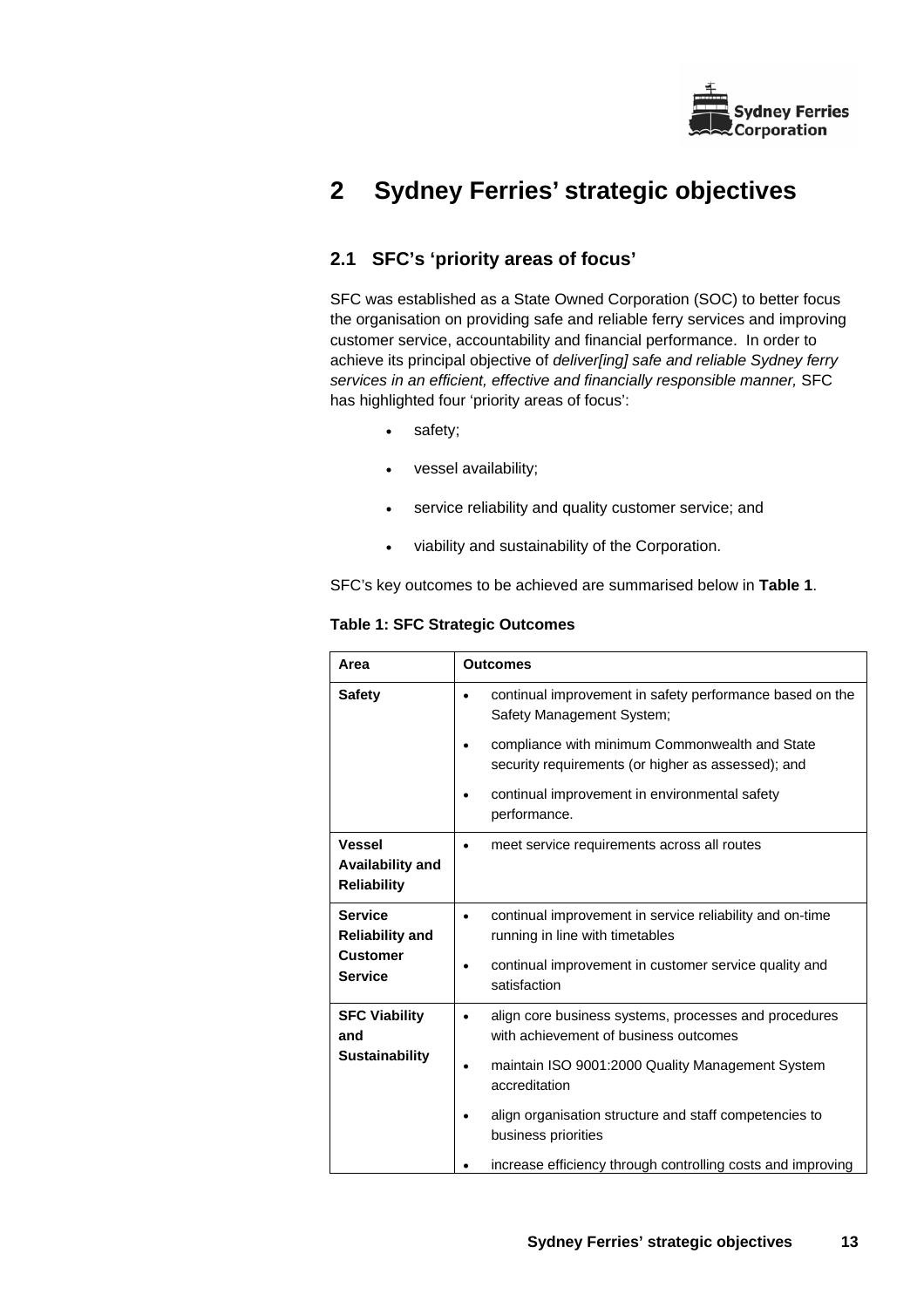

| Area                                   | <b>Outcomes</b>                                                                                                                                                                                                                                                                                                                                                                                                                                                             |
|----------------------------------------|-----------------------------------------------------------------------------------------------------------------------------------------------------------------------------------------------------------------------------------------------------------------------------------------------------------------------------------------------------------------------------------------------------------------------------------------------------------------------------|
|                                        | revenues to increase cost recovery                                                                                                                                                                                                                                                                                                                                                                                                                                          |
| Environmental<br><b>Sustainability</b> | a 3-month trial of bio-diesel fuel on a First Fleet vessel to<br>assess the differential impact of this alternative non-fossil<br>fuel and diesel on both fuel efficiency and gas particulate<br>air emissions                                                                                                                                                                                                                                                              |
|                                        | installation of additional permanent under-wharf booms at<br>Balmain Shipyard, to improve spill containment capability<br>upgrade of liquid handling facilities at Balmain Shipyard,<br>including the replacement of fuel, sewerage and bilge<br>water piping, hoses and lines, to mitigate the risk of water<br>contamination from spills                                                                                                                                  |
| <b>Social</b><br><b>Responsibility</b> | SFC is committed to active stakeholder engagement in issues<br>concerning the operation of its services. Sydney Ferries<br>Services Working Group includes representatives from Action<br>for Public Transport, local government, the Ministry of<br>Transport, NSW Maritime, ITSRR (the Independent Transport<br>Safety and Reliability Regulator) and the commuter population.<br>The Group convenes quarterly to consider issues relating to<br>ferry service provision. |

**Source:** Sydney Ferries Corporation

## **2.2 SFC's performance indicators**

Key Performance Indicators (KPIs) are specified in the Performance Agreement between SFC and the Minister of Transport. Historically, SFC has reported information and targets on seven KPIs, which relate to the four key result areas of: safety; reliability; effective use of assets and revenue growth. These KPIs were revised for the 2005/06 financial year. The revision was undertaken to more fully reflect SFC's developing business priorities. The new KPIs and SFC's performance against these KPIs in 2005/06 are presented below in **Table 2** below.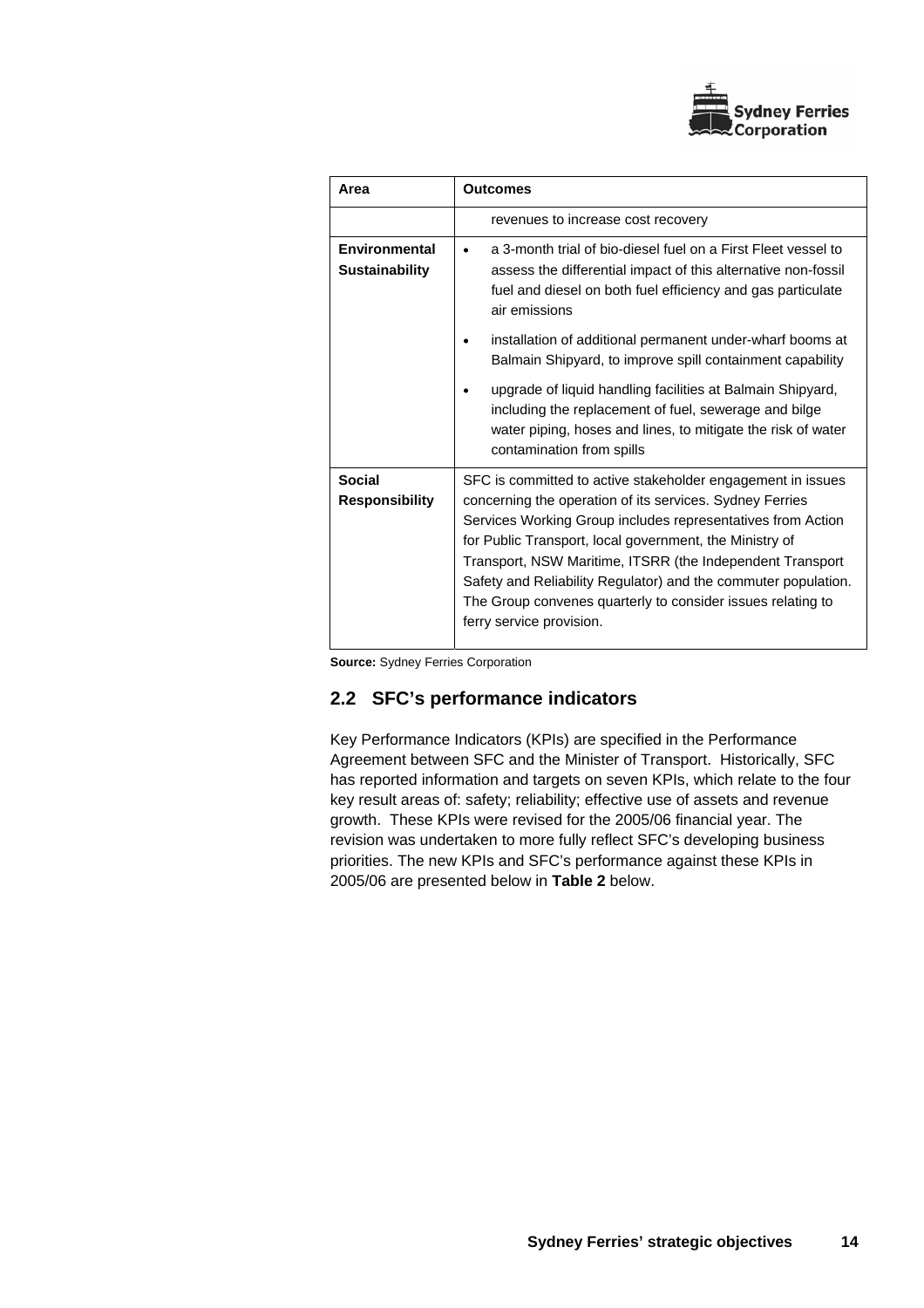

|  |  | Table 2: SFC's performance indicators |  |
|--|--|---------------------------------------|--|
|--|--|---------------------------------------|--|

| <b>Performance indicator</b>                           | 2004-05<br><b>Result</b> | 2005-06<br><b>Target</b> | 2005-06<br><b>Result</b> |
|--------------------------------------------------------|--------------------------|--------------------------|--------------------------|
| <b>Safety</b>                                          |                          |                          |                          |
| Number of significant incidents <sup>14</sup>          | 3                        | Nil                      | $\overline{c}$           |
| Number of passenger injuries <sup>15</sup>             | 11                       | 18                       | 17                       |
| Number of reportable vessel incidents <sup>16</sup>    | 89                       | 70                       | 69                       |
| Availability                                           |                          |                          |                          |
| Fleet availability <sup>17</sup> (%)                   | 74                       | 80                       | 71                       |
| Vessel reliability <sup>18</sup> (%)                   |                          |                          | 91                       |
| <b>Reliability</b>                                     |                          |                          |                          |
| Scheduled services that actually run <sup>19</sup> (%) | 98.9                     | 99.5                     | 98.8                     |
| Services that run on time <sup>20</sup> (%)            | 98.8                     | 99.5                     | 98.3                     |
| Number of customer complaints                          | 832                      | 820                      | 1,243                    |
| Customer Satisfaction Index <sup>21</sup> (%)          |                          |                          | $76^{22}$                |
| <sup>/1</sup> Financial performance                    |                          |                          |                          |
| Earnings before interest, taxes & depreciation (\$m)   | 10.1                     | 3.1                      | $(34.3)^{23}$            |
| Operating result before tax (\$m)                      | (6.3)                    | (16.7)                   | $(52.9)^{24}$            |
| Return on assets (%)                                   | (1.7)                    | (9.1)                    | $(39.0)^{25}$            |
| Return on equity (%)                                   | (7.7)                    | (22)                     | $(87.6)^{26}$            |

**Source:** Sydney Ferries Corporation

**Note:** 

l

 $<sup>11</sup>$ Financial performance' results for 2005/06 are interim. Financial performance indicators have</sup> been adjusted to reflect the impact of the adoption of the Australian Equivalent to International Financial Reporting Standards (AEIFRS), including the restatement of 2004-05 comparative figures. Safety performance indicators have been redefined in line with Section 94 of the Marine Safety Act 1998.

<sup>&</sup>lt;sup>14</sup> Incidents resulting in serious injury, and/or damage over \$100,000.

<sup>15</sup> Passenger injury requiring medical attention.

<sup>16</sup> Marine accidents reportable to NSW Maritime.

<sup>17</sup> Percentage of fleet available for scheduled services.

<sup>&</sup>lt;sup>18</sup> Percentage of available vessels that remain in service without withdrawal due to mechanical failure.

Proportion of actual services relative to the number of scheduled services.

**<sup>20</sup>** Proportion of actual services departing on-time.

<sup>&</sup>lt;sup>21</sup> Measure of customer satisfaction relative to importance against a range of service aspects.<br><sup>22</sup> Sydney Ferries Corporation, 2006 Customer Satisfaction Index Validation and Survey, May 2006.

<sup>23</sup> Excludes capital grants. Includes asset revaluation decrement of \$35.8m in 2005/06.

<sup>24</sup> Excludes capital grants. Includes asset revaluation decrement of \$35.8m in 2005/06.

<sup>25</sup> Operating result before interest and tax and asset revaluation decrement of \$35.8 million

in 2005/06; excludes capital grants.<br><sup>26</sup> Operating result after interest and tax as a percentage of average total equity. Excludes capital grants.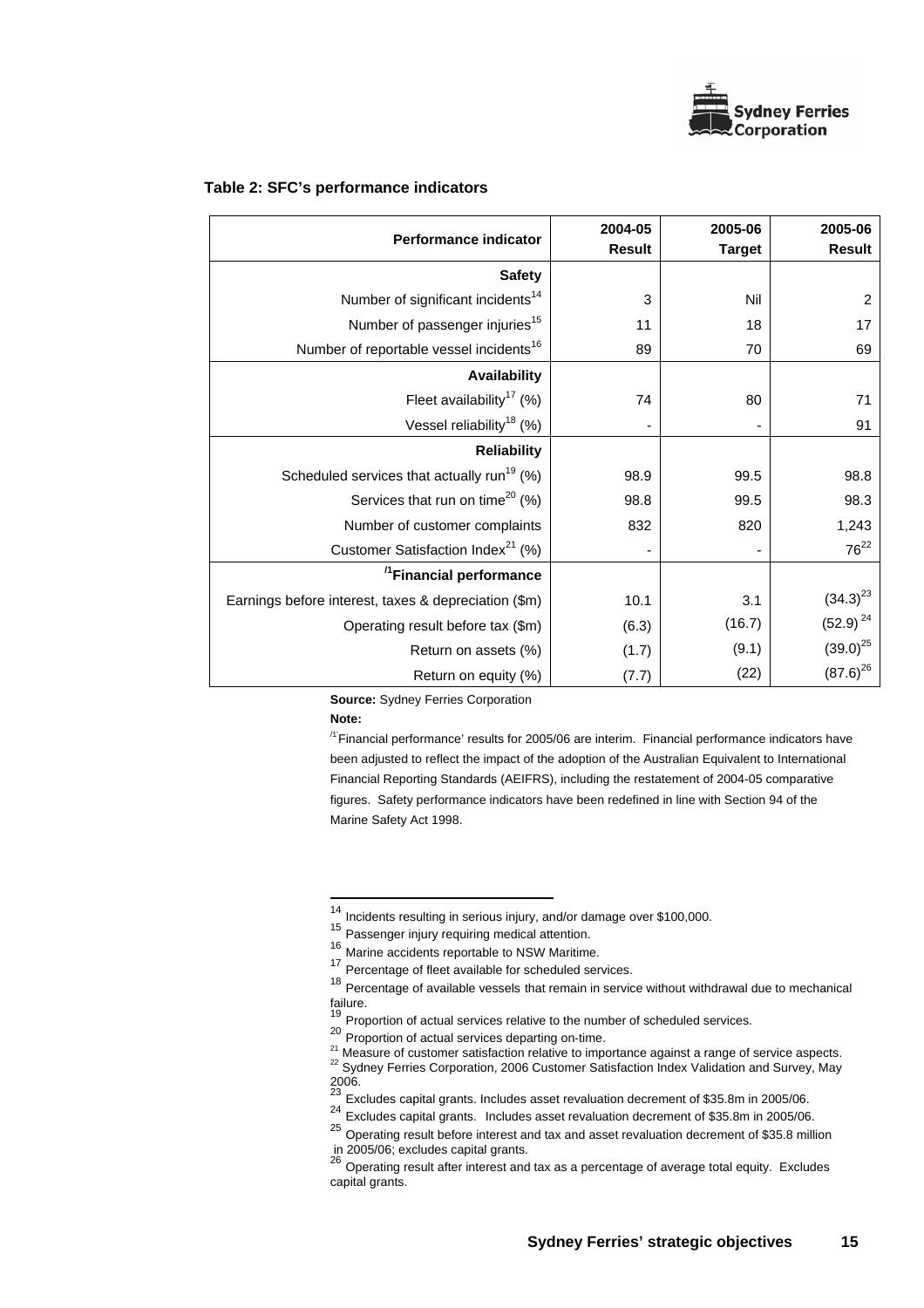

The key performance highlights for 2005/06 are that:

- the number of reportable vessel incidents $^{27}$  has reduced by 22 per cent over the first two years of operations. Considerable effort has been placed on improving vessel operation procedures and training, particularly in response to control system failure. In the last three quarters of 2005-06, the reportable vessel incidents were lower than the same period in 2004-05;
- while the total number of passenger injuries $^{28}$  has increased in the past year, performance in the last six months (7) has been lower than the same period in 2005-06 (9), and lower than the previous half year (10);
- vessel availability<sup>29</sup> is a critical performance measure for SFC. 23 vessels are required for operational services, allowing the remaining vessels to undergo maintenance. The standard of vessel maintenance is the key factor in vessel availability. Early in 2006, in response to poor vessel availability, a plan was initiated to improve availability in the short term. Although it has not increased to the target of 80 per cent, there has been a gradual improvement in that time. In July 2006, availability increased to 74 per cent, bringing the average for the past three months to 73 per cent. Sydney Ferries has committed \$5.2 million over 3 years to re-engine all nine First Fleet vessels, and three of the RiverCats. This is expected to improve reliability and decrease maintenance costs, but will reduce average availability by 6.5 percentage points for the life of the project. The first vessel was withdrawn from service in February 2006 and the second vessel in May 2006 to enter the re-engining program.

Sydney Ferries has also developed a system of planned preventative maintenance to monitor and control critical vessel operating systems and components. A fleet audit has identified a priority list of vessel defects. Technical Maintenance Plans will be finished in 2006-07 for each vessel in the fleet, to guide planned maintenance routines.

SFC has set a high target for service reliability<sup>30</sup> (99.5 per cent) aiming for no more than one service cancellation for every 200 services. Improvements in vessel availability are expected to continue to increase service reliability. Reliability of 99.2 per cent in July continues the improving trend. Reliability is heavily affected by

 $\overline{a}$ 

<sup>27</sup> Marine accidents reportable to NSW Maritime as defined under section 94 of the *Marine Safety Act 1998.* 50 incidents represents 99.99% of the over 500,000 annual berthings

conducted without incident.<br><sup>28</sup> Passenger injury that occurs as a result of ferry operations and requires medical attention.

Percentage of fleet available for scheduled services (days available as a percentage of total working days).<br>30 -

Proportion of actual services relative to the number of scheduled services.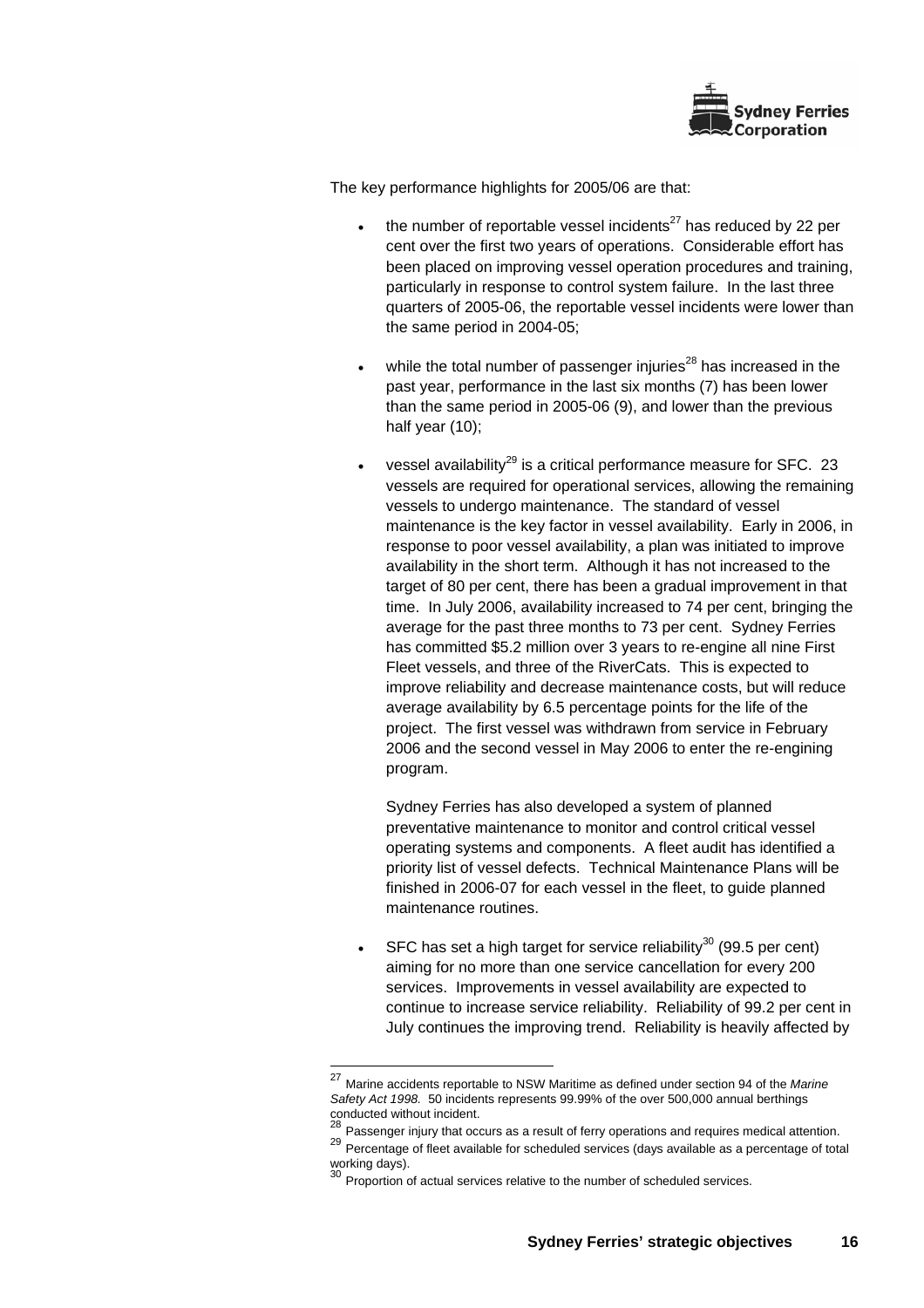

vessel availability: as availability improves, so too does service reliability. Weather also impacts service reliability; for example, due to fog one morning in June, 129 peak services were cancelled;

- the target for on-time running $31$  is set at 99.5 per cent. Performance in 2005-06 was marginally lower than the previous year, resulting in an average of 3.4 of every 200 services delayed by five minutes or more; and
- the number of customer complaints increased sharply in 2005/06, reflecting concerns of ferry passengers. The temporary service changes during the refurbishment of Manly Wharf and changes to service schedules to accommodate greater overall peak hour capacity, have also generated some complaints. In addition, the level of public commentary on public transport has also increased the visibility of some of the challenges that Sydney Ferries has been addressing.

SFC's significant investment in a range of service improvement programs (see **Section 5.4**) reflects the opportunities for improvement in relation to safety, fleet availability and reliability.

l

 $31$  Proportion of actual services departing on-time (within 5 minutes of its scheduled departure: measured at Circular Quay).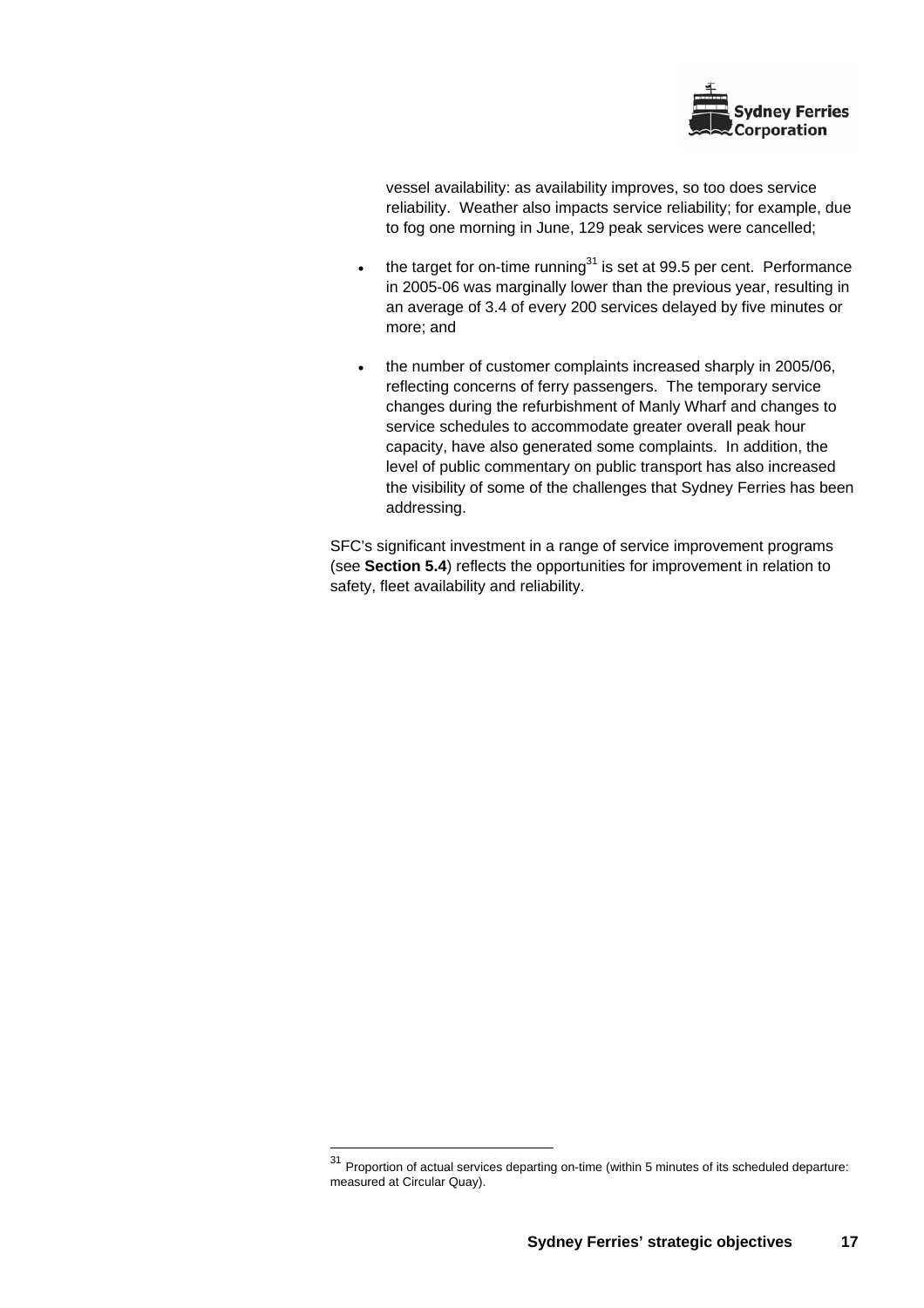

# **3 Sydney Ferries' regulatory environment**

# **3.1 Background**

SFC operates within a comprehensive regulatory environment. The relevant regulations provide a framework for the delivery of safe, effective and environmentally sustainable ferry services. Obviously, compliance with these regulations is mandatory and comprises a significant baseline cost for SFC. The key regulations governing SFC services are briefly described below.

# **3.2 Transport Administration Act 1988**

SFC was established on July 1 2004, as a result of amendments to the *Transport Administration Act 1988 (NSW)*.

Section 35B of the Act states that the principal objective is to:

*deliver safe and reliable Sydney ferry services in an efficient, effective and financially responsible manner.* 

The sub-objectives under the Act include:

- to operate at least as efficiently as other comparable businesses;
- maximise the net worth of the State's investment in SFC;
- exhibit a sense of social responsibility;
- conduct its operations in compliance with the principles of ecologically sustainable development; and
- exhibit a sense of responsibility towards regional development.

# **3.3 State Owned Corporations Act 1989**

As discussed above, SFC was established on July 1 2004 as a result of amendments to the Transport Administration Act. SFC is a statutory State Owned Corporation under the *State Owned Corporations Act 1989* (NSW). Under the Act the NSW Government's is held by two shareholding Ministers.

# **3.4 Passenger Transport Act 1990**

SFC services are governed by the *Passenger Transport Act 1990*, whereby service levels, routes and timetables are set in an instrument between SFC and the Ministry of Transport. SFC must operate its services in accordance with the regulations outlined by the *Passenger Transport Act 1990* which has, amongst others, the objective of encouraging public passenger services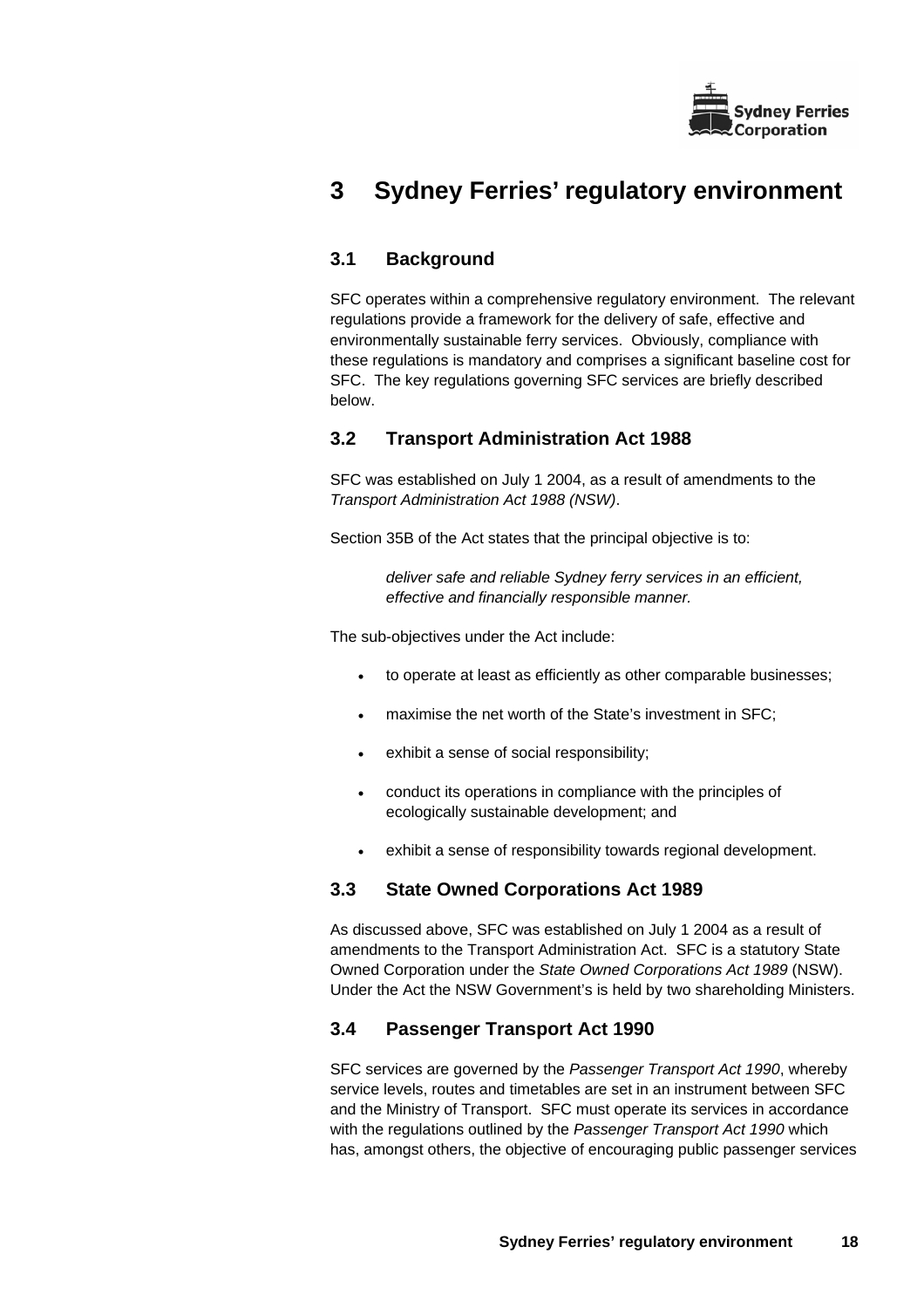

that meet the reasonable expectations of the community for safe, reliable and efficient transport services.

Some of the recent requirements of the *Act* which have had an impact on SFC operating costs include:

- Section 53C and 53D relating to the requirements of drug and alcohol programs; and
- Section 53D requirement that ferry operators have approved safety management systems and established the authority of the NSW Maritime Authority.

# **3.5 Commercial Vessels Act 1979 (CVA)**

The CVA incorporates the provisions of the Uniform Shipping Laws Code (USLC) and provides that:

- permits (certificates of survey) are required to operate commercial vessels within defined operating limits;
- commercial vessels are required to be surveyed;
- commercial vessels are to be crewed in accordance with minimum safety manning levels and designations;
- a certificate of competency is required by a person operating or working on a commercial vessel;
- emergency procedures, including specified crew emergency drills and exercises are to be conducted at specified periods; and
- certain safety equipment is to be carried by commercial vessels.

# **3.6 Marine Safety Act 1998**

SFC must operate its service in accordance with the regulations outlined by the Maritime Safety Act 1998. SFC also anticipates the adoption of the Australian Maritime Safety Authority (AMSA) standards, which is currently used offshore, for all commercial vessels and ferries in Australia.

## **3.7 Protection of the Environment Operations Act 1997**

SFC is required to conduct its operations in compliance with the principles of ecologically sustainable development (ESD). For example, in order to comply with environmental standards, SFC is currently refurbishing wharves at Balmain Shipyard and upgrading its liquid handling systems at an approximate total cost of \$2.7 million (with \$0.9 million to be expended in 2006/07).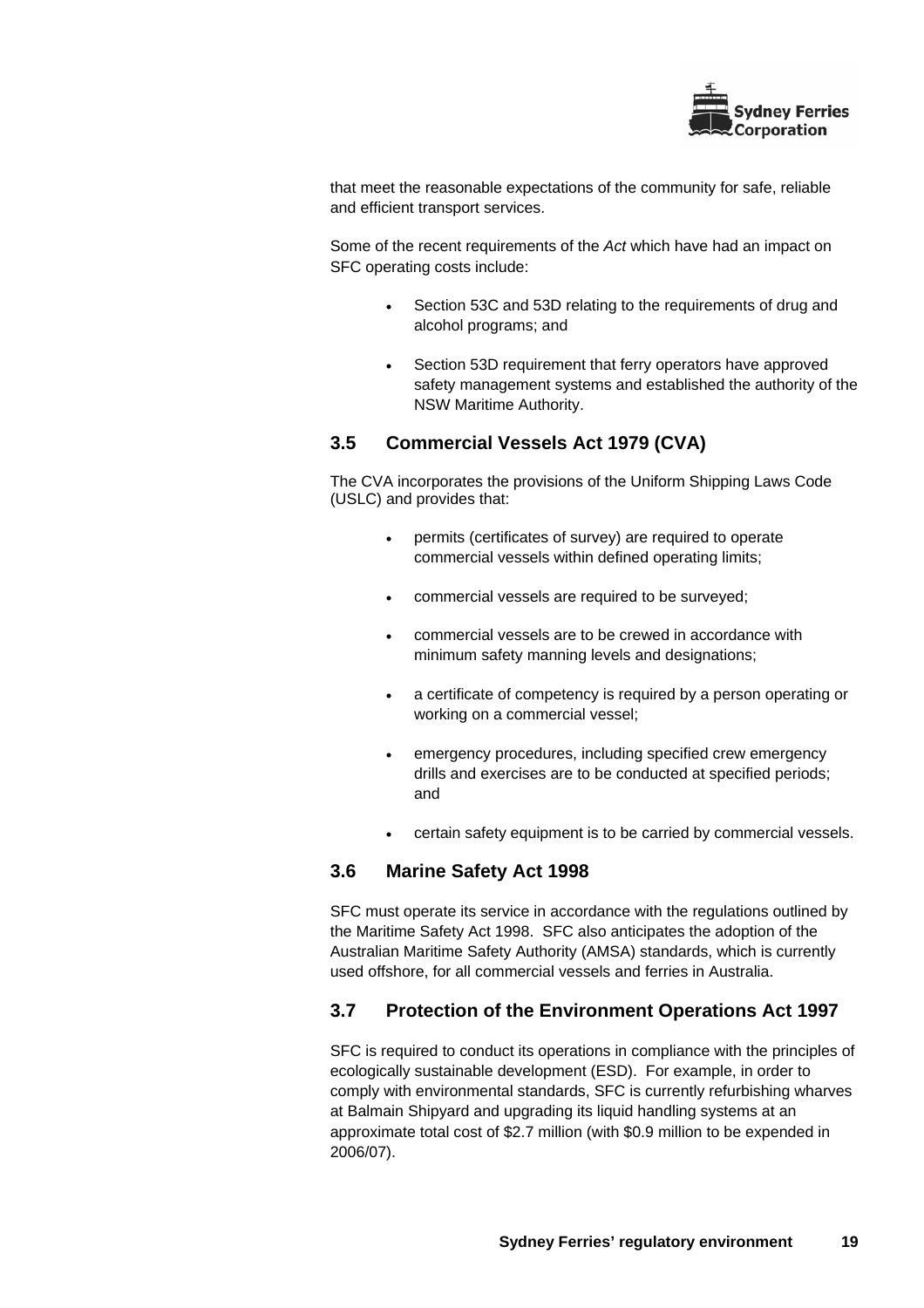

# **3.8 Occupational Health and Safety Act 2000 (OHS Act)**

The OHS Act establishes specific requirements to provide safe workplaces, safe work processes and safe employees. These must be supported by all necessary training to ensure that employees and managers have the capacity to implement their responsibilities. The provisions of the OHS Act are enforced by the WorkCover Authority.

As part of the compulsory OHS inspections under the OHS Act, SFC has recently undertaken maintenance works replacing piles as deemed necessary, as well as providing reports on asbestos levels at all wharves. The cost of this activity has been borne by SFC. OH&S inspections on several wharves also led to several minor repairs to wharves controlled by SFC.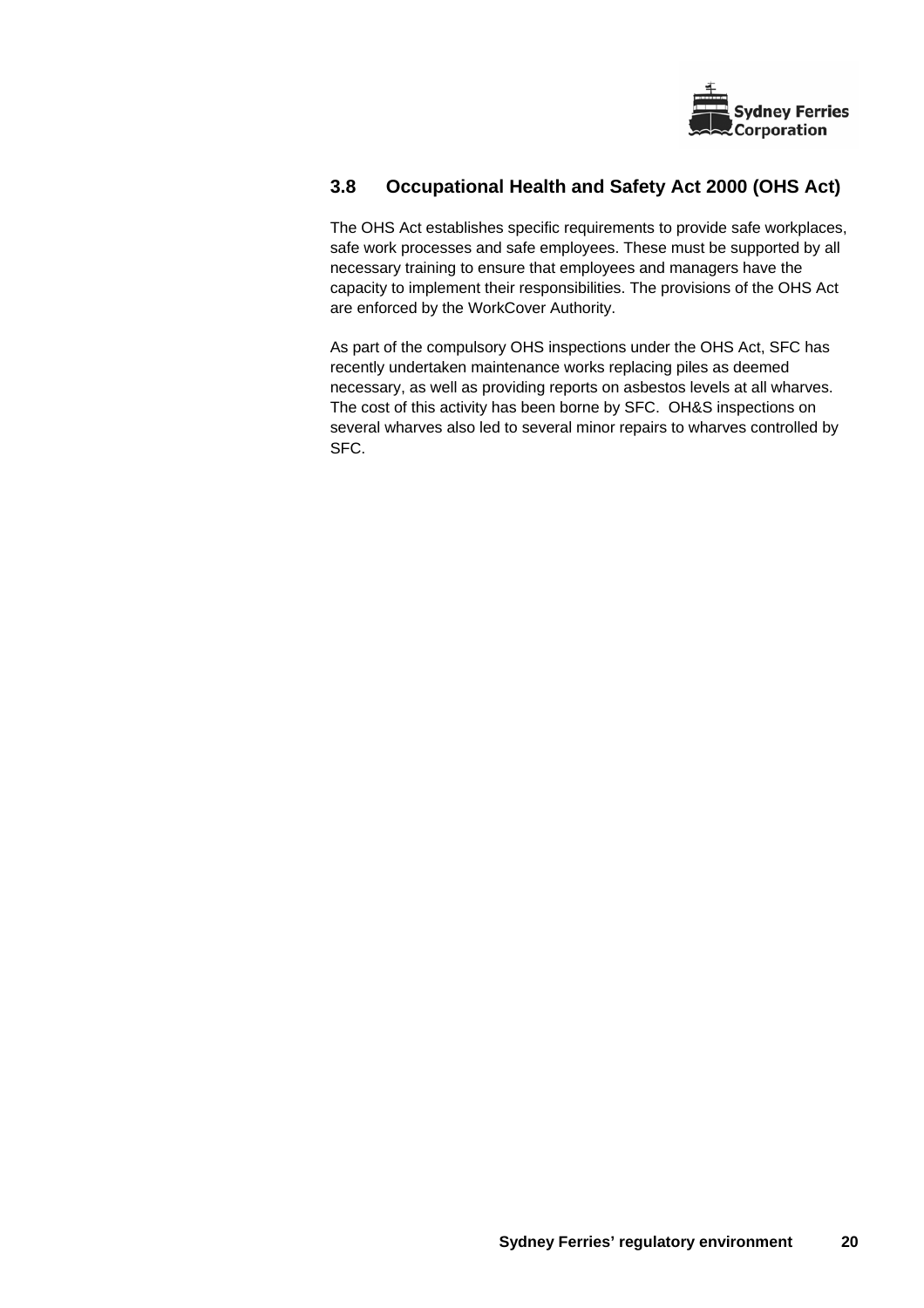

# **4 Sydney Ferries' cost of service**

# **4.1 Historical cost summary**

SFC has a relatively fixed cost structure.

Labour costs accounted for around 61 per cent of total operating costs in 2005/06. The implications for cost growth of this structure are highly relevant to the 2006 Determination given the extra labour resources involved in SFC's implementation of a range of safety and training initiatives (see discussion below).

**Figure 1** presents SFC's cost of service over the period 2003/04 to 2005/06.

**SFC Costs 2003/04 - 2005/06**

### **Figure 1: Historical cost structure (2003-2006)**

\$- \$20 \$40 \$60 \$80 \$100 \$120 2003/04 2004/05 2005/06 **\$m Labour Fuel Maintenance Other Depreciation Interest** 

**Source**: Sydney Ferries Corporation

**Note:** 

Interim unaudited results.

Excludes year end financial adjustments.

SFC's operating costs have increased at a compound annual growth rate (CAGR) of 6 per cent per year between 2003/04 and 2005/06. Total expenditure also rose considerably over the 2006 financial year. Key areas where costs have increased are:

fuel (37 per cent increase); and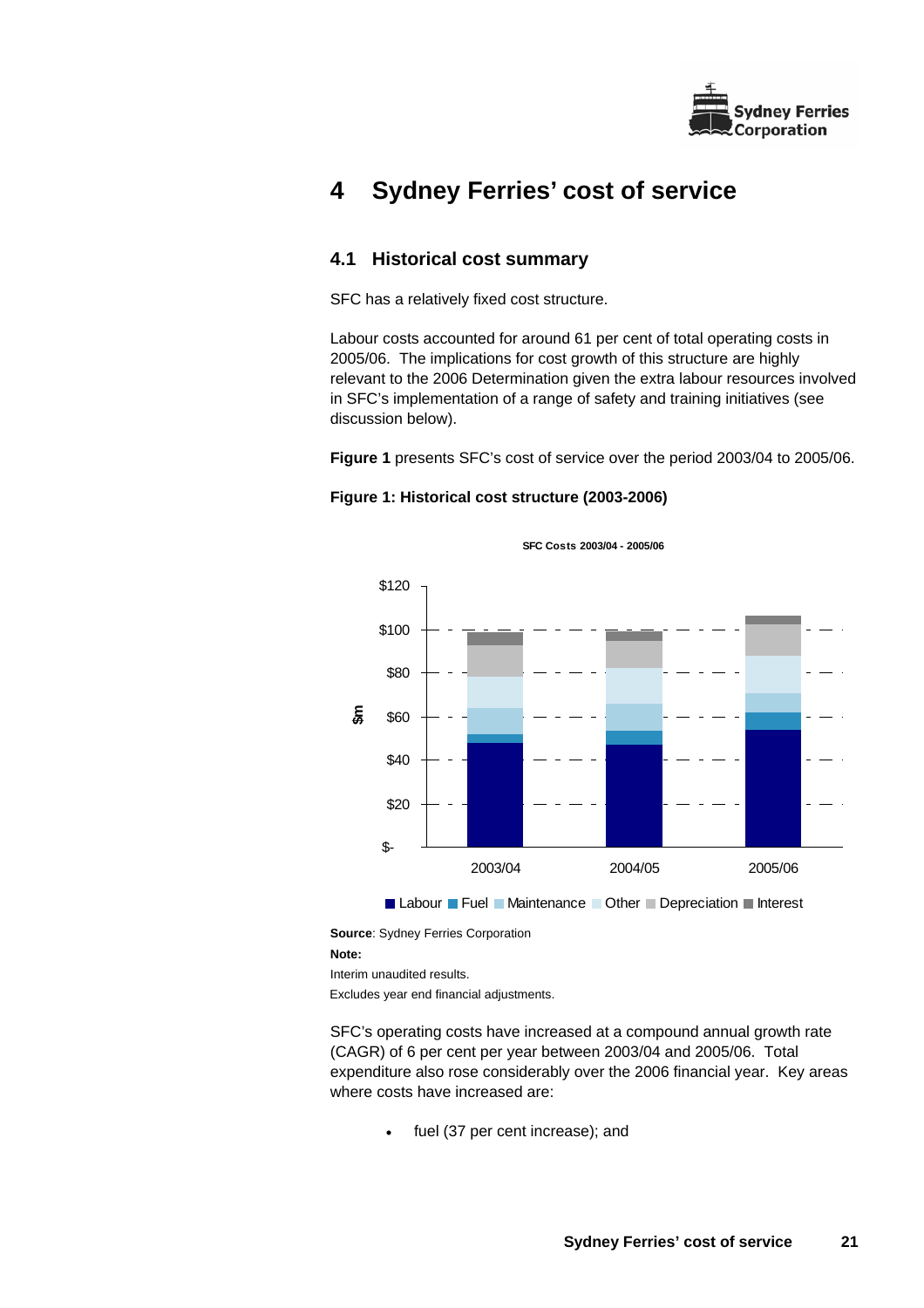

- labour (13 per cent increase), this increase is partly attributable to the:
	- o development of a safety plan including a new safety management system;
	- o introduction of '12 hour rosters' to address safety and fatigue issues;
	- o 4 per cent increase in wages and salaries resulting from the recent EBA outcomes and associated restatement of labour on-costs to higher pay scales; and
	- o extra personnel for the coverage of shift for crew which are undergoing Crew Resource Management (CRM) Training.

These increases were somewhat offset by the reduced spending on interest and insurance costs. However, this offsetting effect is minimised given that SFC's cost structure is largely accounted for by operating costs.

**Table 3** indicates that operating costs comprised over 82 per cent of total expenditure in 2005/06. In turn, labour costs accounted for over 50 per cent of total expenditure and over 61 per cent of operating costs. Overall, **Table 3** shows that total expenses in 2005/06 increased by 7.7 per cent from 2004/05.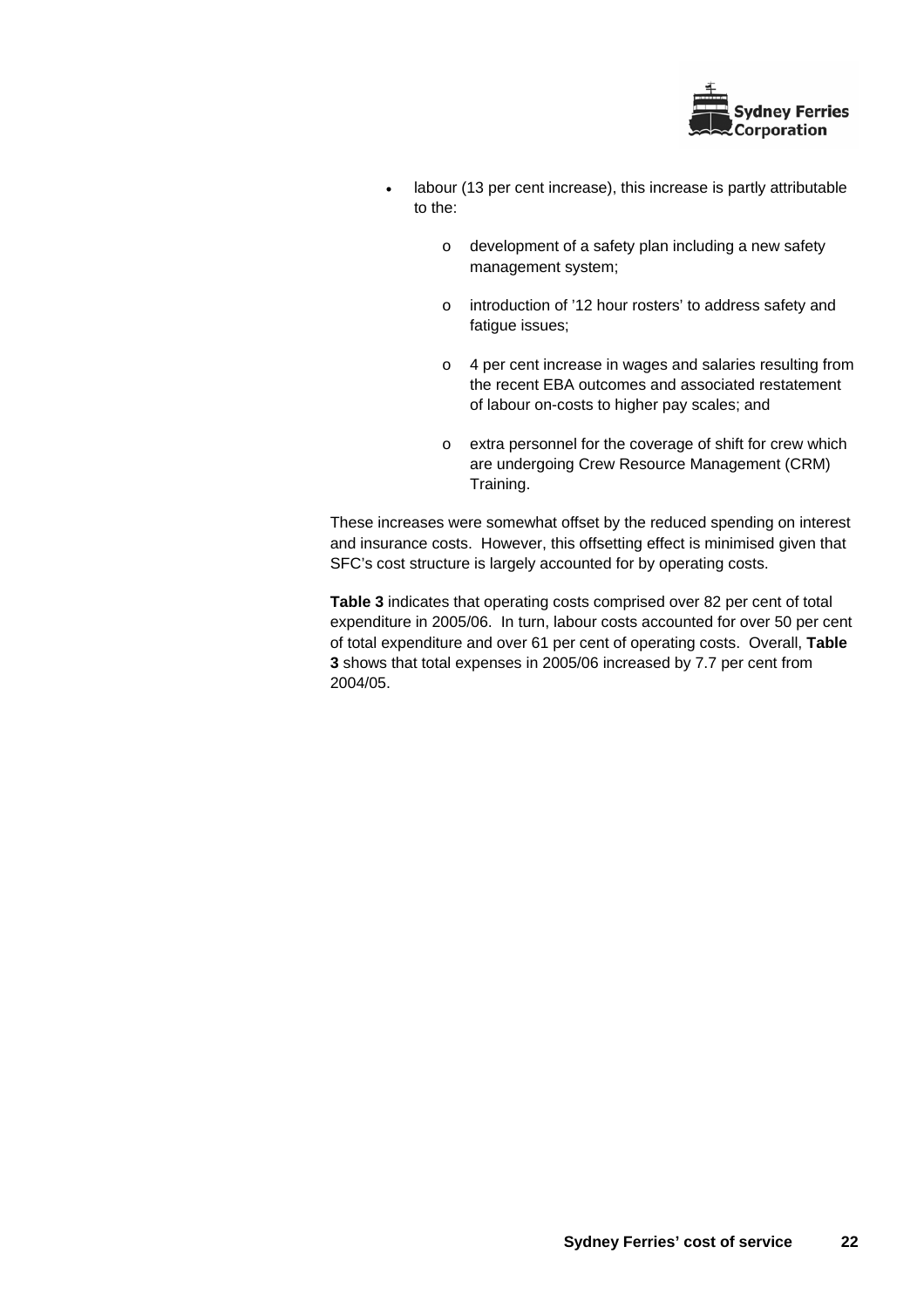

## **Table 3: SFC costs 2003/04-2005/06**

| <b>Costs</b>                  | 2003/04<br>\$'000 | 2004/05<br>\$'000 | 2005/06 $1$<br>\$'000 | 2005/06<br>(% of total<br>expenditure) | % change<br>from<br>2004/05- |
|-------------------------------|-------------------|-------------------|-----------------------|----------------------------------------|------------------------------|
| Labour                        | 47,736            | 47,232            | 53,520                | 50.2                                   | 2005/06<br>13.0              |
|                               |                   |                   |                       |                                        |                              |
| Fuel                          | 4,321             | 6,037             | 8,300                 | 7.8                                    | 37.0                         |
| Maintenance                   | 11,797            | 12,485            | $9,102^{32}$          | 8.5                                    | (27.1)                       |
| Other                         | 14,351            | 16,594            | 16,857                | 15.8                                   | 1.6                          |
| Operating costs <sup>33</sup> | 78,205            | 82,348            | 87,779                | 82.4                                   | 6.6                          |
| Depreciation                  | 14,409            | 12,087            | 14,651                | 13.8                                   | 21.2                         |
| Interest                      | 5,807             | 4,511             | 4,117                 | 3.9                                    | (8.7)                        |
| <b>Total Expenses</b>         | 98,421            | 98,947            | 106,547               | 100.0                                  | 7.7                          |

**Source:** Sydney Ferries Corporation

l

**Note:** 

Interim unaudited results.

Excludes asset revaluation decrement of \$35.8m and fixed assets sold or written off of \$18,245 in 2005/06.

## **4.2 Historical cost summary – performance against budget**

**Figure 2** indicates that actual costs in 2005/06 were higher than budgeted figures for most items. In particular, fuel costs exceeded budget by over 15 per cent.

 $32$  Reduction in maintenance costs is largely due to accounting (AEIFRS) changes and the absence of Freshwater dockings in 2005/06.<br><sup>33</sup> Comprises labour, fuel, maintenance and other costs.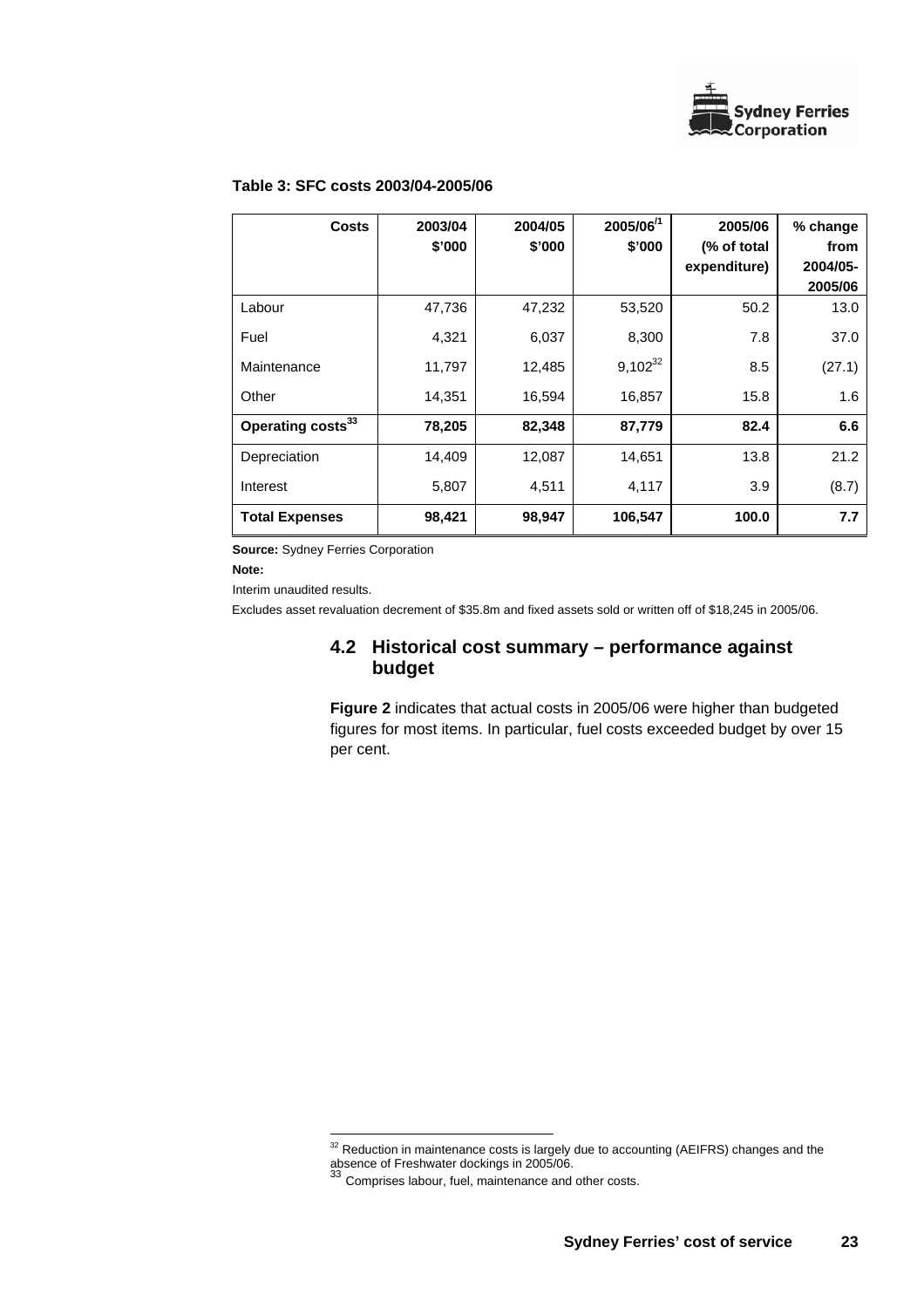



**Actual costs vs budget**

**Figure 2: Actual costs versus budget, (2005/06)** 

**Source:** Sydney Ferries Corporation

**Note:** 

Interim unaudited results.

Excludes year-end adjustment for asset revaluation decrement of \$35.8m.

This performance against budget was partly accounted for by:

- substantial increases in fuel prices;
- higher labour costs associated with:
	- o the introduction of 12-hour rosters to improve safety and efficiency;
	- o extra personnel for the coverage of shift for crew which are undergoing CRM Training; and
	- o hiring of contractors to fill a range of vacant positions within SFC.

## **4.3 Historical cost summary – by item**

### **4.3.1 Variable operating costs**

The increase in variable operating costs in 2005/06 can largely be explained by:

• the cost of temporary labour rising by over \$1.5m, more than doubling the 2004/05 costs, as contractors were hired to cover vacant positions or assist with high workloads;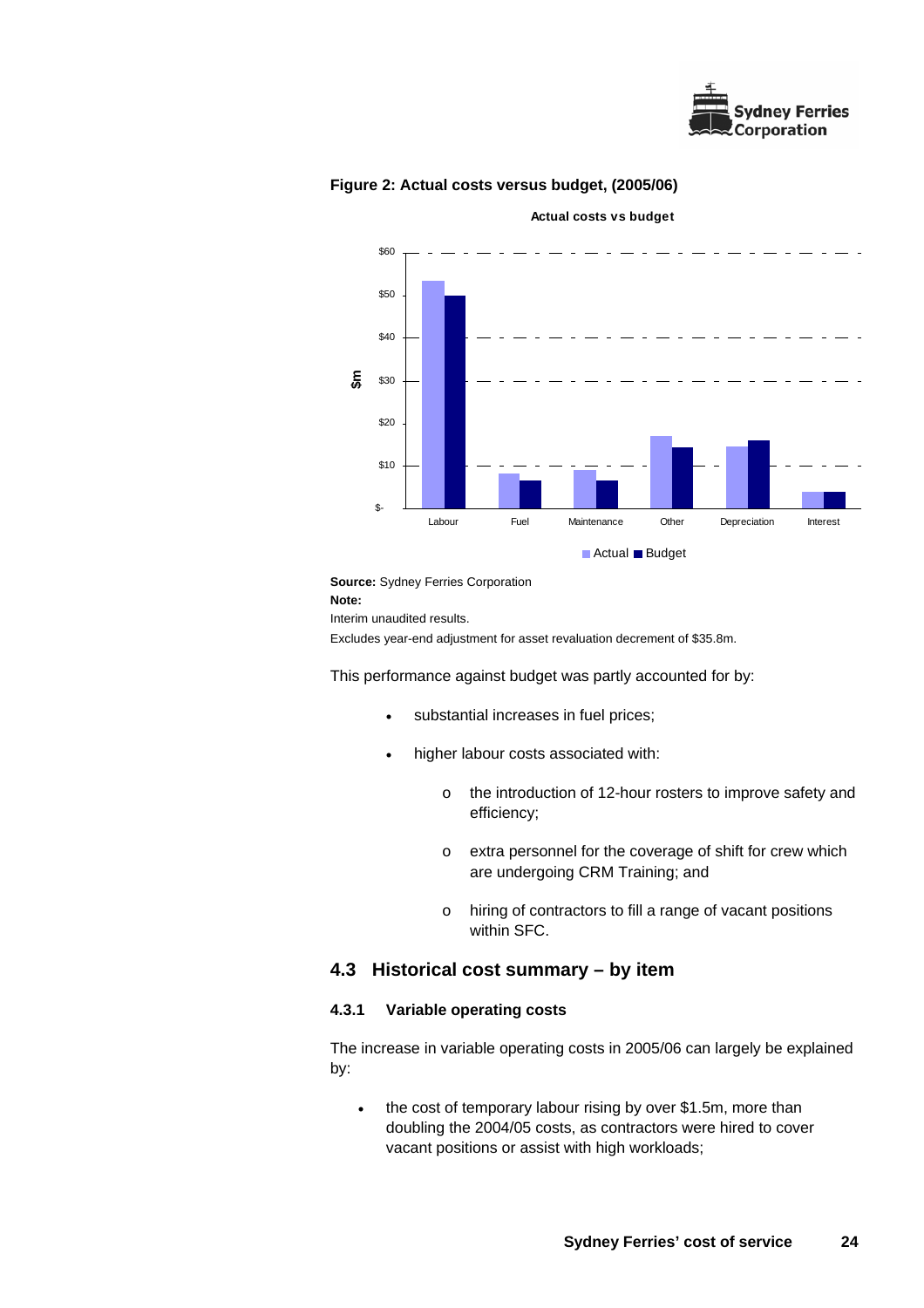

fuel costs rising by around \$2.3 million (37 per cent). SFC purchases fuel through the NSW State Government contract for fuel and associated products whereby the prices are obtained by the NSW Government through tender process. Despite participation in this scheme, fuel prices ranged from \$0.81-\$1.01 in 2004/05, this rose to a maximum price of \$1.25 in 2005/06. This translates into a monthly growth rate of 2 per cent and 1.5 per cent during 2004/05 and 2005/06 (to May 2006), respectively. The growth in the fuel prices faced by SFC is shown below in **Figure 3.**

### **Figure 3: Historical fuel prices**





- consequently, the fuel cost per passenger has grown from \$0.31 per passenger journey in 2003/04 to \$0.59 per passenger journey in 2005/2006. Furthermore, the proportion of total expenditure accounted for by fuel increased from 4.5 per cent in 2004/05 to 7.8 per cent in 2005/06; and
- expenditure on the hire of private ferries and buses from STA rose by \$0.8 million (82 per cent), due primarily to a range of unplanned maintenance events which reduced fleet availability for the RiverCats, JetCats and Lady class vessels to an average 66 per cent compared to the targeted 80 per cent availability.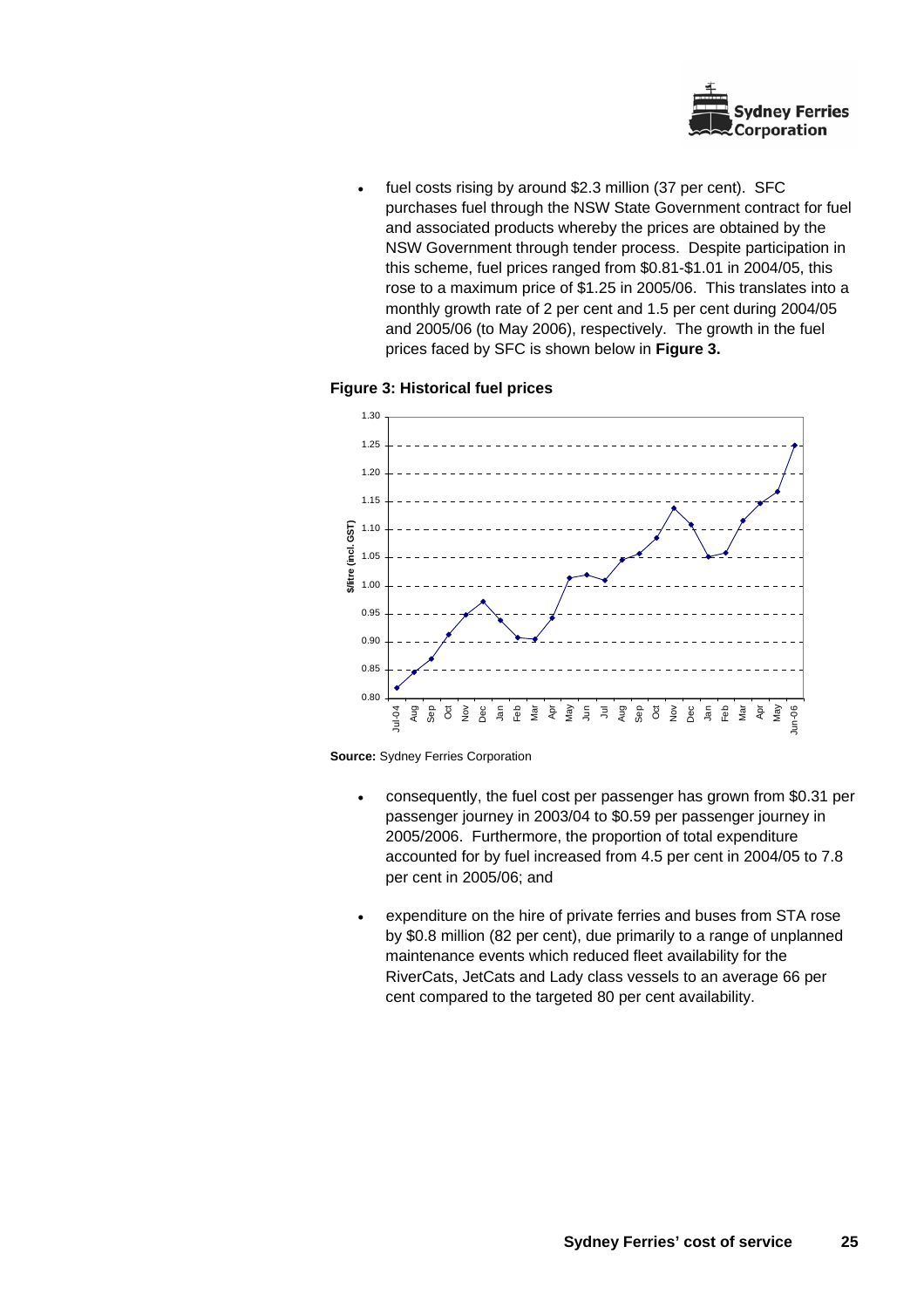

## **4.3.2 Fixed operating costs**

The main increase in fixed operating costs is attributable to the cost of labour, which rose by \$6.3 million (13 per cent). This was primarily driven by:

- increases in ordinary and penalty wages, primarily driven by the shift to 12-hour rosters which were implemented to improve safety and efficiency outcomes; and
- wage increase of 4 per cent for each of the operational Awards and associated restatement of labour on-costs to higher pay scales.

Contract labour for fleet maintenance more than doubled, rising to over \$1.4 million in 2005/06. This was mainly driven by the large amount of maintenance work carried out as part of initiatives to improve vessel availability and reliability.

## **4.3.3 Capital costs**

SFC spent a total of \$8.3 million as part of its 2005/06 capital expenditure program. This total includes \$5.7 million for major vessel maintenance. **Table 4** shows the key projects in the capital program.

|         | Table 4: Key projects in SFC capital works & major periodic maintenance (MPM) |
|---------|-------------------------------------------------------------------------------|
| program |                                                                               |

| Project                                          | Total <sup>34</sup><br>Project<br>Cost<br>\$'000 | 2006-07<br><b>Budget</b><br>\$'000 | <b>Description</b>                                                                                                                                                                                                                                                                        |
|--------------------------------------------------|--------------------------------------------------|------------------------------------|-------------------------------------------------------------------------------------------------------------------------------------------------------------------------------------------------------------------------------------------------------------------------------------------|
| First Fleet &<br><b>RiverCat Re-</b><br>engining | 5,200                                            | 3,510                              | Installation of new engines on 12 vessels to improve<br>service reliability and reduce the cost of ongoing<br>maintenance.                                                                                                                                                                |
| IT                                               | 6,521                                            | 2,105                              | Projects include:<br>IT systems and infrastructure development;<br>Integrated Information Management System<br>Document & Records Management Systems<br>automated rostering<br>upgrade of revenue processing systems<br>patronage capture systems<br>upgrade of hand-held ticket machines |
| Vessel Data<br>Recorders                         | 2,431                                            | 1,337                              | Installation of Vessel Data Recorders across the fleet<br>to log vessel operation and movements.                                                                                                                                                                                          |

l  $34$  For period up to 2009/10.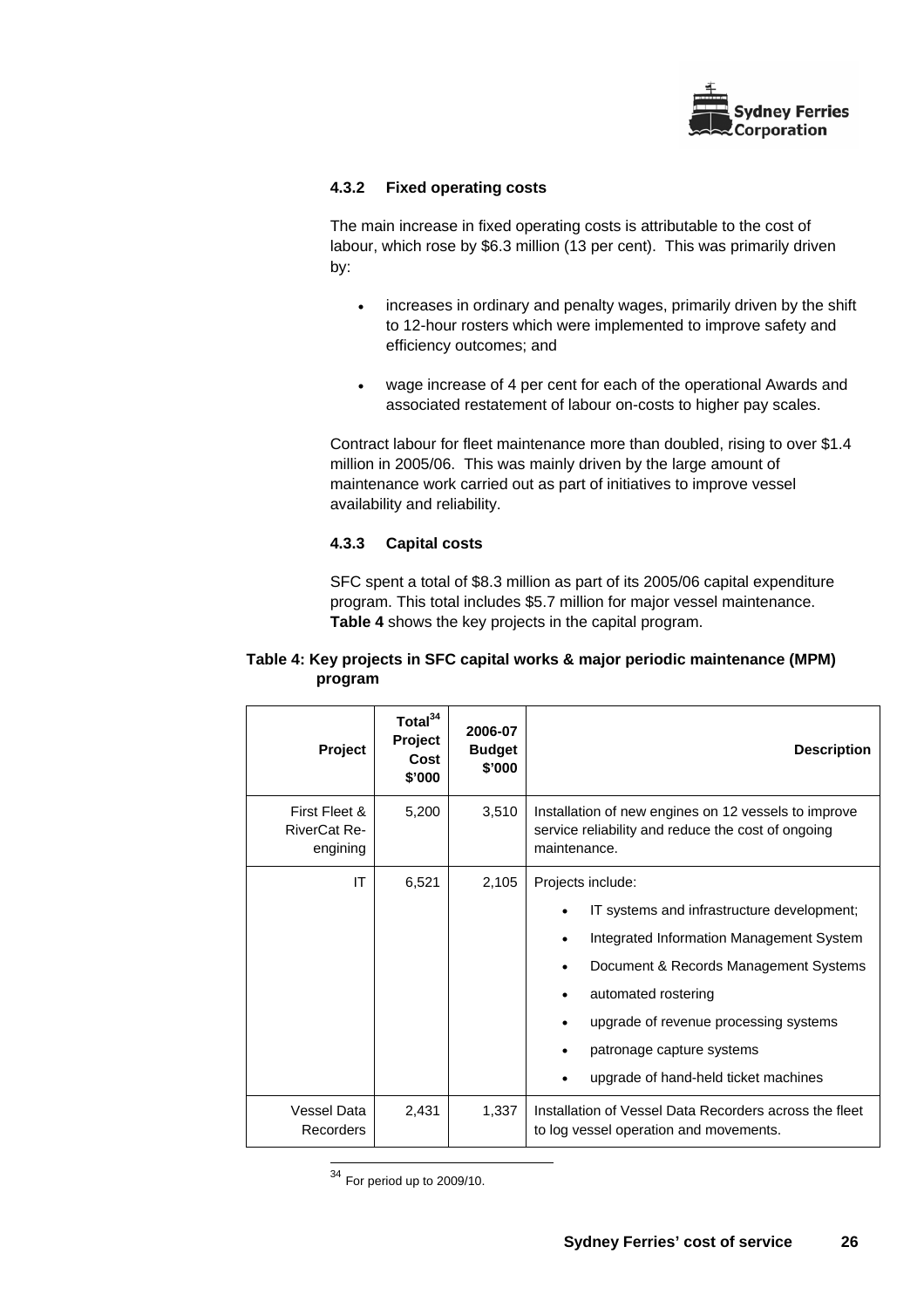

| Project                                        | Total <sup>34</sup><br>Project<br>Cost<br>\$'000 | 2006-07<br><b>Budget</b><br>\$'000 | <b>Description</b>                                                                                                                                                                                                                 |  |
|------------------------------------------------|--------------------------------------------------|------------------------------------|------------------------------------------------------------------------------------------------------------------------------------------------------------------------------------------------------------------------------------|--|
| Shipyard Wharf<br>Refurbishment                | 2,200                                            | 800                                | Progressive replacement of piling and decking on the<br>wharves at Balmain Shipyard, to enable the safe<br>ongoing use of the wharves for vessel maintenance,<br>bunkering, provisioning and overnight berthing.                   |  |
| <b>CCTV Project</b>                            | 2,057                                            | 1,304                              | Upgrade and expansion of the CCTV network and<br>associated infrastructure to improve passenger safety<br>and information, the security of ferry infrastructure<br>(Balmain Shipyard and wharves) and operational<br>monitoring.   |  |
| Accommodation<br>Fitout                        | 1,630                                            | 1,037                              | Move to new premises for Pitt St staff.                                                                                                                                                                                            |  |
| Collaroy Control<br>System                     | 1,000                                            | 60                                 | Upgrade of the Collaroy control system to improve<br>service safety and reliability.                                                                                                                                               |  |
| <b>Other Capital</b><br>Projects               | 13,163                                           | 2,151                              | Other projects including:<br>Passenger Signage Upgrade<br><b>Fire Safety Systems</b><br>Liquid Handling Systems Upgrade<br>MIMS Ellipse Upgrade<br>Integrated Ticketing System Interfaces<br>Document & Records Management Systems |  |
| <b>Total Capital</b><br><b>Projects</b>        | 34,202                                           | 12,304                             |                                                                                                                                                                                                                                    |  |
| <b>Total Vessel</b><br><b>MPM</b>              | 33,125                                           | 7,152                              |                                                                                                                                                                                                                                    |  |
| <b>Total Capital &amp;</b><br><b>MPM Costs</b> | 67,327                                           | 19,456                             |                                                                                                                                                                                                                                    |  |

**Source:** Sydney Ferries Corporation

Each item of the proposed capital works identified above will contribute to improvements in SFC service delivery and/or cost efficiency. Some of the expected outcomes from the capital expenditure program are discussed below in **Section 4.5** and **Section 5.4**.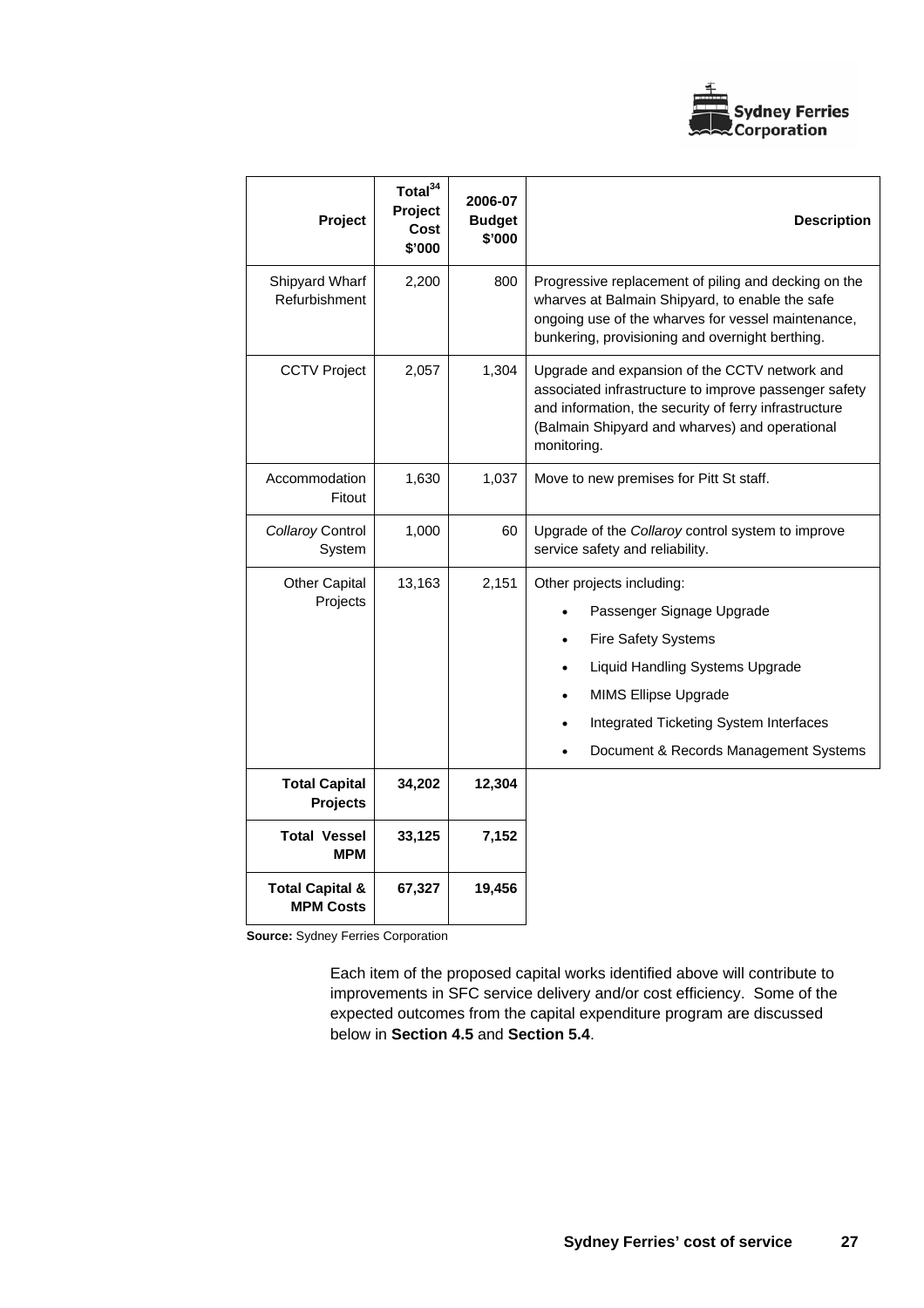

## **4.4 Cost forecasts**

### **4.4.1 Operating costs**

**Table 5** presents SFC's total expenditure budget for 2006/07. Total expenses are expected to increase by around 8 per cent in the next financial year, with continued strong growth in the cost of fuel and labour.

|  | Table 5: SFC costs 2005/06 - 2006/07 <sup>f</sup> |  |
|--|---------------------------------------------------|--|
|  |                                                   |  |

| <b>Costs</b>          | 2005/06<br>\$'000 | 2006/07<br>\$'000 | % change<br>$2005/06 -$<br>2006/07 |
|-----------------------|-------------------|-------------------|------------------------------------|
| Labour                | 53,520            | 59,944            | 12.0                               |
| Fuel                  | 8,300             | 10,600            | 27.7                               |
| Maintenance           | 9,102             | 8,201             | (9.9)                              |
| Other                 | 16,857            | 17,367            | 3.0                                |
| <b>Operating cost</b> | 87,779            | 96,112            | 9.5                                |
| Depreciation          | 14,651            | 14,208            | (3.0)                              |
| Interest              | 4,117             | 4,681             | 13.7                               |
| <b>Total expenses</b> | 106,547           | 115,001           | 7.9                                |

**Source**: Sydney Ferries Corporation, interim unaudited results.

#### **Note:**

Interim unaudited results.

Excludes year end adjustment for asset revaluation decrement of \$35.8m.

## **4.4.2 Capital costs**

The capital expenditure highlighted in **Table 6** has been estimated for the next three years. It should be noted however, that these projections are preliminary estimates only, and cannot be confirmed until the completion of the Total Asset Management Plan (TAMP) which is currently under development.

## **Table 6: Capital expenditure program 2006-2009**

| <b>Capital expenditure</b>         | 2006/07 Budget<br>(nominal \$m) | 2007/08<br>Projection<br>(nominal \$m) | 2008/09<br>Projection<br>(nominal \$m) |
|------------------------------------|---------------------------------|----------------------------------------|----------------------------------------|
| Capital (excl. vessel maintenance) | 12.3                            | 9.9                                    | 4.8                                    |
| Capital (major dockings)           | 7.2                             | 10.8                                   | 7.7                                    |
| Total                              | 19.5                            | 20.7                                   | 12.6                                   |

**Source:** Sydney Ferries Corporation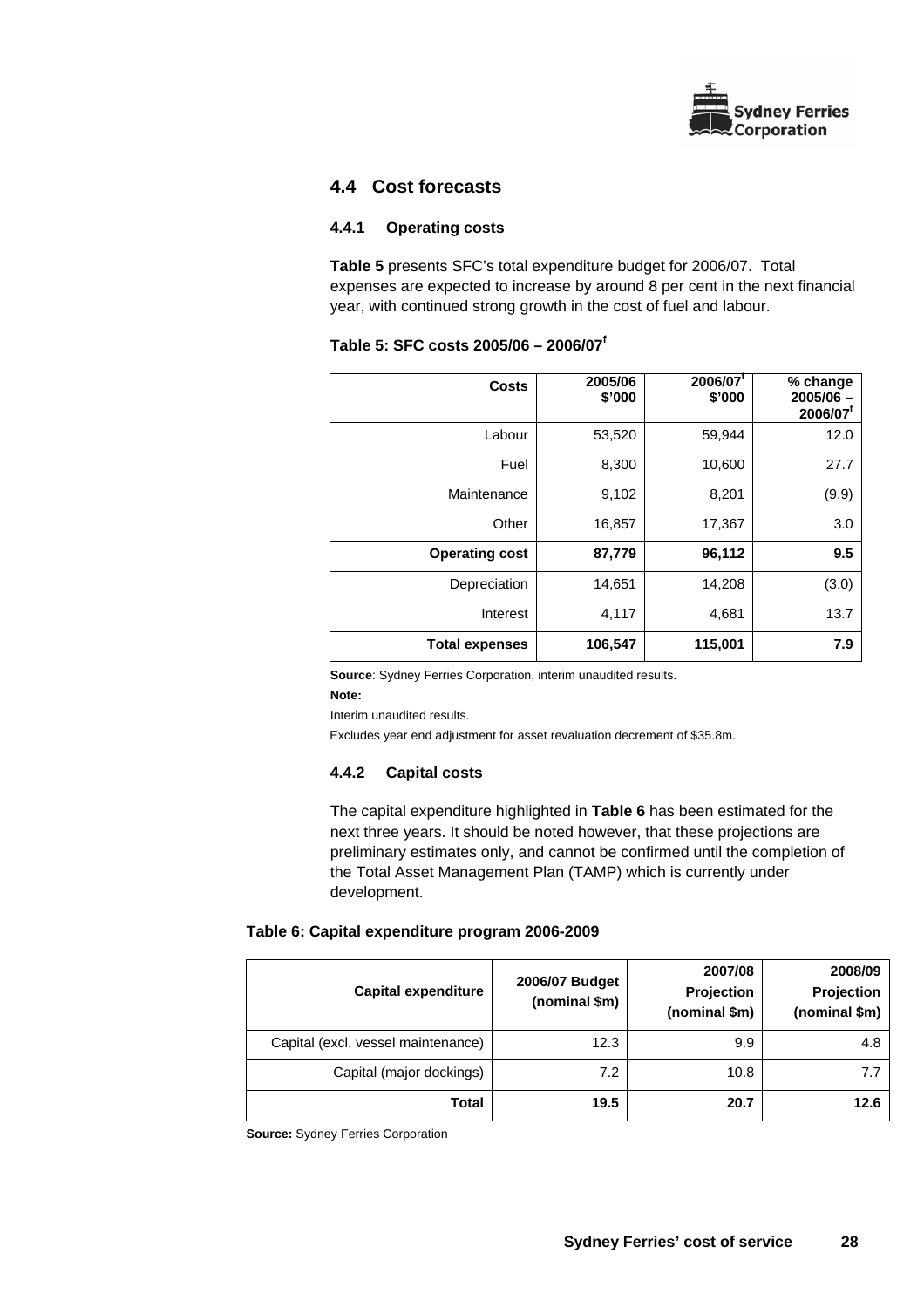

# **4.5 Efficiency cost savings**

The cost growth in 2005/06 reflected items such as:

- award wage rises;
- labour costs for implementing a range of safety and vessel reliability initiatives; and
- a large spike in fuel costs.

The growth in these costs should also be viewed in the context of the outcomes sought from these expenditures. Accordingly, SFC expects to realise cost efficiency savings as a result of its current investment in a range of cost management strategies. The expected cost efficiency outcomes are summarised below in **Table 7**.

| <b>Program/Initiative/Strategy</b>          | <b>Expected outcome</b>                                                                                                                                                                                                                                                                |
|---------------------------------------------|----------------------------------------------------------------------------------------------------------------------------------------------------------------------------------------------------------------------------------------------------------------------------------------|
| <b>Balmain Shipyard Improvement Program</b> | The program is expected to realise improvements in the availability<br>and reliability of vessels. Sydney Ferries has identified the full<br>implementation of the program as an area of focus for 2006-07, with<br>an aim to increase vessel availability and maintenance efficiency. |
| <b>Vessel Re-engining</b>                   | At a broad level, re-engining of the First Fleet and Rivercat vessels is<br>expected to improve the reliability and availability of these vessel<br>classes. The expected improvement in reliability and availability<br>would, in turn, generate fuel and maintenance cost savings.   |
| <b>New Enterprise Bargaining Agreements</b> | These strategies were designed to increase workforce utilisation,<br>improve workforce capability, and improve absence control<br>management.                                                                                                                                          |
| <b>Vessel Data Recording Systems</b>        | Aimed to improve the effectiveness of preventative maintenance and<br>contribute to the control of the costs of maintenance and repairs.                                                                                                                                               |
| <b>Revenue Protection</b>                   | Enhanced revenue protection measures, including the more effective<br>allocation of resources to high-risk revenue leakage routes and the<br>upgrade of onboard ticket selling equipment.                                                                                              |
| <b>Wharf refurbishment</b>                  | Refurbishment of and repair of Jetty 3 at Balmain Shipyard which will<br>contribute to the increased labour productivity and decreased<br>maintenance costs at the Shipyard.                                                                                                           |

| Table 7: SFC cost efficiency improvements |  |
|-------------------------------------------|--|
|-------------------------------------------|--|

**Source: Sydney Ferries Corporation**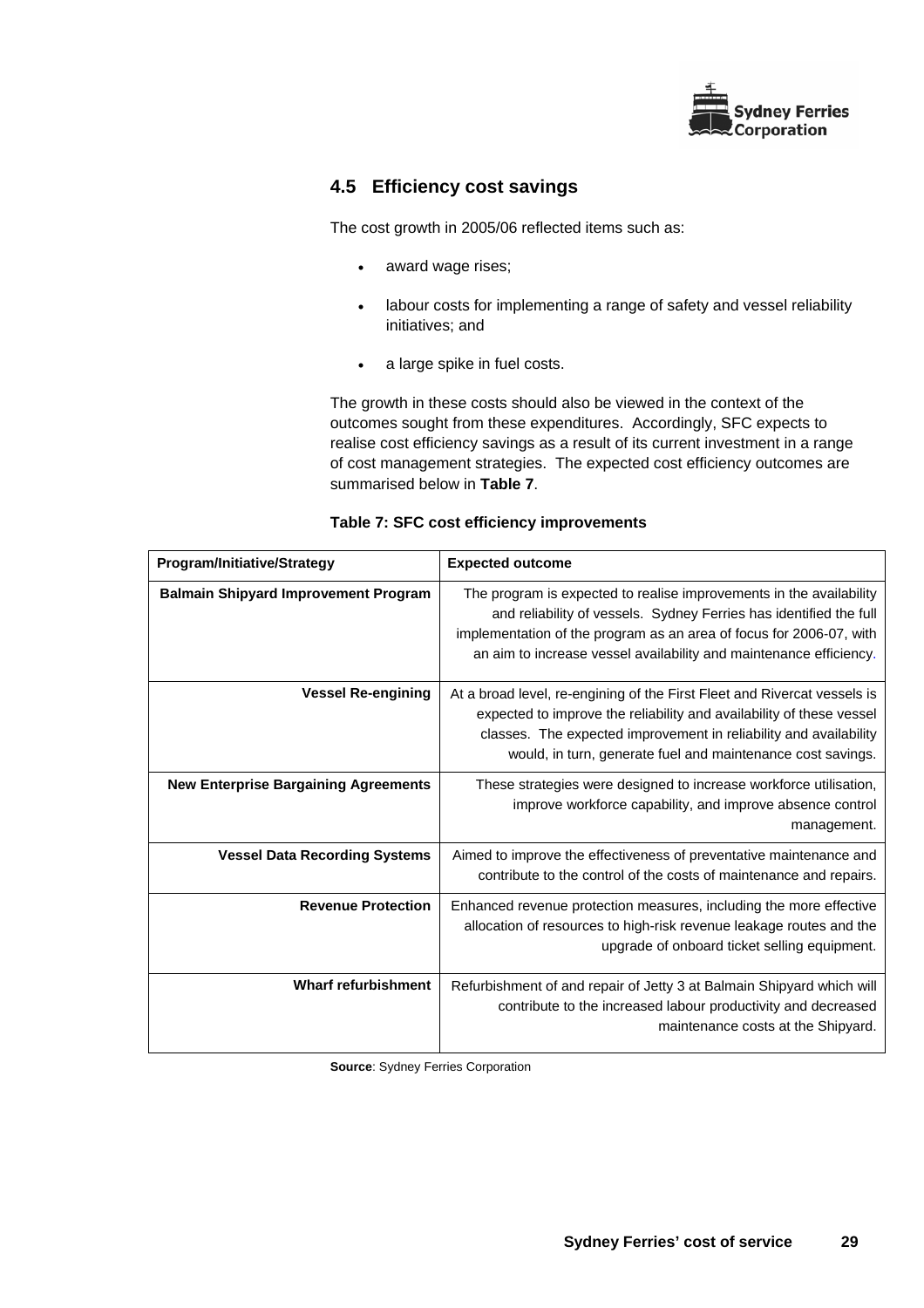

SFC has closely monitored the recent IPART implementation of productivity (or X-factor) adjustments for some transport determinations (that is, taxis and buses). However, SFC has also observed that an X-factor adjustment was not applied to the June 2006 CityRail Determination. SFC argues that applying an X-factor given the current level of cost recovery may negatively impact on the pursuit of other Section 15 IPART Act Determination objectives such as safety.

Moreover, the SFC cost base is largely constrained given that:

- fuel prices fluctuate with the global market; and
- strict regulatory requirements have to be maintained, particularly in relation to crewing.

Regardless of the merit or otherwise of forward-looking X-factor adjustments, SFC remains committed to pursuing strategies to reduce its existing cost base to reach efficient costs.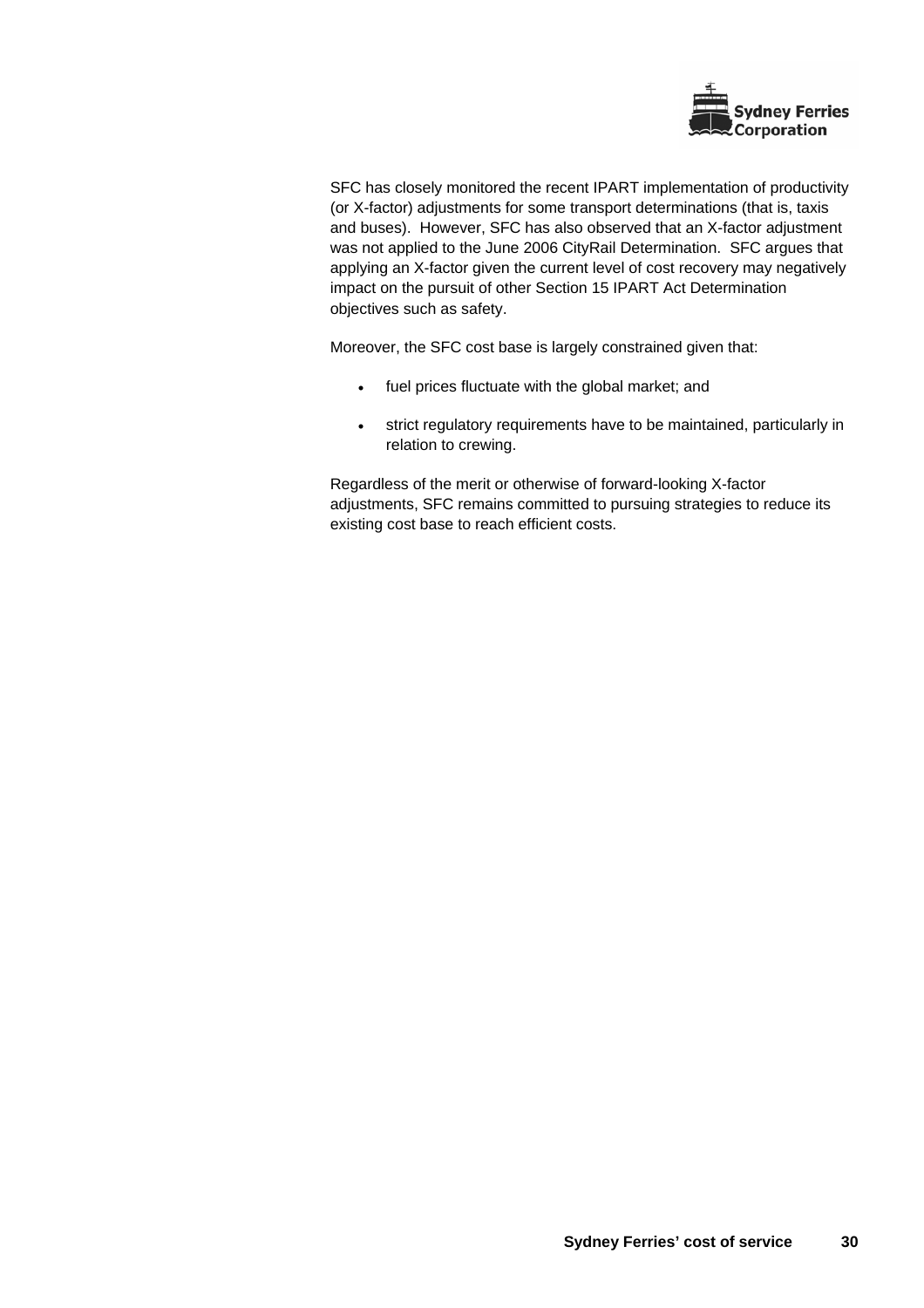

# **5 Sydney Ferries' service quality**

# **5.1 Personnel and organisation structure**

SFC staff totals approximately  $617$  as at  $30<sup>th</sup>$  June 2006.

Significant organisational changes have occurred within the SFC personnel structure during the past 12 months. These changes have been adopted in order for SFC to operate more efficiently and effectively focus on its key responsibility of delivering a safe, reliable and high-quality ferry service. These organisational changes include:

- the restructuring of the Operations Division, resulting in Safety, Security, Environment & Risk and Training & Development functions being incorporated into the Operations Division; and
- simplifying of SFC's six divisions to four Operations, Balmain Shipyard, Finance & Corporate Services and Human Resources & Industrial Relations.

**Figure 4** presents the SFC organisational structure.

## **Figure 4: SFC organisational structure**



**Source:** Sydney Ferries Corporation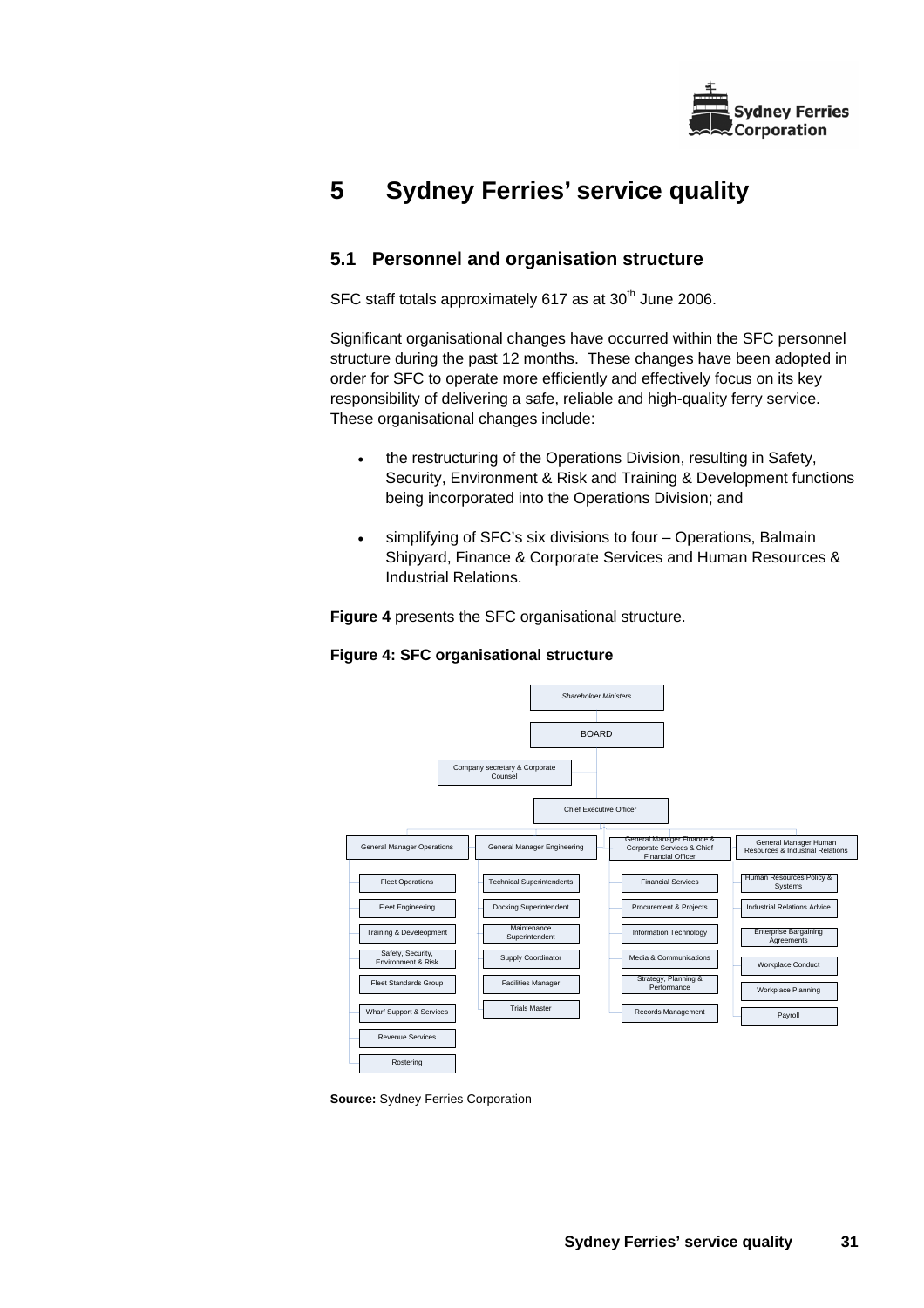

# **5.2 Ferry network and services**

SFC operates a diverse fleet of 31 vessels. These vessels provide approximately 110,000 services, carrying more than 14 million people on Sydney Harbour and the Parramatta River each year.

The network stretches 37 kilometres from Parramatta in the West, to Manly in the North East and Watsons Bay in the East (see **Figure 5**).



### **Figure 5: Network Map**

**Source:** Sydney Ferries Corporation

The number and diversity of network services are detailed in **Table 8.**

| Ferry network                         |                                                                                                                                           | <b>Services</b>   |                   |                   |                  |  |  |
|---------------------------------------|-------------------------------------------------------------------------------------------------------------------------------------------|-------------------|-------------------|-------------------|------------------|--|--|
| routes                                | <b>Stops</b>                                                                                                                              | <b>M-F Return</b> | <b>Sat Return</b> | <b>Sun Return</b> | <b>PH Return</b> |  |  |
| Circular Quay<br>- Manly              | Circular Quay<br>Manly                                                                                                                    | 35                | 28                | 27                | 28               |  |  |
| Circular Quay<br>- Darling<br>Harbour | Circular Quay<br>Milsons Point<br><b>McMahons Point</b><br><b>Balmain</b><br><b>Balmain East</b><br>Darling Harbour<br><b>Pyrmont Bay</b> | 23                | 21                | 21                | 21               |  |  |
| Circular Quay -<br>Mosman             | Circular Quay<br>Cremorne Point<br>Taronga Zoo<br>South Mosman<br>Old Cremorne<br>Mosman Bay                                              | 41                | 33                | 21                | 33               |  |  |

## **Table 8: Network routes and services**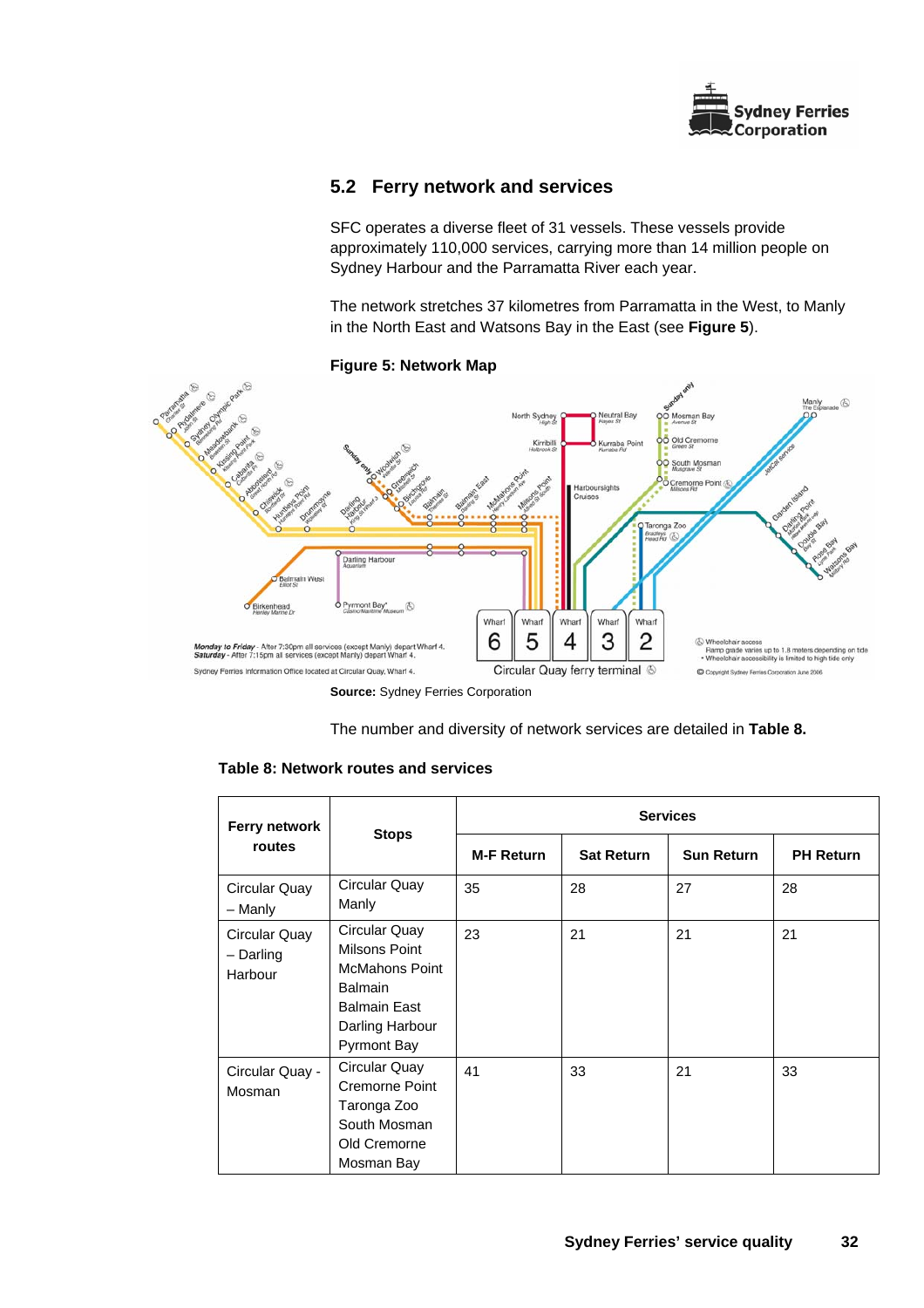

| Ferry network                                                                  |                                                                                                                                                                                                                                    | <b>Services</b>   |                   |                   |                  |  |
|--------------------------------------------------------------------------------|------------------------------------------------------------------------------------------------------------------------------------------------------------------------------------------------------------------------------------|-------------------|-------------------|-------------------|------------------|--|
| routes                                                                         | <b>Stops</b>                                                                                                                                                                                                                       | <b>M-F Return</b> | <b>Sat Return</b> | <b>Sun Return</b> | <b>PH Return</b> |  |
| Circular Quay<br>- Neutral Bay<br>(loop service)                               | Circular Quay<br>Kirribilli<br>North Sydney<br>Neutral Bay<br>Kurraba<br>Kirribilli                                                                                                                                                | 36                | 31                | $\overline{7}$    | 31               |  |
| Circular Quay<br>- Rydalmere<br>(some services<br>continuing to<br>Parramatta) | Circular Quay<br>Milsons Poin<br><b>McMahons Point</b><br>Darling Harbour<br>Drummoyne<br>Huntleys Point<br>Chiswick<br>Abbotsford<br>Cabarita<br>Kissing Point<br>Meadowbank<br>Sydney Olympic<br>Park<br>Rydalmere<br>Parramatta | 27                | 11                | 11                | 11               |  |
| Circular Quay<br>- Taronga Zoo                                                 | Circular Quay<br>Taronga Zoo                                                                                                                                                                                                       | 24                | 21                | 25                | 29               |  |
| Circular Quay<br>- Rose Bay -<br>Watsons Bay<br>(loop service)                 | Circular Quay<br>Garden Island<br>Darling Point<br>Double Bay<br>Rose Bay<br>Watsons Bay                                                                                                                                           | 28                | 13                | 13                | 13               |  |
| Circular Quay<br>- Woolwich -<br>Balmain                                       | Circular Quay<br>Milsons Point<br>McMahons Point<br><b>Balmain East</b><br><b>Balmain</b><br>Birchgrove<br><b>Balmain West</b><br>Birkenhead<br>Greenwich<br>Woolwich<br>Drummoyne                                                 | 33                | 18                | 5                 | 18               |  |

**Source**: http://www.sydneyferries.info/timetables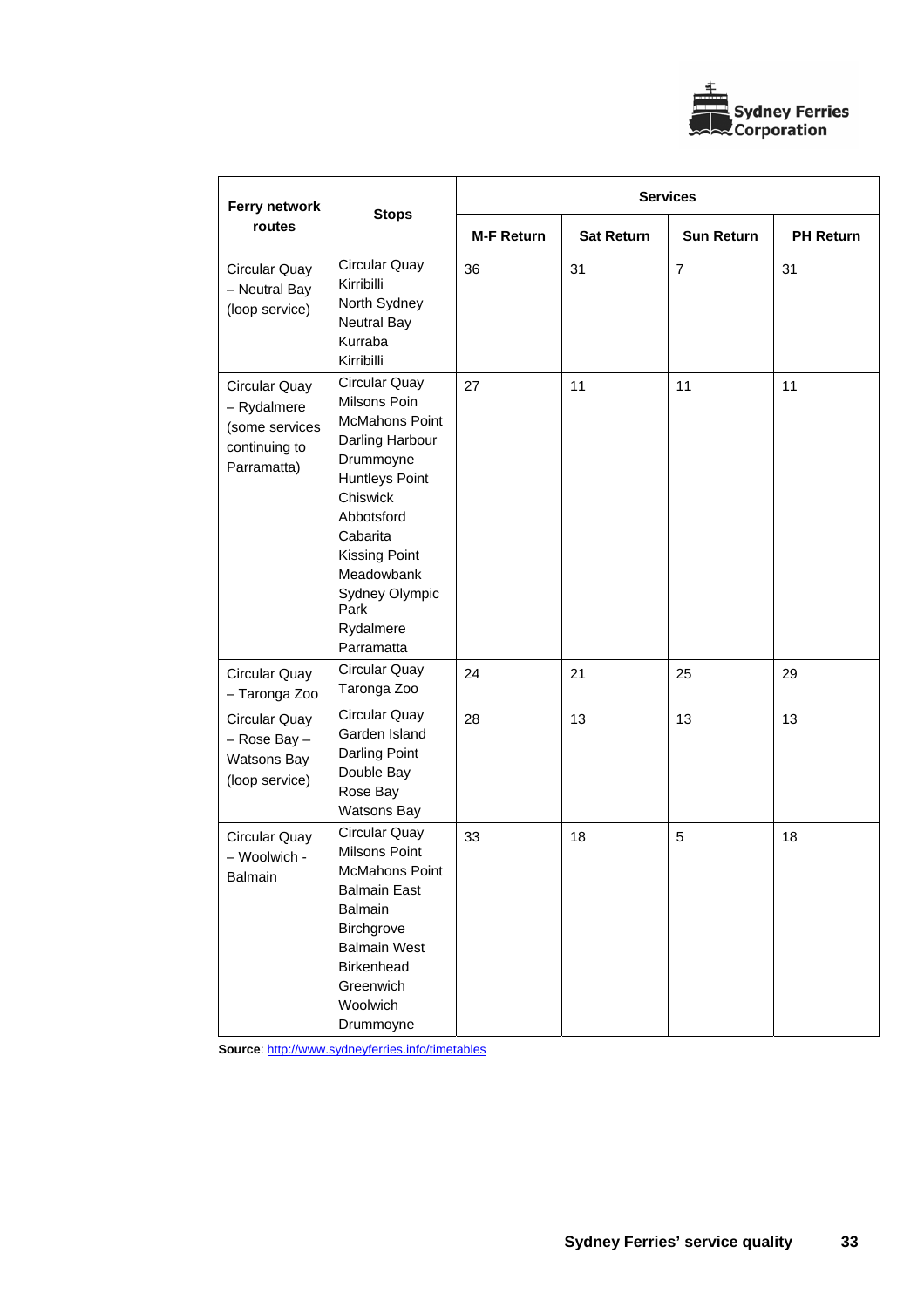

SFC continues to pursue opportunities to better match services to existing and potential passenger demand. Accordingly, SFC has introduced a number of new and revised services in 2005/06. These include:

- additional peak hour services to Cabarita on the Parramatta River to better service the new Breakfast Point development;
- daily services to Garden Island; and
- additional services to Rose Bay and Watsons Bay on weekends, reducing waiting times and doubling service frequency.

## **5.3 Patronage**

### **5.3.1 Key market characteristics**

SFC patronage can be segmented into two markets. Forty-six per cent of SFC journeys are for leisure/tourism<sup>35</sup> and are irregular/discretionary in nature. These trips are less price elastic than commuter travel<sup>36</sup>. While Daily ticket patronage accounts for almost 30 per cent of total patronage in 2005/06 (see **Table 9** below), the Ferry Ten and Travel Pass patrons provide SFC with a significant commuter patronage base at just over 40 per cent.

Users of multi-trip tickets comprise approximately 25,000 – 30,000 regular users which undertake around 70 per cent of annual passenger journeys. Conversely, there is a large group of leisure or irregular travellers  $(0.6 - 0.8)$ million) which undertake between 2 and 8 journeys per year.

## **5.3.2 Long term trends**

l

IPART's Determination in 2005 $37$  showed that total patronage for SFC (shown in **Figure 6**) has broadly kept pace with growth in the NSW population.

<sup>35</sup> Sydney Ferries, *2006 Customer Satisfaction Index Validation and Survey*, May 2006, p. 12.

<sup>36</sup> The most recent data on fare elasticities for ferries indicates a direct price elasticity for ferry singles of -0.183 and -0.042 for commuters and non-commuters, respectively. These data are reported in IPART, *Estimation of Public Transport Fare Elasticities in the Sydney Region*, 1996.<br>The Sydney Region, 1996. <sup>37</sup> IPART (2005, p.33)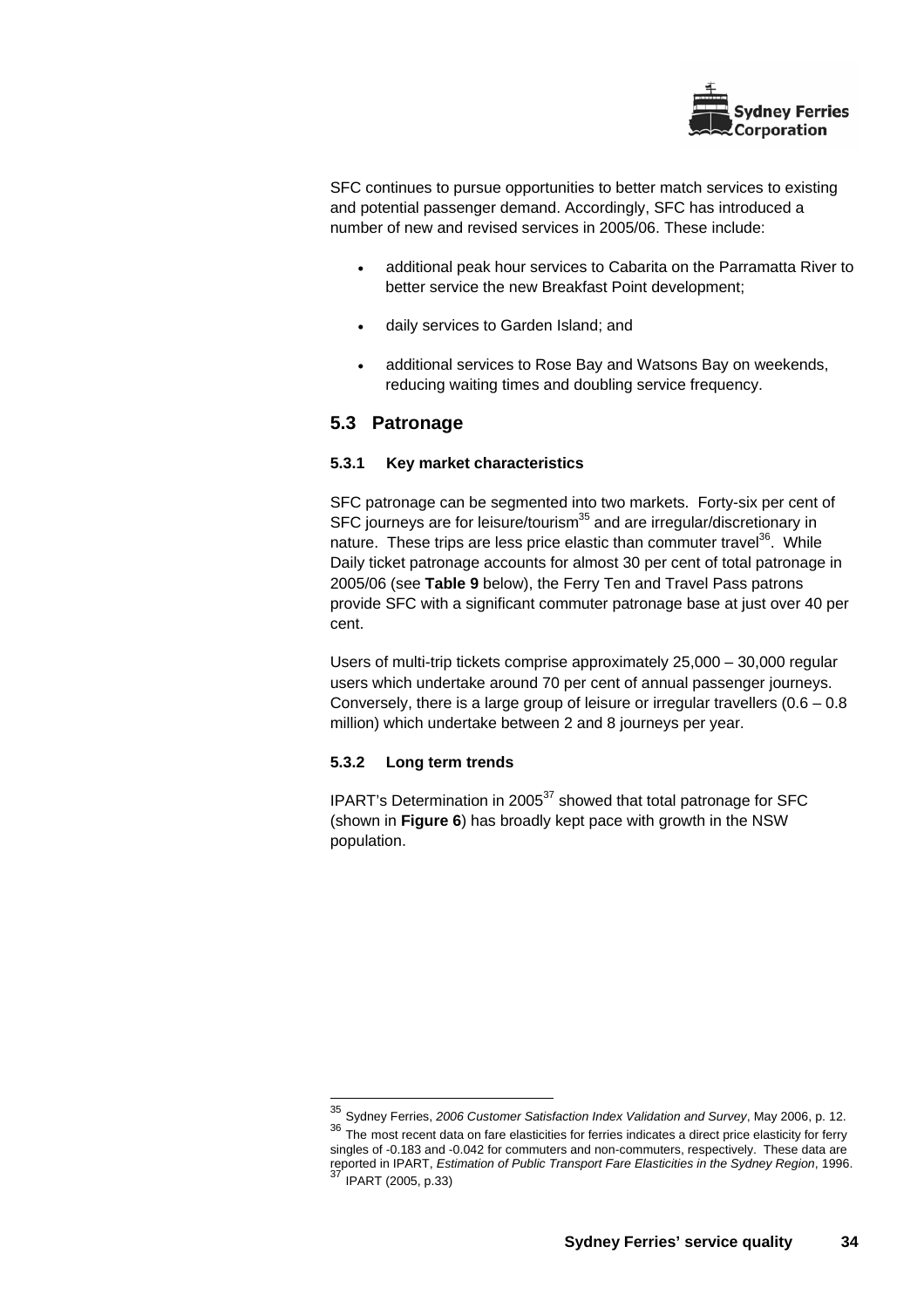

### **Figure 6: Historical patronage**



**Sources:** Sydney Ferries Corporation, ABS, 3105.0.65.001 - Australian Historical Population Statistics, 2006.

This remains the case with patronage in 2005/06.

## **5.3.3 Patronage by ticket type**

**Figure 6** indicates that patronage in 2005/06 remained largely unchanged compared with 2004/05. In 2005/06, SFC carried 14 million passengers, compared with 14.1 million in 2004/05. The historical change in patronage over the previous three financial years is shown below in **Table 9**.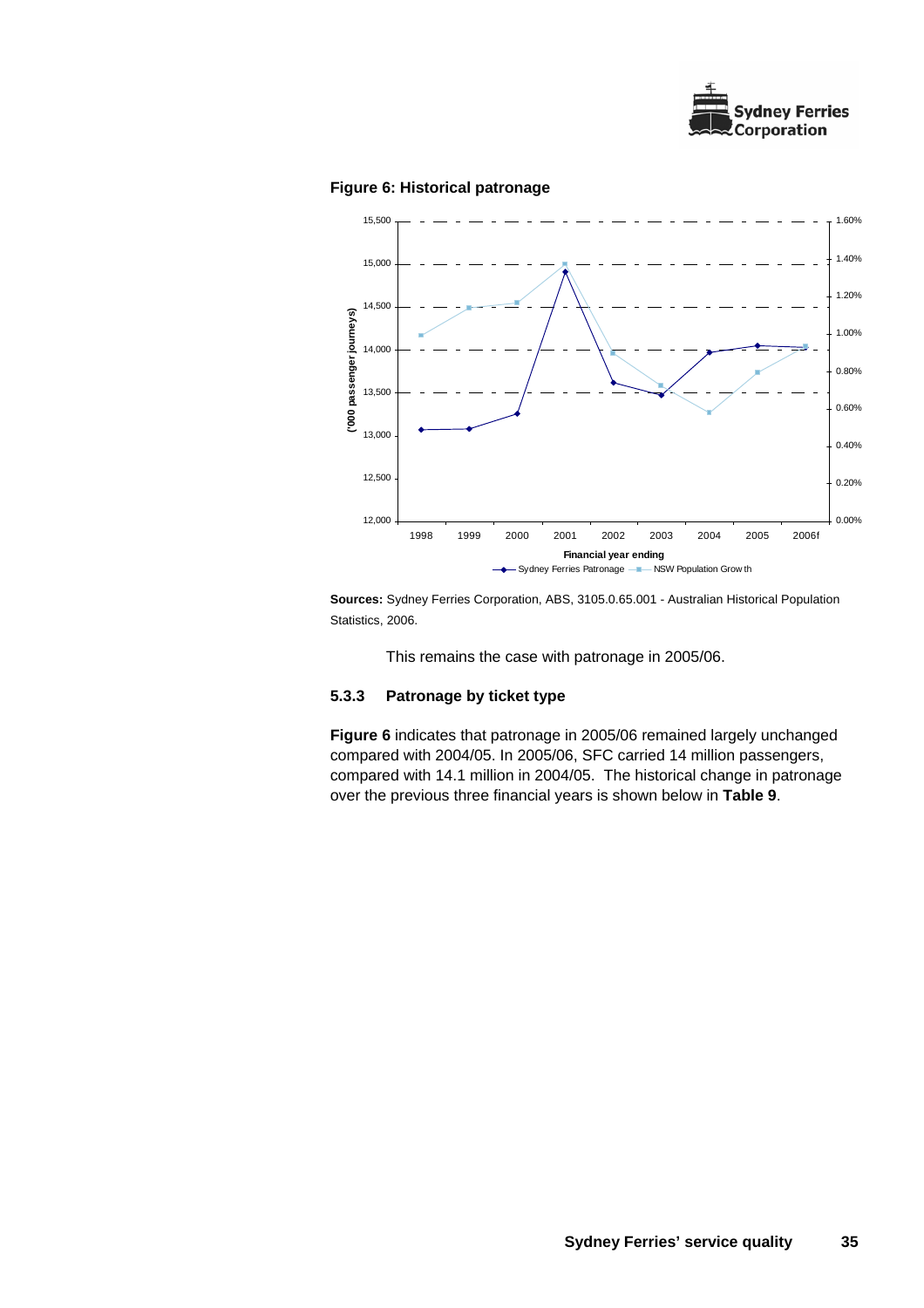

| <b>Ticket Item</b>            |            |            | <b>Financial Year</b> | % CAGR                           | % Growth             |                                                              | <b>Proportion of total</b> |       |  |
|-------------------------------|------------|------------|-----------------------|----------------------------------|----------------------|--------------------------------------------------------------|----------------------------|-------|--|
|                               | 2003/04    | 2004/05    | 2005/06               | per year<br>$(03/04 -$<br>05/06) | $(04/05 -$<br>05/06) | patronage<br>(% of total regulated<br>and unregulated trips) |                            |       |  |
|                               |            |            |                       |                                  |                      | 2004                                                         | 2005                       | 2006  |  |
| Daily Tickets                 | 4,243,908  | 4,254,692  | 4,031,666             | (2.5)                            | (5.2)                | 30.4                                                         | 30.3                       | 28.7  |  |
| FerryTen                      | 2,916,228  | 3,007,804  | 2,920,323             | 0.1                              | (2.9)                | 20.9                                                         | 21.4                       | 20.8  |  |
| <b>TravelPass</b>             | 2,699,831  | 2,589,149  | 2,910,025             | 3.8                              | 12.4                 | 19.3                                                         | 18.4                       | 20.7  |  |
| <b>Pensioner Excursion</b>    | 1,820,359  | 1,797,605  | 1,796,418             | (0.7)                            | (0.1)                | 13.0                                                         | 12.8                       | 12.8  |  |
| Day Tripper                   | 1,418,061  | 1,608,723  | 1,625,116             | 7.1                              | 1.0                  | 10.2                                                         | 11.4                       | 11.6  |  |
| <b>SSTS</b>                   | 30,309     | 29,838     | 25,291                | (8.7)                            | (15.2)               | 0.2                                                          | 0.2                        | 0.2   |  |
| <sup>/1</sup> Total regulated | 13,128,696 | 13,287,811 | 13,308,839            | 0.7                              | 0.2                  | 94.0                                                         | 94.6                       | 94.9  |  |
| <b>Sydney Pass</b>            | 153,047    | 147,648    | 135,224               | (6.0)                            | (8.4)                | 1.1                                                          | 1.1                        | 1.0   |  |
| <b>ZooPass</b>                | 644,823    | 560,466    | 533,978               | (9.0)                            | (4.7)                | 4.6                                                          | 4.0                        | 3.8   |  |
| Cruises                       | 40,214     | 54,717     | 47,867                | 9.1                              | (12.5)               | 0.3                                                          | 0.4                        | 0.3   |  |
| Other                         |            | 1,098      | 1,862                 | na                               | 69.6                 | 0.0                                                          | 0.0                        | 0.0   |  |
| <b>Total unregulated</b>      | 838,084    | 763,929    | 718,931               | (7.4)                            | (5.9)                | 6.0                                                          | 5.4                        | 5.1   |  |
| <b>Total</b>                  | 13,966,780 | 14,051,740 | 14,027,770            | 0.2                              | (0.2)                | 100.0                                                        | 100.0                      | 100.0 |  |

## **Table 9: Historical change in patronage**

**Source:** Sydney Ferries Corporation **Notes:** 

 $1/$ Regulated trips include daily tickets, FerryTen, TravelPass, Pensioner Excursion and Day Tripper.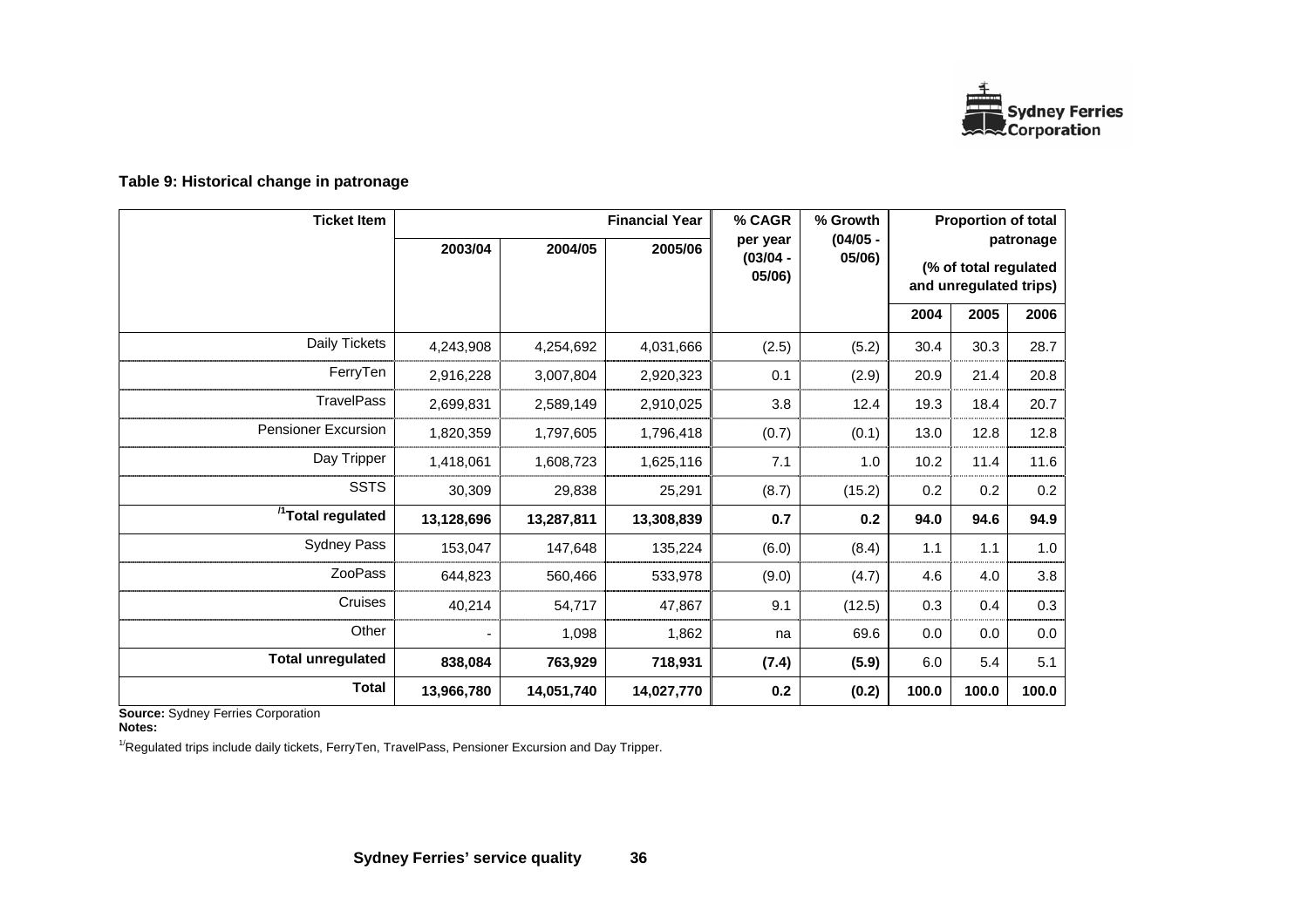

The key highlights of **Table 9** are that:

- growth in total patronage on regulated services in 2005/06 was only 0.2 per cent higher than for the same period last year;
- total patronage remained largely stable, exhibiting a negligible fall of 0.2 per cent;
- TravelPass patronage in 2005/06 grew significantly with respect to patronage in 2004/05 (12 per cent); and
- patronage accounted for by Daily Singles and Sydney Pass was lower in 2005/06 (-5.2 per cent and -8.4 per cent, respectively) indicating that patronage is shifting to products with lower average trip prices (for example Travel Pass). However, SFC expects that this shift to stabilise with regular users predominantly purchasing multi-trip tickets and leisure users purchasing daily singles.

## **5.3.4 Patronage by route**

The data in **Table 10** indicate that the total number of patrons in 2005/06 on the Inner Harbour routes was 8 per cent higher than for 2004/05, while Manly ferry and Parramatta River patronage was lower (7.7 per cent and 3.4 per cent, respectively).

# **Table 10: Historical change in patronage by route**

| Route                 |            | <b>Financial Year</b> | % CAGR     | % Growth                         |                      |
|-----------------------|------------|-----------------------|------------|----------------------------------|----------------------|
|                       | 2003/04    | 2004/05               | 2005/06    | per year<br>$(03/04 -$<br>05/06) | $(04/05 -$<br>05/06) |
| Inner Harbour Service | 6.046.627  | 6.093.745             | 6.574.715  | 4.3                              | 7.9                  |
| Parramatta Service    | 1.501.247  | 1.419.646             | 1.370.844  | (4.4)                            | (3.4)                |
| Manly Ferry           | 5,535,807  | 5,585,167             | 5,157,124  | (3.5)                            | (7.7)                |
| JetCat Service        | 856,603    | 879,589               | 874.650    | 1.0                              | (0.6)                |
| Other                 | 26.496     | 73.593                | 50,437     | 38.0                             | (31.5)               |
| <b>Total</b>          | 13,966,780 | 14,051,740            | 14,027,770 | 0.2                              | (0.2)                |

**Source:** Sydney Ferries Corporation

The underlying demand for services on the Manly and Parramatta routes are strong. However, the cancellation of some peak services has impacted on patronage. SFC is focussed on developing patronage on the Manly Ferry and Parramatta River services by implementing a range of service improvement strategies aimed at improving the reliability, availability and safety of the services on these routes. Some of these initiatives are discussed below.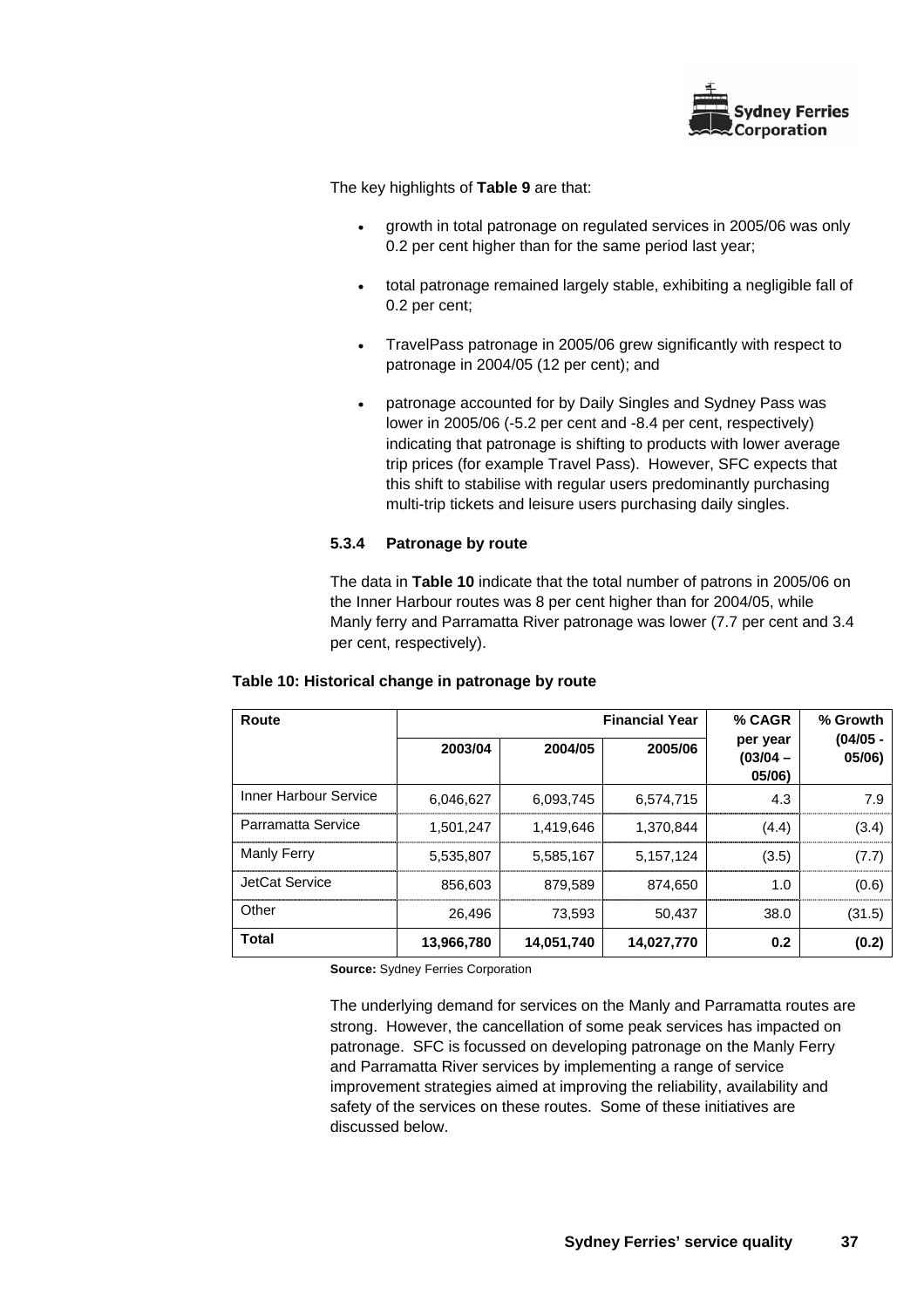

## **5.4 Service improvements**

SFC has or is in the process of implementing a range of service improvement projects over the next three years. A majority of the initiatives target improvements in safety, availability and reliability of services. Some of these include:

- commencement of the development of a safety plan including a new safety management system;
- a \$2.4 million initiative to install Vessel Data Recorders across the fleet to log vessel operation and movements and enable informed investigations into vessel incidents;
- upgrade of the *Collaroy* control system to improve service safety and reliability;
- upgrade and expansion of the CCTV network and associated infrastructure to improve passenger safety and information, the security of ferry infrastructure and operational monitoring at a total capital cost of \$2.1 million, and in addition approximately \$0.7 - \$1 million per annum on-going operating costs;
- implementation of an Integrated Management System supporting core business functions, to enhance decision-making capability from improved business processes and reporting; and
- vessel availability plan focussed on accelerating strategies to improve planning, scheduling, inventory management and technical maintenance.

Other projects designed to improve service as part of SFC's Capital Expenditure program for 2006/07 include:

installation of new engines on all nine First Fleet and three of the RiverCat vessels to improve service reliability.

Other service-oriented projects which SFC has implemented include:

- introduction of crew shifts to a maximum of 12 hours to improve fatigue management;
- organisational structure changes to increase focus on operations and engineering. Six divisions have been simplified to four – Operations, Balmain Shipyard, Finance & Corporate Services and HR & Industrial Relations. These changes are expected to support SFC drive to improve safety, vessel availability and reliability;
- Operations Division restructure including the introduction of a Senior Manager Operations and Plans, establishment of a Fleet Standards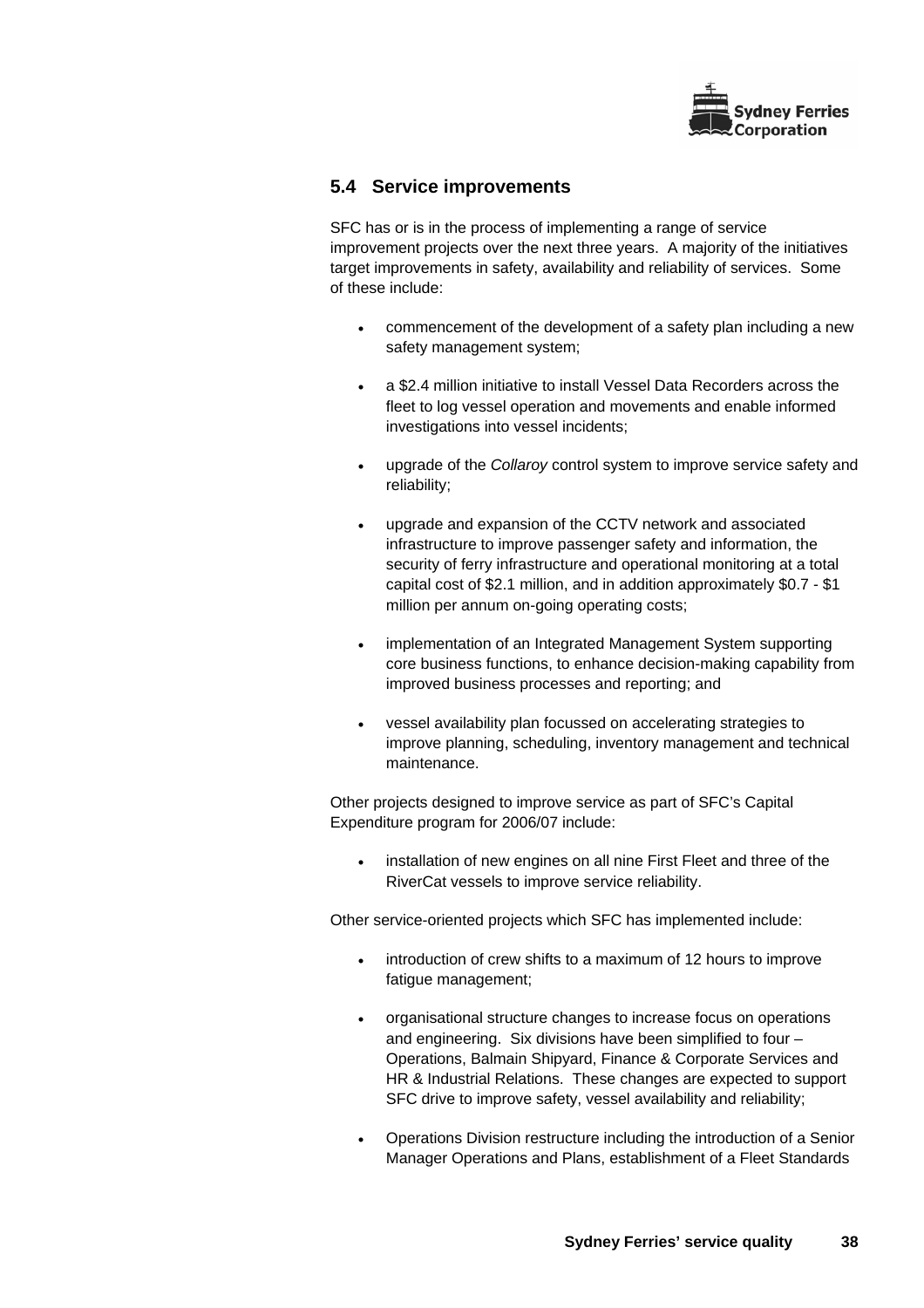

Group (five new positions) with a Fleet Standards Manager, and more support for Fleet Manager Engineering;

- a range of safety initiatives were developed in the SFC Safety Plan January 2006 – July 2007, including a project to develop Standard Operating Procedures and Safe Work Method Statements;
- major safety upgrade and completion of an extensive return-toservice plan for the Freshwater Class vessel *Collaroy*. This includes revision of the Vessel Operations Manual (VOM);
- development and implementation of a short-term plan to improve vessel availability in the second half of 2005/06;
- a range of training initiatives including:
	- o roll-out of CRM training for crews on JetCats, RiverCats, SuperCats and HarbourCats. This course will eventually be delivered to all onboard crew across all vessel classes, and provides the basis for the development of standard operating procedures and a drills package for vessel crew in abnormal operational circumstances and conditions;
	- o development of a new training program for Controlling Officers;
	- o significant review of the drills program and the type rating system;
	- o high-speed vessel training at the Australian Maritime College for eight Masters; and
	- o GPS Toolbox sessions.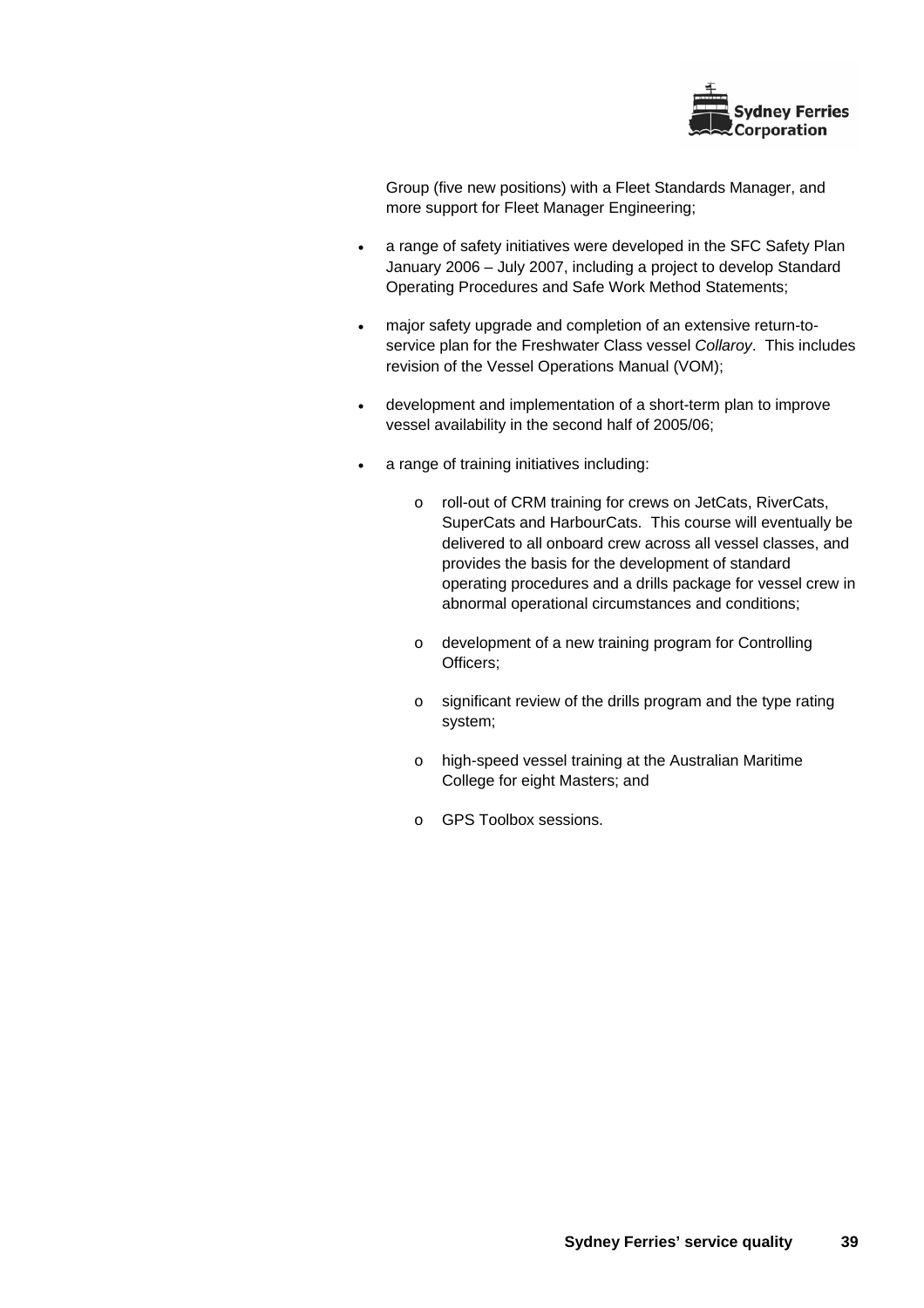

# **6 Sydney Ferries' funding**

# **6.1 Historical funding outcomes**

SFC's funding structure is comprised of:

- farebox revenue derived from regulated and unregulated services;
- concessions for SSTS and half fares;
- other revenue (for example, rental income and advertising);
- Community Service Obligation payments (CSO); and
- capital grants.

The actual revenue outcomes for 2005/06 are combined with the historical data presented in IPART's 2005 Determination to present a broad snapshot of the historical funding structure in **Table 11**.

| <b>Revenues</b>               | 2003/04<br>(\$'000) | 2004/05<br>(\$'000) | 2005/06<br>(\$'000) | % of total<br>revenue<br>(2005/06) | % CAGR<br>per year<br>$(03/04 -$<br>05/06) | % Growth<br>$(04/05 -$<br>05/06) |
|-------------------------------|---------------------|---------------------|---------------------|------------------------------------|--------------------------------------------|----------------------------------|
| Regulated fares               | 37,647              | 40,260              | 40,812              | 45.6                               | 4.1                                        | 1.4                              |
| Non-regulated fares           | 4,364               | 4,813               | 4,517               | 5.0                                | 1.7                                        | (6.2)                            |
| <b>Farebox revenue</b>        | 42,011              | 45,073              | 45,329              | 50.6                               | 3.9                                        | 0.6                              |
| <b>SSTS</b>                   | 369                 | 367                 | 318                 | 0.4                                | (7.2)                                      | (13.4)                           |
| Concession                    | 8,955               | 9,188               | 9,521               | 10.6                               | 3.1                                        | 3.6                              |
| Other revenue                 | 1,213               | 3,058               | 1,254               | 1.4                                | 1.7                                        | (59.0)                           |
| <sup>/1</sup> Revenue (IPART) | 52,548              | 57,686              | 56,421              | 63.0                               | 3.6                                        | (2.2)                            |
| <b>CSOs</b>                   | 19,089              | 33,812              | 33,082              | 37.0                               | 31.6                                       | (2.2)                            |
| Capital grants                |                     | 4,830               | 4,830               | 5.4                                | na                                         | 0.0                              |
| <b>Total Revenue</b>          | 71,637              | 91,498              | 89,503              | 100.0                              | 11.8                                       | (2.2)                            |

#### **Table 11: Historical funding outcomes**

**Source:** Sydney Ferries Corporation, IPART (2005)

**Note:** 

 $1/T$ he IPART measure of total revenue excludes capital grants.

Totals may not add due to rounding.

Interim unaudited results.

Excludes year end financial adjustments.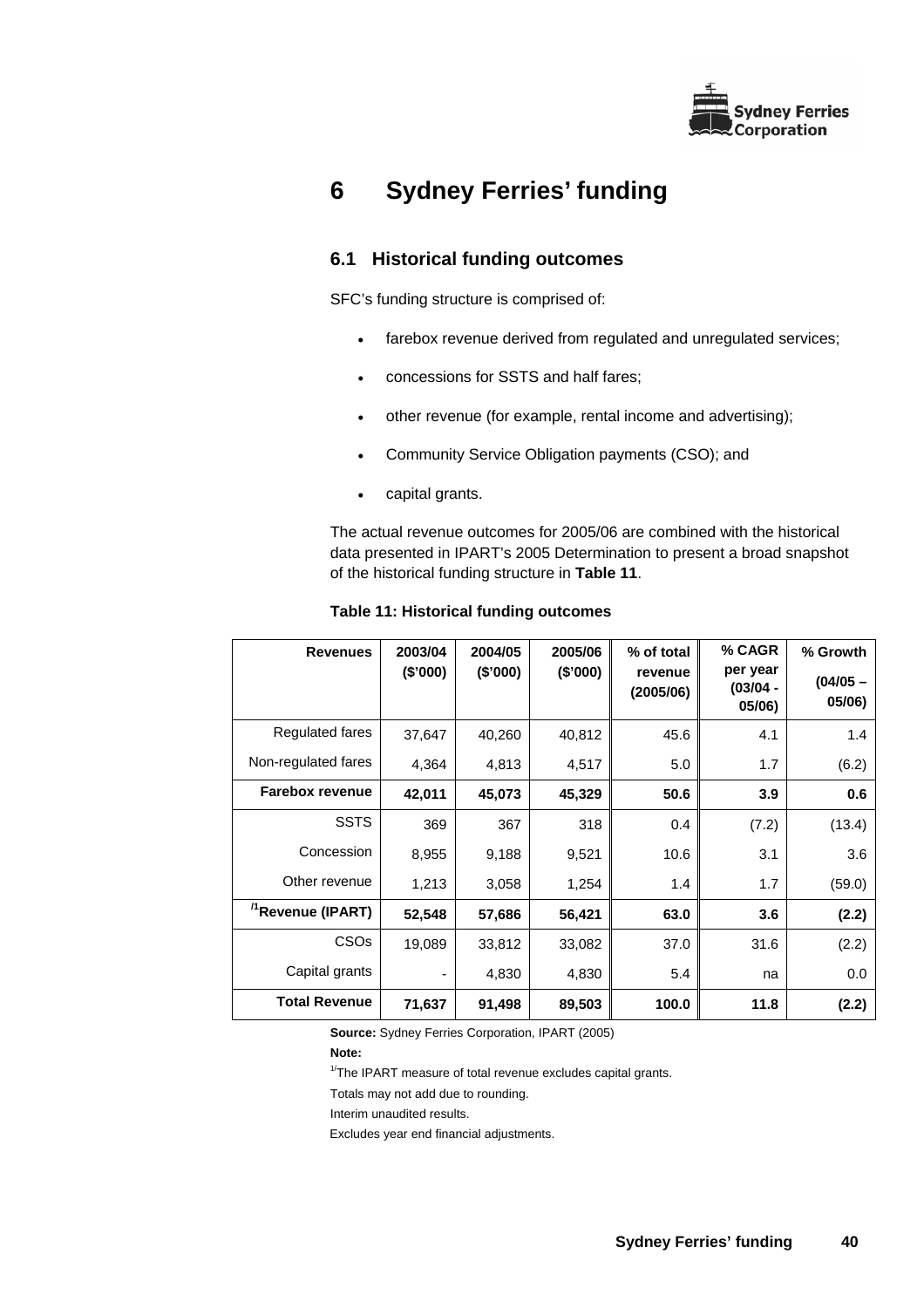

The data in **Table 11** indicate that:

- farebox revenue in 2005/06 comprised just over half of total revenue;
- regulated fares comprised over 90 per cent of farebox revenue;
- CSOs payments in 2005/06 comprised over one-third of total revenue;
- total farebox revenue in 2005/06 increased by 0.6 per cent while IPART's preferred measure of revenue fell by 2.2 per cent compared with that in 2004/05;
- total revenue in 2005/06 fell compared with 2004/05 due primarily to a reduction in 'other revenue'.

The key aspect of these data is that while total revenue (IPART measure) measure grew by 9.8 per cent in 2004/05, this revenue fell by 2.2 per cent in 2005/06. Similarly, while farebox revenue increased by 7.2 per cent in 2004/05, the commensurate growth rate in 2005/06 was only 0.6 per cent due to lower fare increases and reduced patronage growth. Consequently, the taxpayer contribution to SFC costs has increased while the customer contribution has decreased.

The composition of SFC farebox revenue is highly concentrated by ticket type. **Figure 7** below presents the proportion of total farebox revenue in 2005/06 accounted for by each ticket type.



**Figure 7: Break down of SFC farebox revenue by ticket type (2005/06)** 

**Source:** Sydney Ferries Corporation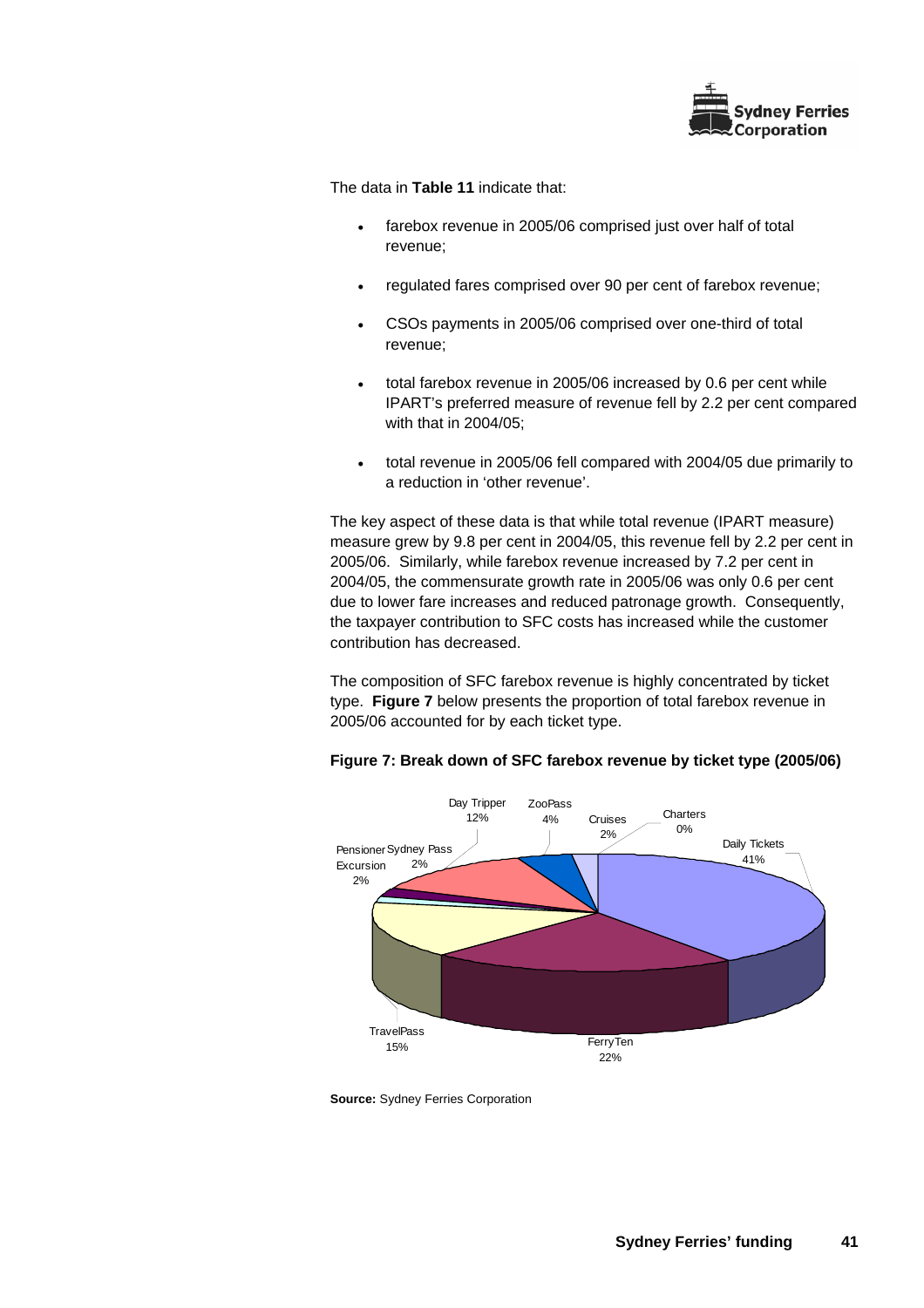

**Figure 7** indicates that Daily Tickets accounted for over 40 per cent of farebox revenue followed by Ferry Tens at 22 per cent and Travel Passes at 15 per cent. The relatively high face value of the Daily Ticket is indicated by the fact that 40 per cent of revenue is recovered from only 29 per cent of the total patronage accounted for by the daily tickets (see **Table 9**).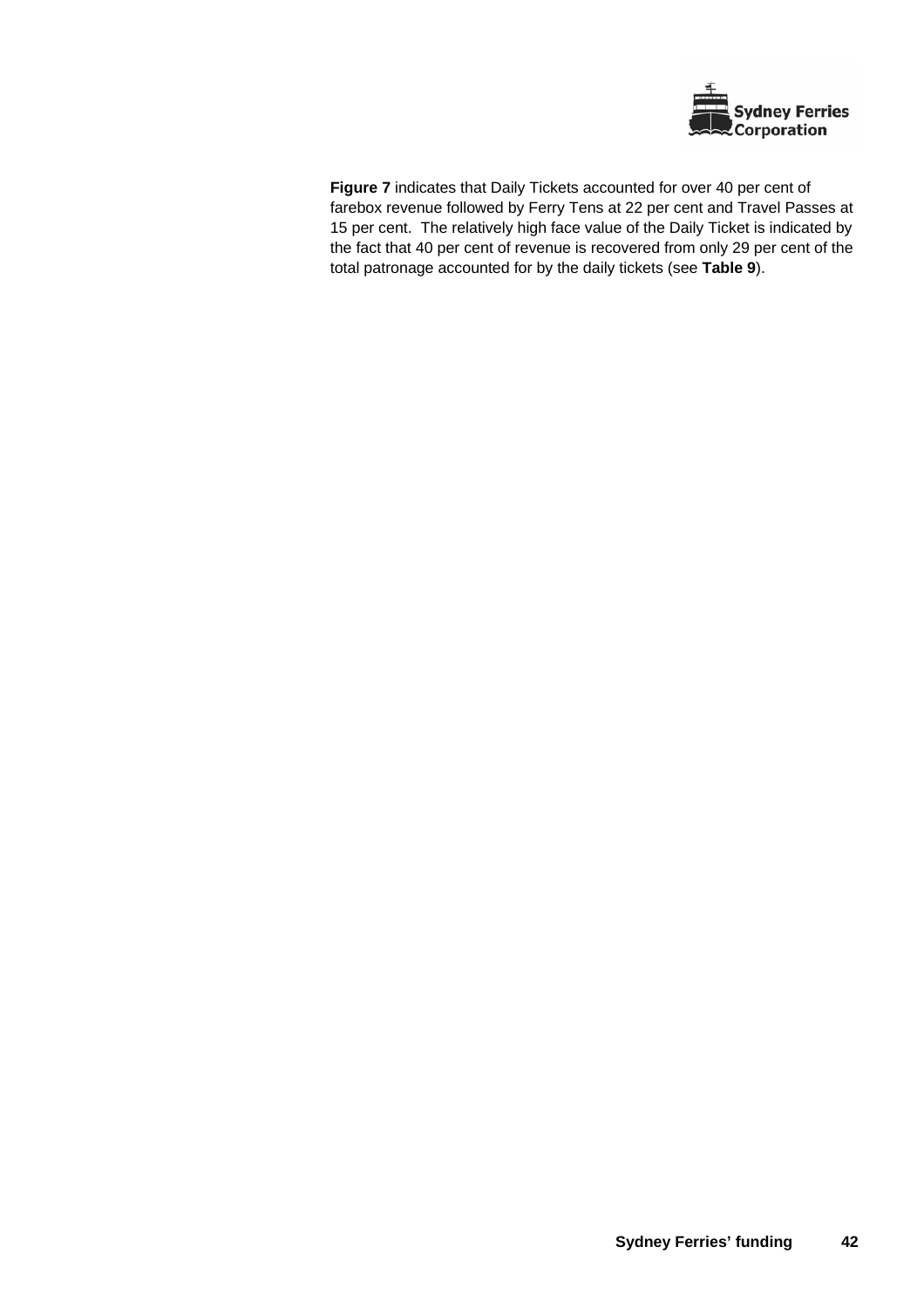

# **7 Sydney Ferries' fare claim**

# **7.1 Historical cost recovery ratios**

A key aspect of IPART's fare determination is the impact on the level of SFC's cost recovery. As indicated in the previous Determination<sup>38</sup>, IPART measures cost recovery by dividing relevant revenue by relevant costs. **Table 12** uses historical data provided by SFC to estimate the relevant measures of cost recovery.

The updated data indicate that cost recovery in 2005/06 fell to 52.9 per cent, lower than the level in 2004/05. The level of cost recovery was significantly lower than that estimated by IPART for 2005/06 (58.6 per cent)<sup>39</sup>. This is largely attributable to the fact that the assumptions provided to IPART in the previous Determination did not account for the fact that total full-year expenses, particularly for uncontrollable items such as fuel and labour, substantially exceeded the budgeted outcomes $40$ .

## **Table 12: SFC's historical cost recovery ratios**

| <b>Financial year</b> | 2001/02 | 2002/03 | 2003/04 | 2004/05 | 2005/06 |
|-----------------------|---------|---------|---------|---------|---------|
| Cost recovery (%)     | 54.1    | 50.1    | 53.4    | 58.3    | 52.9    |

**Source:** Sydney Ferries Corporation

The pressure on cost recovery in 2005/06 is highlighted further by analysing the annual changes in cost recovery components in **Table 13.** As shown in **Table 11**, regulated fare revenue increased by 1.4 per cent as indicated in the Previous Determination<sup>41</sup>. However, as shown in Table 13, IPART's measure of revenue in 2005/06 fell by 2.2 per cent while costs increased by around 8 per cent.

## **Table 13: Annual changes in cost recovery components**

| <b>Financial year</b>                             | 1999/00 | 2000/01 | 2001/02 | 2002/03 | 2003/04 | 2004/05 | 2005/06 |
|---------------------------------------------------|---------|---------|---------|---------|---------|---------|---------|
| <b>Revenues (%</b><br>change on<br>previous year) | 9.5     | 8.3     | (4.8)   | 0.2     | 11.6    | 9.8     | (2.2)   |
| Costs (%<br>change on<br>previous year)           | 8.6     | 1.5     | 19.1    | 8.2     | 4.8     | 0.5     | 7.7     |

**Source:** Sydney Ferries Corporation

 $39$  ibid (2005, p.10).

40 Sydney Ferries Corporation

l <sup>38</sup> IPART (2005, p.9).

<sup>41</sup> IPART (2005, p. 10).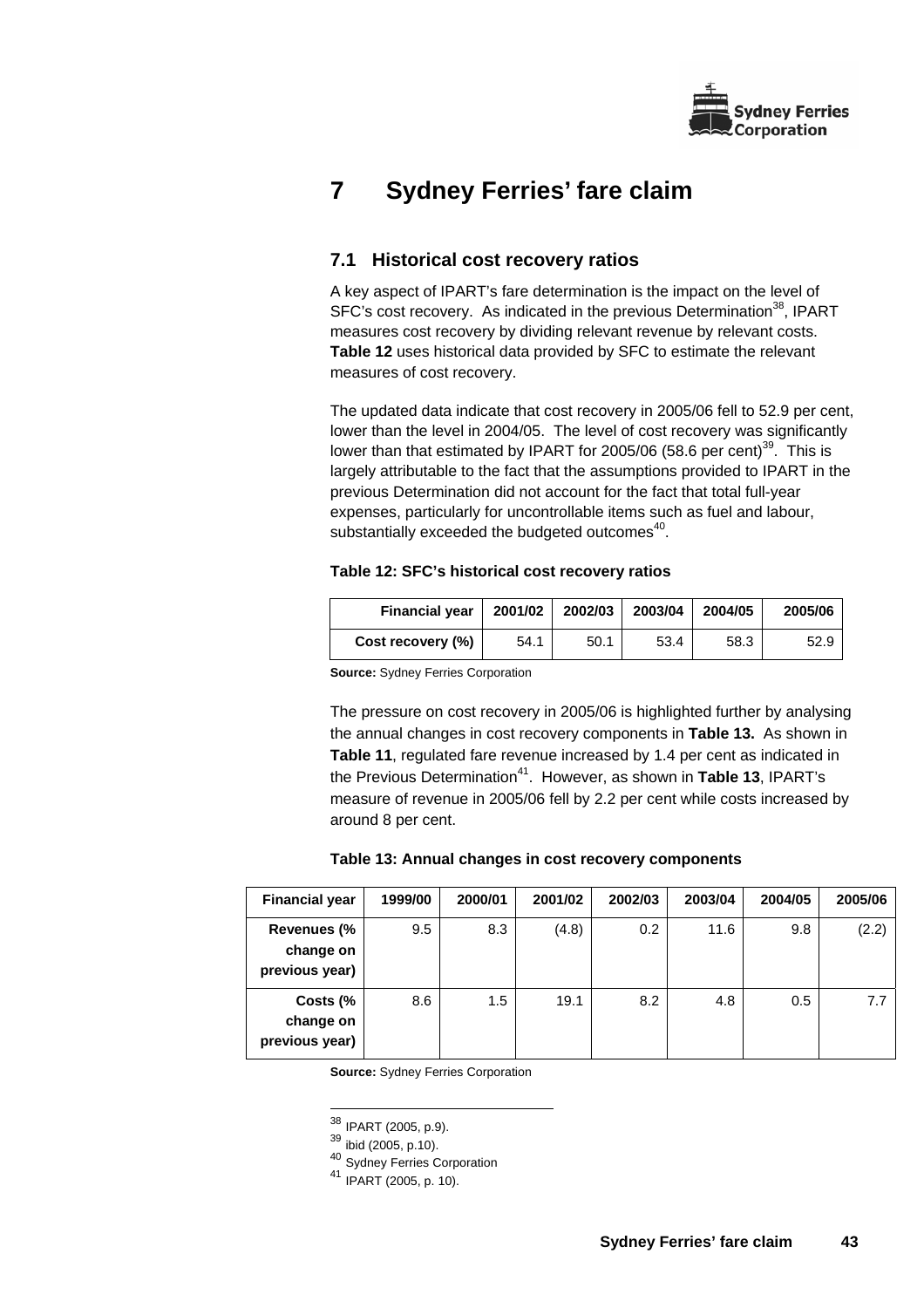

Nevertheless, it is expected that an improvement in the level of cost recovery going forward will be supported by a range of cost efficiency (see **Section 4.5**) and services quality programs (See **Section 5.4**) initiated by SFC to arrest the rate of growth in costs and promote revenue growth through attracting additional patronage through improved and increased services.

# **7.2 Fare claim by SFC**

SFC incurred a significant increase in total expenditure of approximately 7.7 per cent in 2005/06. The recent safety initiatives employed in relation to the 12 hour rosters, CRM and wage and salary increases of 4 per cent resulting from recent EBA outcomes has, and will continue to have, a significant impact on the SFC cost base given that labour accounts for over 50 per cent of total expenditure in 2005/06. This increase is significant when compared to the to percentage change in the Consumer Price Index (CPI) for Sydney of 3.8 per cent between June quarter 2005 and June quarter  $2006^{42}$ .

SFC has also incurred substantial rises in the cost of diesel fuel. The price of fuel increased by 2 per cent per month during 2004/05 to \$1.02 cents/litre in June 2005 and 2005/06 to reach \$1.25 in June 2006. Consequently, the fuel cost per passenger has grown from \$0.31 per passenger journey in 2003/04 to \$0.59 per passenger journey in 2005/06.

The impact of rising diesel fuel prices was particularly pronounced for the high speed JetCat service which has a relatively higher rate of fuel consumption (320 litres/hour) compared with the Freshwater class (250 litres per hour) and a relatively lower passenger capacity of 280 compared with 1,100 for the Freshwater class. The impact of rising fuel prices on cost recovery is exacerbated by the fact that JetCat fares did not rise as part of the 2005 Determination.

The Corporation puts forward that, overall, its reliability record is high and performs well compared to the relevant target of 99.5 per cent.

SFC has a range of medium and long term strategies to manage and reduce its cost base. Some of the key initiatives outlined in this Submission include:

- strategies to obtain greater productivity from the SFC workforce;
- development of a Total Asset Management Plan to determine future vessel requirements;
- adjusting the timetable to provide services which better meet customer needs and obtain higher load factors;

l <sup>42</sup> Australian Bureau of Statistics 2006, *Consumer Price Index, Australia, Jun 2006*, Cat. No. 6401.0, Canberra.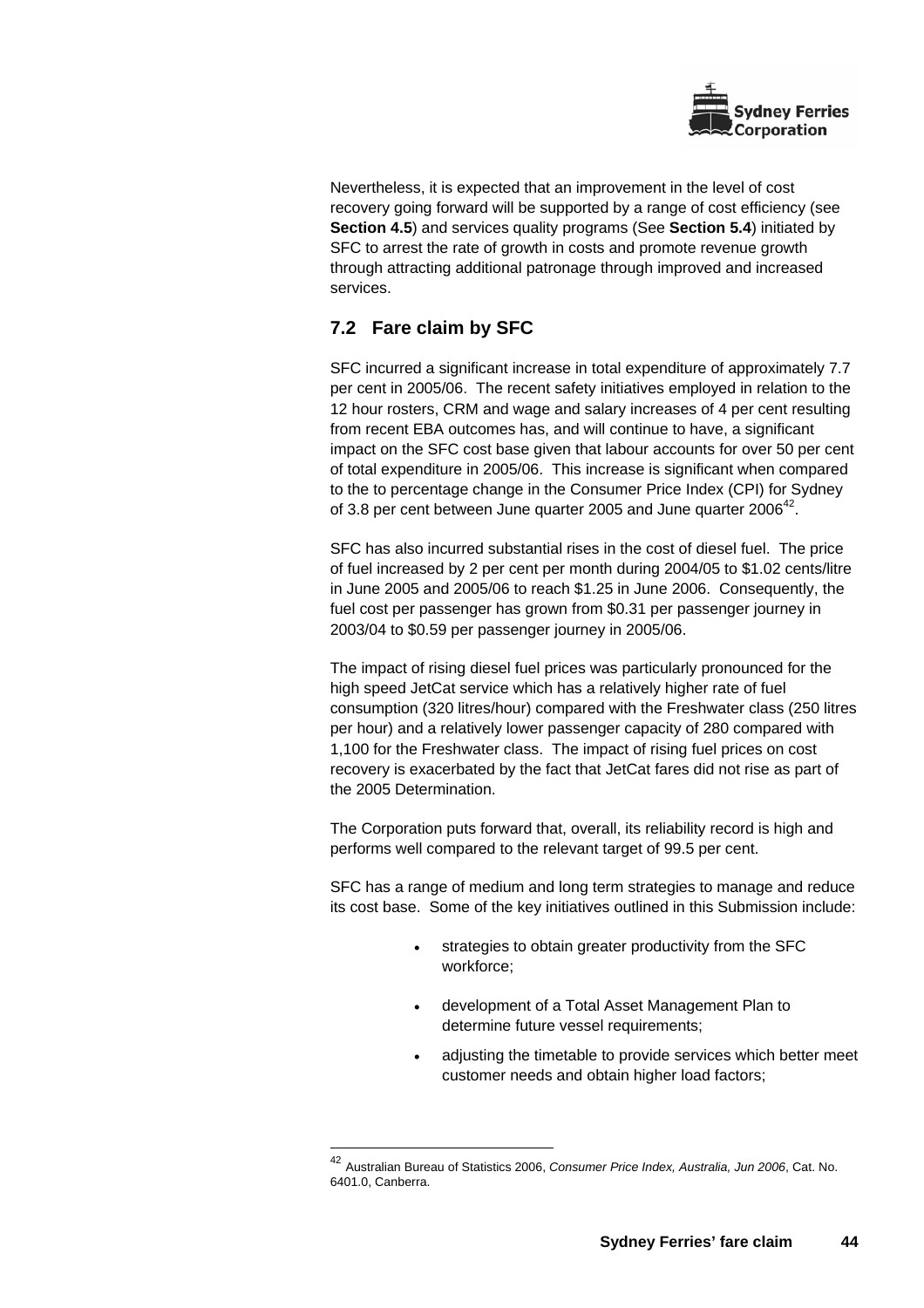

- divesting ownership and maintenance accountability for wharves; and
- Full implementation of the Balmain Shipyard Improvement Program.

Following consideration of the above issues, SFC seeks a fare claim (prior to rounding where applicable) which is comprised of:

- a 4.7 per cent increase for Daily Singles and Ferry Tens (except JetCat);
- a 6.3 per cent increase for the JetCat Daily Single;
- a 5.9 per cent increase for the JetCat Ferry Ten (this reflects no increase for JetCat fares since January 2005 and the rising fuel prices); and
- a 3.8 per cent increase for Travel Passes (this is consistent with the proposal from the Ministry of Transport for buses).

The outcomes of the fare claim are summarised below in **Table 14, Table 15** and **Table 16**.

| <b>Ferry Fares</b>   |                     |                      | Adult (\$)       |
|----------------------|---------------------|----------------------|------------------|
|                      | <b>Current Fare</b> | <b>Proposed Fare</b> | <b>Fare rise</b> |
| <b>Single</b>        |                     |                      |                  |
| Inner Harbour Zone 1 | 5.00                | 5.20                 | 0.20             |
| Inner Harbour Zone 2 | 5.30                | 5.50                 | 0.20             |
| Manly / Rydalmere    | 6.20                | 6.50                 | 0.30             |
| Parramatta           | 7.50                | 7.90                 | 0.40             |
| Manly JetCat         | 7.90                | 8.40                 | 0.50             |

#### **Table 14: Existing versus proposed fare structure – Daily Singles**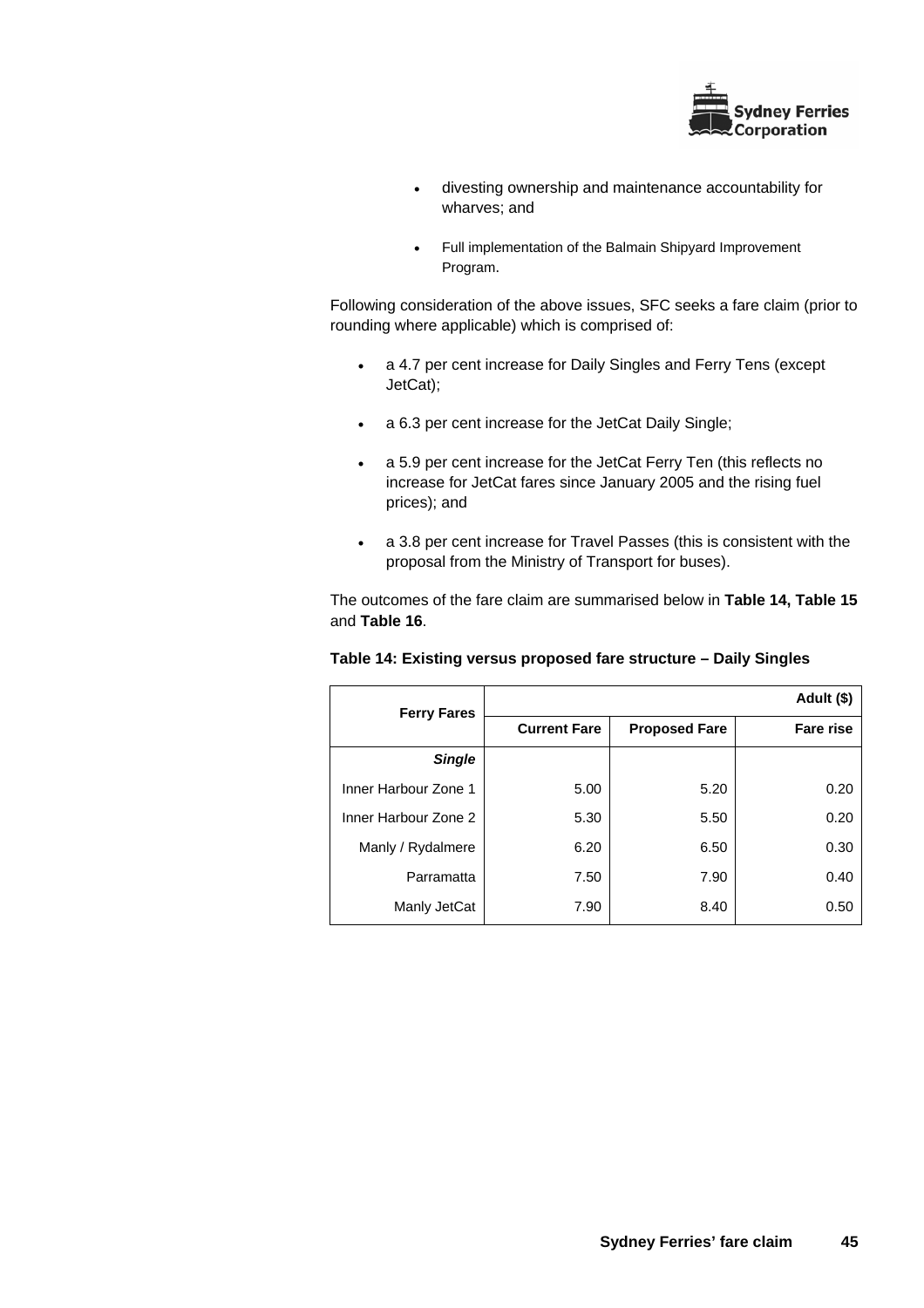

| <b>Ferry Fares</b>   | Adult (\$)          |                      |      |
|----------------------|---------------------|----------------------|------|
|                      | <b>Current Fare</b> | <b>Proposed Fare</b> |      |
| <b>FerryTen</b>      |                     |                      |      |
| Inner Harbour Zone 1 | 32.50               | 34.00                | 1.50 |
| Inner Harbour Zone 2 | 34.50               | 36.10                | 1.60 |
| Manly / Rydalmere    | 46.60               | 48.80                | 2.20 |
| Parramatta           | 52.60               | 55.10                | 2.50 |
| Manly JetCat         | 65.70               | 69.60                | 3.90 |

### **Table 15: Existing versus proposed fare structure – Ferry Tens**

## **Table 16: Existing versus proposed fare structure – Bus/Ferry Travel Pass**

|                      |                     |                      | Adult (\$)       |
|----------------------|---------------------|----------------------|------------------|
| <b>TravelPass</b>    | <b>Current Fare</b> | <b>Proposed Fare</b> | <b>Fare rise</b> |
| <b>Bus&amp;Ferry</b> |                     |                      |                  |
| <b>Blue</b>          | 30.00               | 31.00                | 1.00             |
| Orange               | 37.00               | 38.00                | 1.00             |
| Pittwater            | 51.00               | 53.00                | 2.00             |

DayTripper tickets and TravelPasses available for unlimited travel on the Sydney Ferries network as well as the CityRail and State Transit Services bus networks are subject to a separate Determination. The recent Determination for multi-modal tickets involving rail saw Travel Passes increase by \$1.00 per week and \$0.40 for the (adult) DayTripper from 2 July 2006 for these ticket types $43$ .

# **7.3 Expected impact on cost recovery**

l

This section presents the forecast cost recovery ratio in 2006/07.

The cost recovery ratio is calculated by combining the cost forecasts presented in **Table 5**, SFC's baseline funding forecasts for 2006/07 (**Table 17**) for non-regulated fares and government funding and the estimate of regulated fares assuming the adoption of the fare claim above and average growth in patronage of 1 per cent in 2006/07.

<sup>43</sup> Independent Pricing and Regulatory Tribunal 2006, *Review of Fares for CityRail in NSW 2006,* IPART, NSW.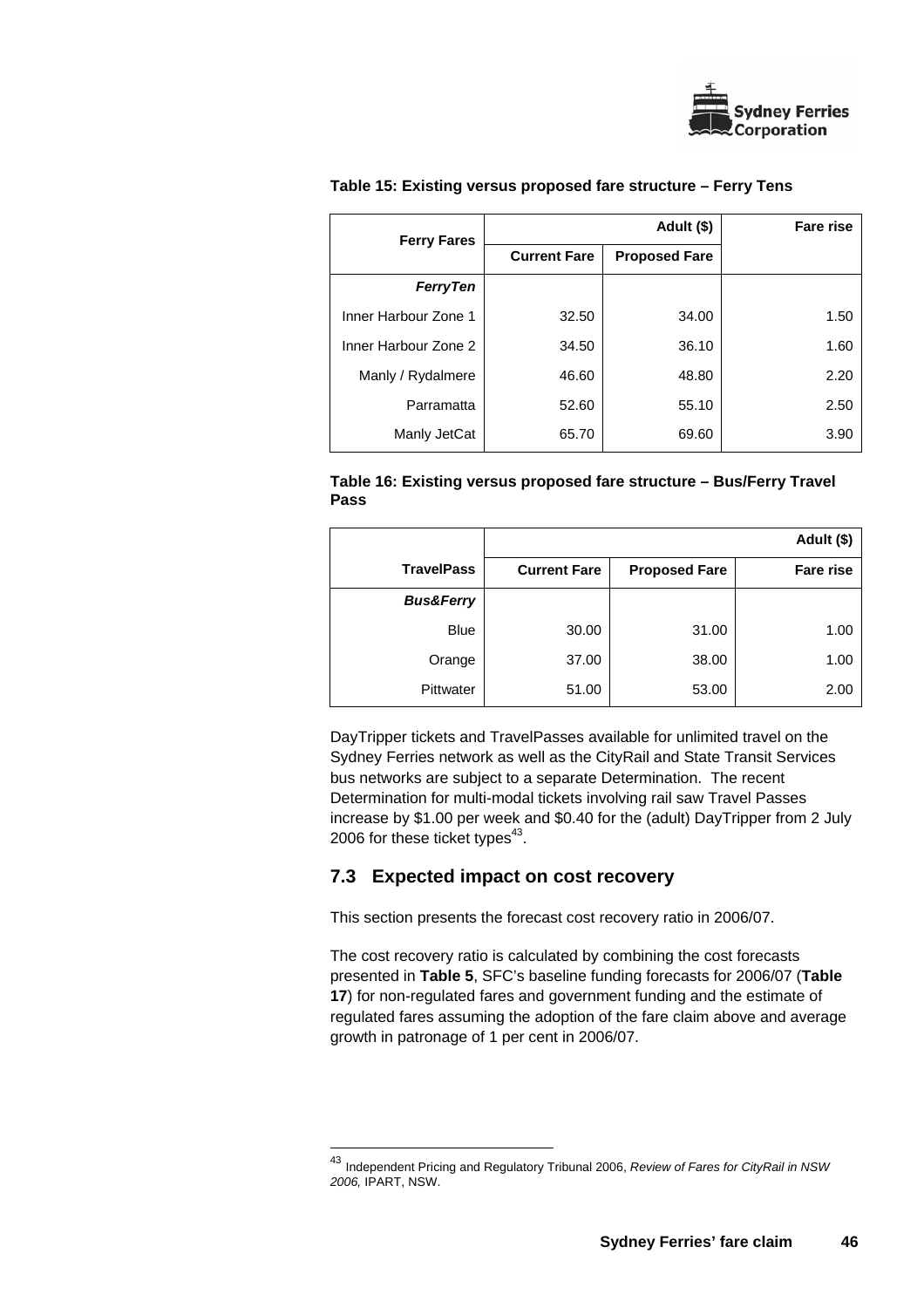

| <b>Revenues</b>               | 2005/06 | 2006/07 <sup>f</sup><br>\$000s | % change |
|-------------------------------|---------|--------------------------------|----------|
|                               |         | (with proposed                 |          |
|                               |         | fare rises)                    |          |
| Regulated fares <sup>44</sup> | 40,812  | 42,759                         | 4.8      |
| Non-regulated fares           | 4,517   | 4,333                          | (4.1)    |
| <b>SSTS</b>                   | 318     | 402                            | 26.4     |
| Concession                    | 9,521   | 9,847                          | 3.4      |
| Other revenue                 | 1,254   | 2,118                          | 68.9     |
| CSO                           | 33,082  | 34,021                         | 2.8      |
| Capital grants                | 4,830   |                                | (100)    |
| <b>Total</b>                  | 89,503  | 92,861                         | 3.8      |

## **Table 17: SFC baseline funding projections (2006/07f )**

**Source:** Sydney Ferries Corporation

**Note:** 

l

 $1/$ The IPART measure of total revenue excludes capital grants.

Totals may not add due to rounding.

**Table 18** combines the 'relevant' IPART cost and revenue forecasts by SFC to produce the baseline forecast cost recovery for 2006/07.

| Table 18: SFC's baseline forecast cost recovery ratios |  |  |  |  |  |  |  |  |
|--------------------------------------------------------|--|--|--|--|--|--|--|--|
|--------------------------------------------------------|--|--|--|--|--|--|--|--|

|                       | 2005/06 | 2006/07 <sup>t</sup>             |
|-----------------------|---------|----------------------------------|
| <b>Financial year</b> |         | (with<br>proposed<br>fare rises) |
| Cost recovery (%)     | 52.9    | 51.0                             |

**Source**: Sydney Ferries Corporation

**Table 18** shows that with the proposed fare claim, cost recovery is expected to fall by 1.9 percentage points to 51 per cent in 2006/07. Given that expenses for 2006/07 are forecast at \$115 million, the implied funding gap is around \$56.3 million.

<sup>&</sup>lt;sup>44</sup>This baseline scenario assumes 1 per cent patronage growth over the next year for regulated fares and government funding as per the funding agreement of March 2006. This estimate for regulated fares is based on forecast ticket sales and the proposed fare increases, and has been adjusted for the differences in revenue recognition for intermediate ticket sales through non-SFC outlets. The unadjusted estimate of regulated revenue for 2006/07 is \$42.6 million.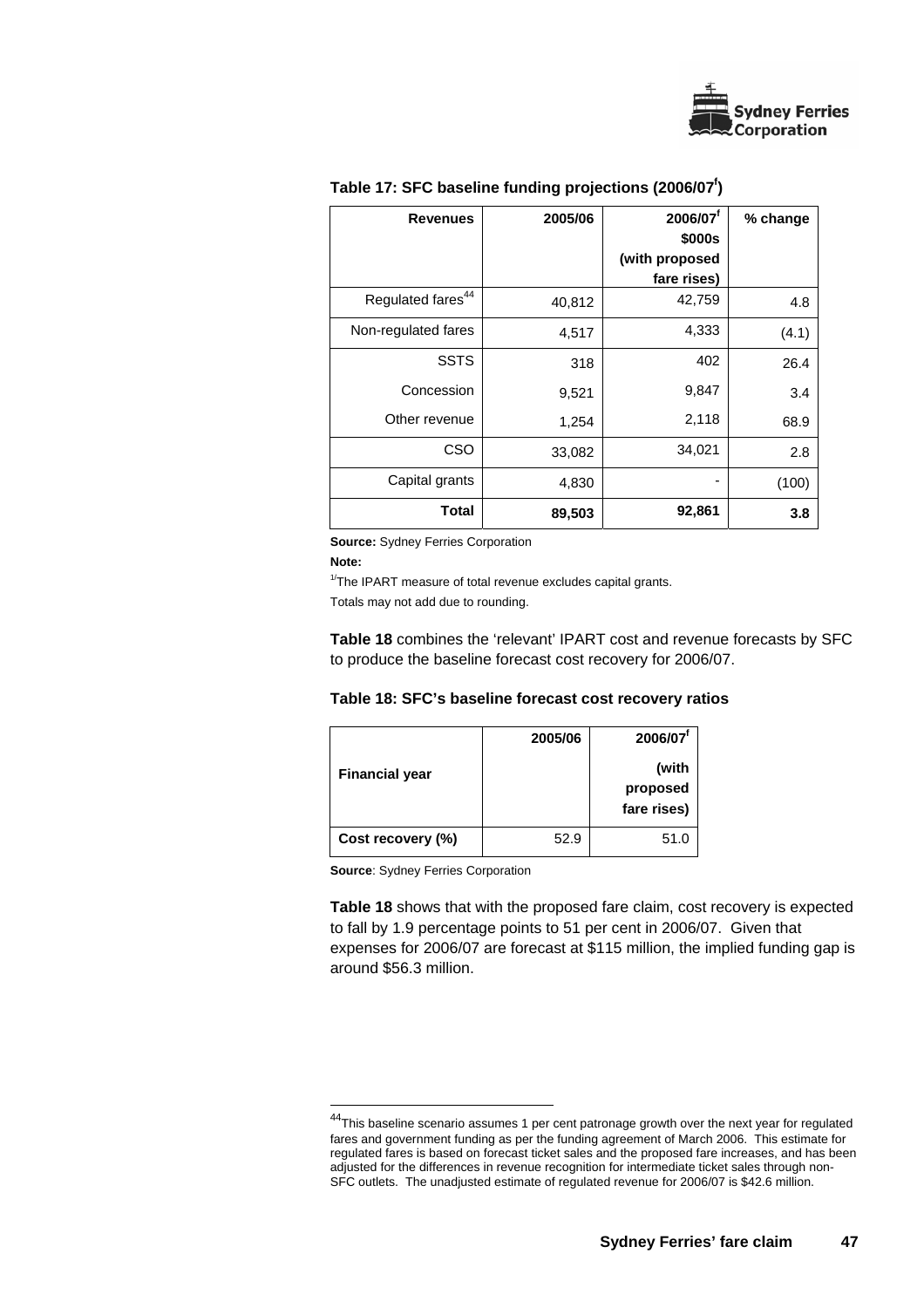

# **8 Conclusions**

This Submission demonstrates a strong case for the fare claim outlined in **Chapter 7**. SFC's fare claim involves an average increase in ticket prices which marginally exceeds the growth in Sydney CPI of 3.8 per cent between June 2005 and June 2006. This claim recognises the:

- significant growth in operating cost in 2005/06 (7 per cent), particularly due to continued growth in diesel fuel prices and labour costs; and
- a marginal fall in revenue after three years of continued growth.

This Submission shows that growth in labour cost was primarily attributable to costs associated with programs aimed to improve service safety, such as:

- commencement of the development of a comprehensive safety plan including a new safety management system;
- extra resources required to implement the 12-hour rosters to improve safety and efficiency; and
- extra resources required to cover shifts for crew which are undergoing CRM Training.

SFC also incurred significant costs resulting from wage increases (4 per cent) for each of the operational Awards as part of the recent EBA negotiations and the associated restatement of labour on-costs to higher pay scales.

The other key cost impact is the rising price of diesel fuel. The fuel cost per passenger grew from \$0.31 per passenger journey in 2003/04 to \$0.59 per passenger journey in 2005/2006. Furthermore, the proportion of total expenditure accounted for by fuel increased from 4.5 per cent in 2004/05 to 7.8 per cent in 2005/06.

The impact of rising fuel prices is particularly pronounced for the high speed JetCat service which has a relatively higher rate of fuel consumption and a relatively low passenger capacity. This impact is exacerbated by the fact that JetCat fares did not rise as part of the 2005 Determination.

SFC recognises the importance of, and is pursuing, a range of initiatives to manage the level of controllable costs. Some of the initiatives include:

- strategies designed to increase workforce utilisation, improve workforce capability and improve absence control management;
- re-engining of First Fleet and RiverCat vessels to generate fuel and maintenance cost savings and improve vessel reliability; and